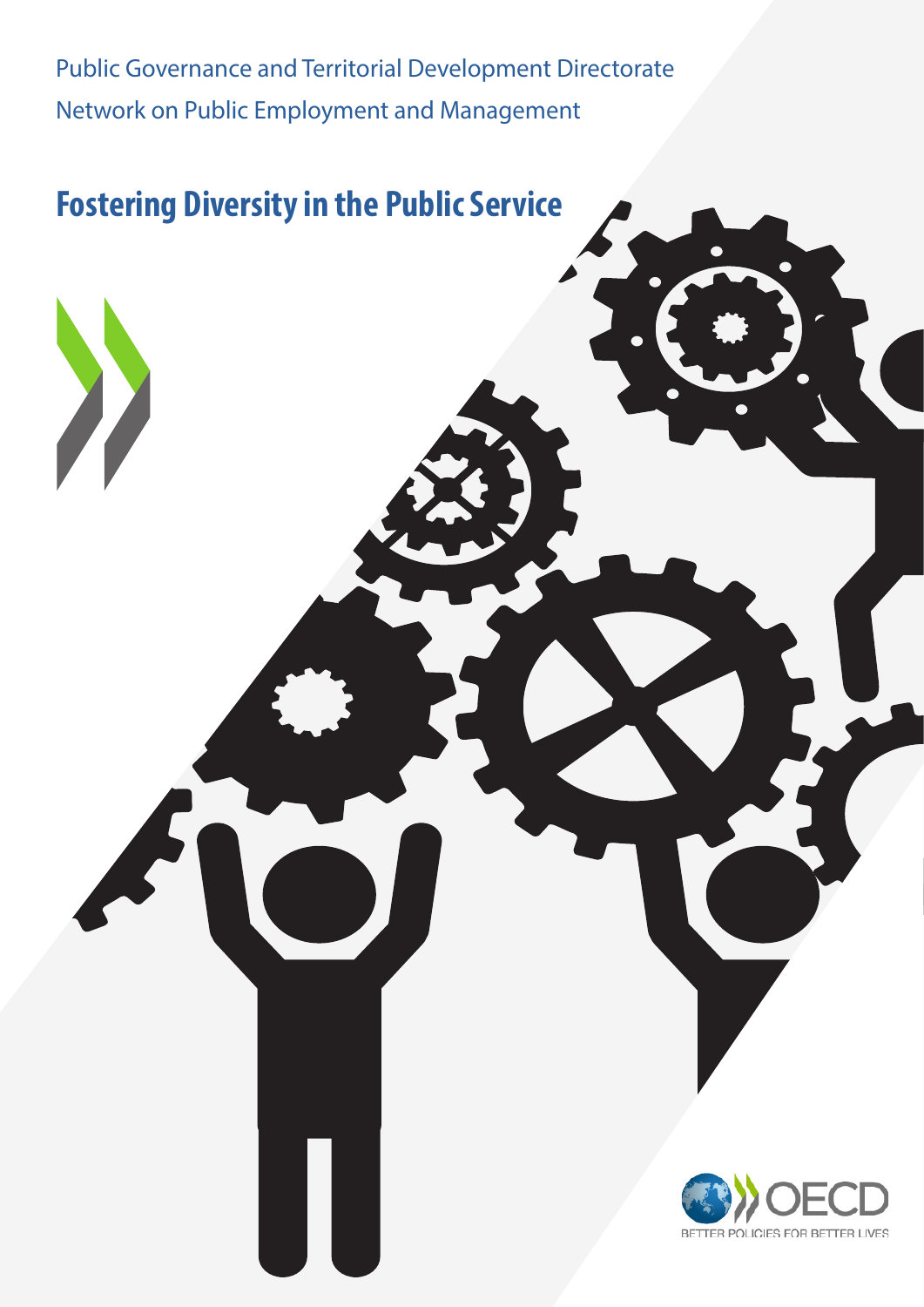### **Unclassified GOV/PGC/PEM(2009)1/FINAL**



Organisation de Coopération et de Développement Économiques Organisation for Economic Co-operation and Development

#### **PUBLIC GOVERNANCE AND TERRITORIAL DEVELOPMENT DIRECTORATE PUBLIC GOVERNANCE COMMITTEE**

\_\_\_\_\_\_\_\_\_\_\_\_\_ **English text only**

**Cancels & replaces the same document of 04 December 2009**

\_\_\_\_\_\_\_\_\_\_\_\_\_\_\_\_\_\_\_\_\_\_\_\_\_\_\_\_\_\_\_\_\_\_\_\_\_\_\_\_\_\_\_\_\_\_\_\_\_\_\_\_\_\_\_\_\_\_\_\_\_\_\_\_\_\_\_\_\_\_\_\_\_\_\_\_\_\_\_\_\_\_\_\_\_\_\_\_\_\_\_

**Public Employment and Management Working Party**

#### **FOSTERING DIVERSITY IN THE PUBLIC SERVICE**

*This document takes into account the comments made at the Expert Meeting on Fostering Diversity, held at the OECD Conference Centre on 1st October 2009.*

For further information, please contact Oscar HUERTA MELCHOR, at OECD Headquarters Tel. +33 1 45 24 76 70 -- Email: oscar.huertamelchor@oecd.org

**Document complet disponible sur OLIS dans son format d'origine**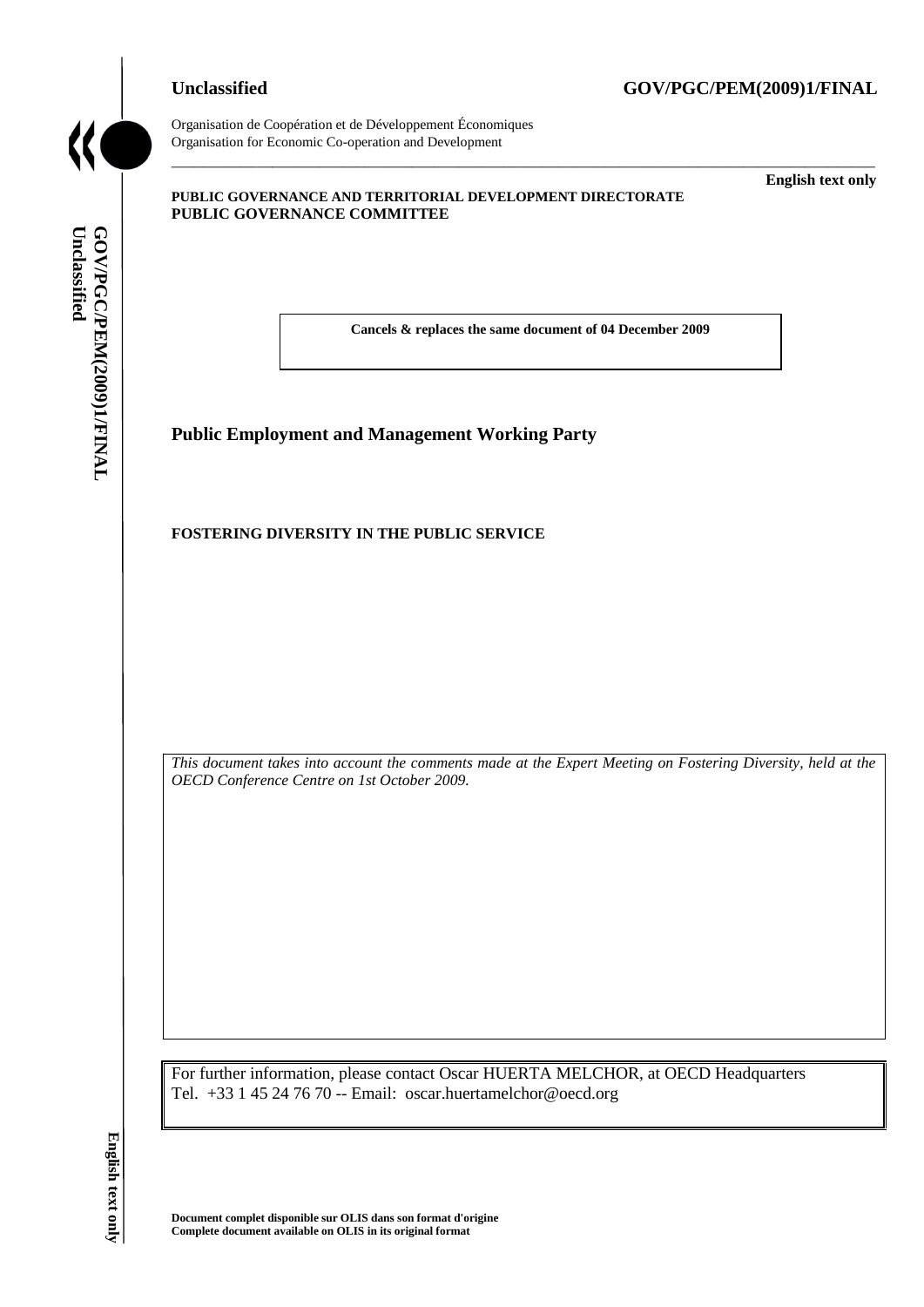#### **FOREWORD**

The Public Employment and Management working party (PEMWP) in its annual meeting in December 2008 requested the OECD secretariat to explore ways to build an appropriate public workforce. Hence, the Public Governance and Territorial Development (GOV) Directorate included as part of its programme of work for 2009 – 2010 the development of activities and studies on the *i*) size, *ii*) diversity, and *iii*) competencies of the public workforce under the umbrella title of "Building the adequate government workforce". The key question is how to build a public workforce that is of the adequate size to secure capacity, has the right competencies for the proper delivery of public services, and is representative of the population it serves. The issue of diversity focuses on the achievements and challenges OECD countries are facing to build a representative public service while at the same time guaranteeing a proper supply of skills and competencies required for service delivery.

The findings and conclusions presented in this report emerge from *i*) the information provided by 14 OECD member countries: Australia, Belgium, Finland, Greece, Ireland, Japan, Korea, Mexico, Netherlands, New Zealand, Norway, Sweden, Switzerland, and the United Kingdom, and a non-member economy, Israel; *ii*) the research conducted by the Secretariat; and *iii*) the discussions held during the experts meeting on *Building a Stronger and Fairer Public Service by Fostering Diversity* on 1 October 2009 at the OECD headquarters.

This project was led by Oscar Huerta Melchor (OECD, Secretariat) and reviewed by Elsa Pilichowski (OECD, Secretariat) under the supervision of Barry Anderson (OECD, Secretariat). Pauline Greco, consultant contributed to the research conducted by the Secretariat. Emmanuelle Arnould (OECD, Secretariat) provided useful comments on the early version of this report.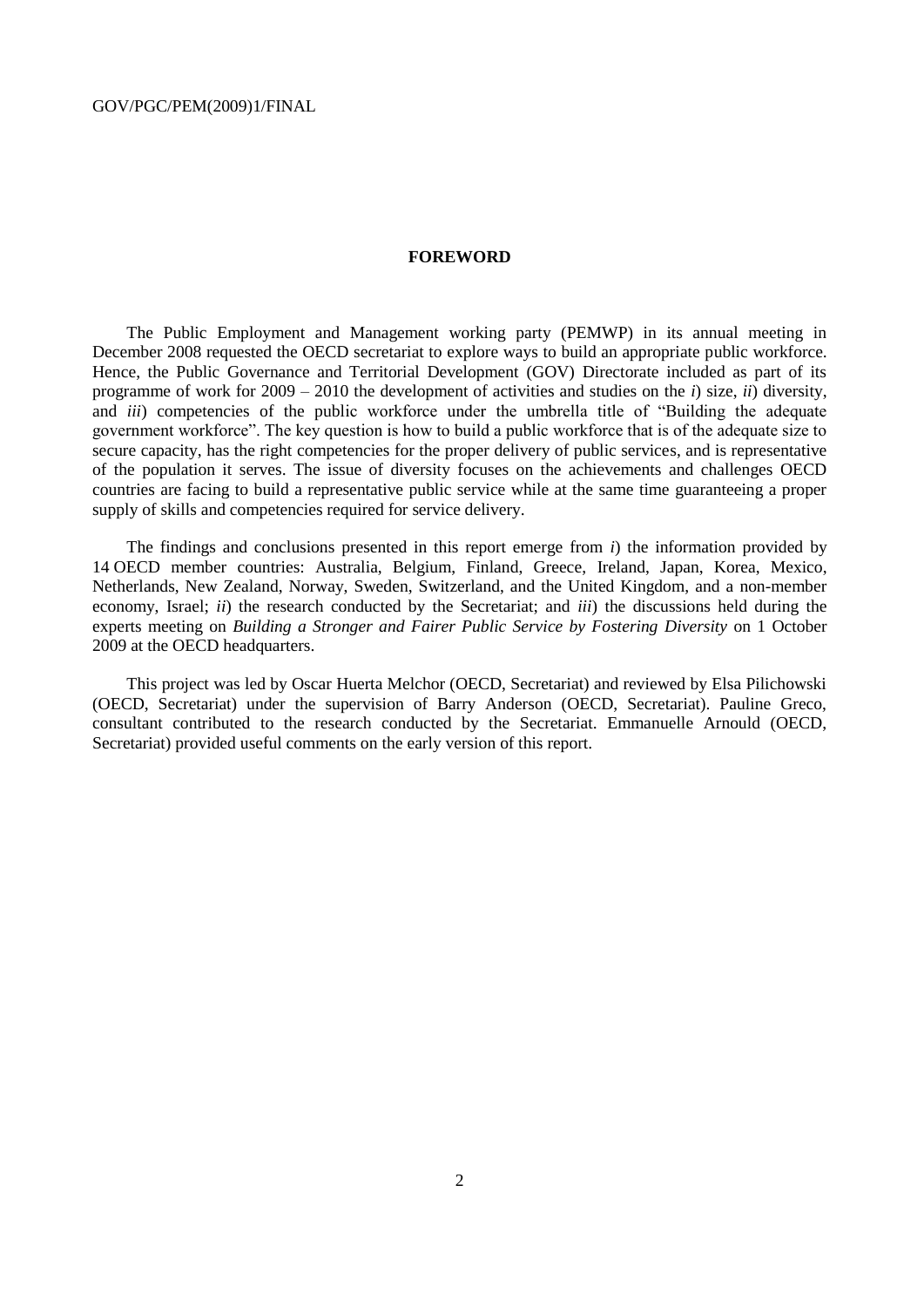## **TABLE OF CONTENTS**

### **Tables**

| Table 1. |                                                                                  |  |
|----------|----------------------------------------------------------------------------------|--|
| Table 2. |                                                                                  |  |
| Table 3. | Targets for 2011 regarding the representativeness in the Dutch public service 29 |  |

## **Figures**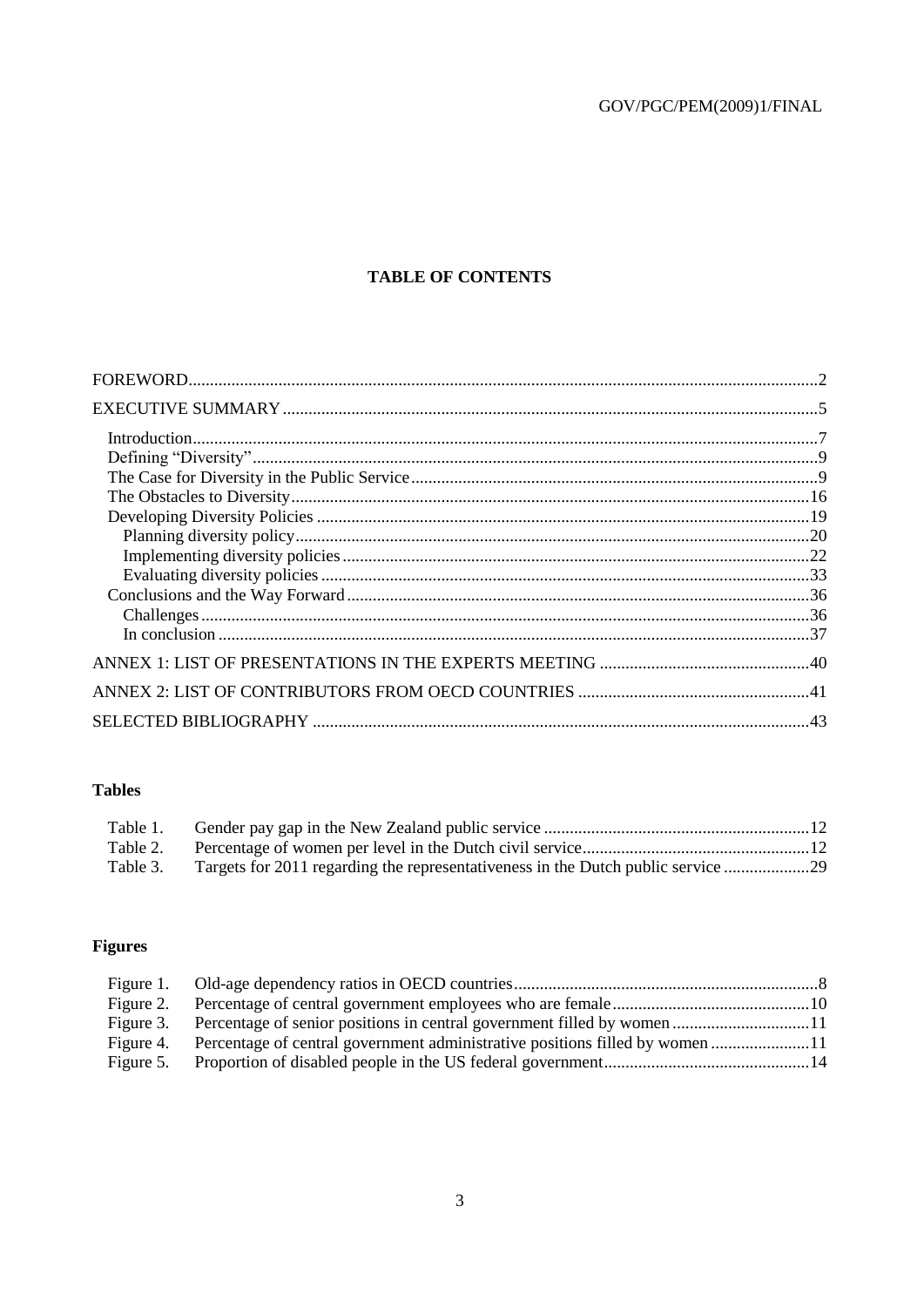### **Boxes**

| Box 1. Representativeness of US federal employees by ethnic background and disability13   |  |
|-------------------------------------------------------------------------------------------|--|
|                                                                                           |  |
|                                                                                           |  |
|                                                                                           |  |
| Box 5. Central co-ordination and delegated implementation of diversity policies24         |  |
|                                                                                           |  |
|                                                                                           |  |
|                                                                                           |  |
|                                                                                           |  |
|                                                                                           |  |
|                                                                                           |  |
|                                                                                           |  |
|                                                                                           |  |
|                                                                                           |  |
|                                                                                           |  |
| Box 16. Towards a general reference framework to foster diversity in the public service38 |  |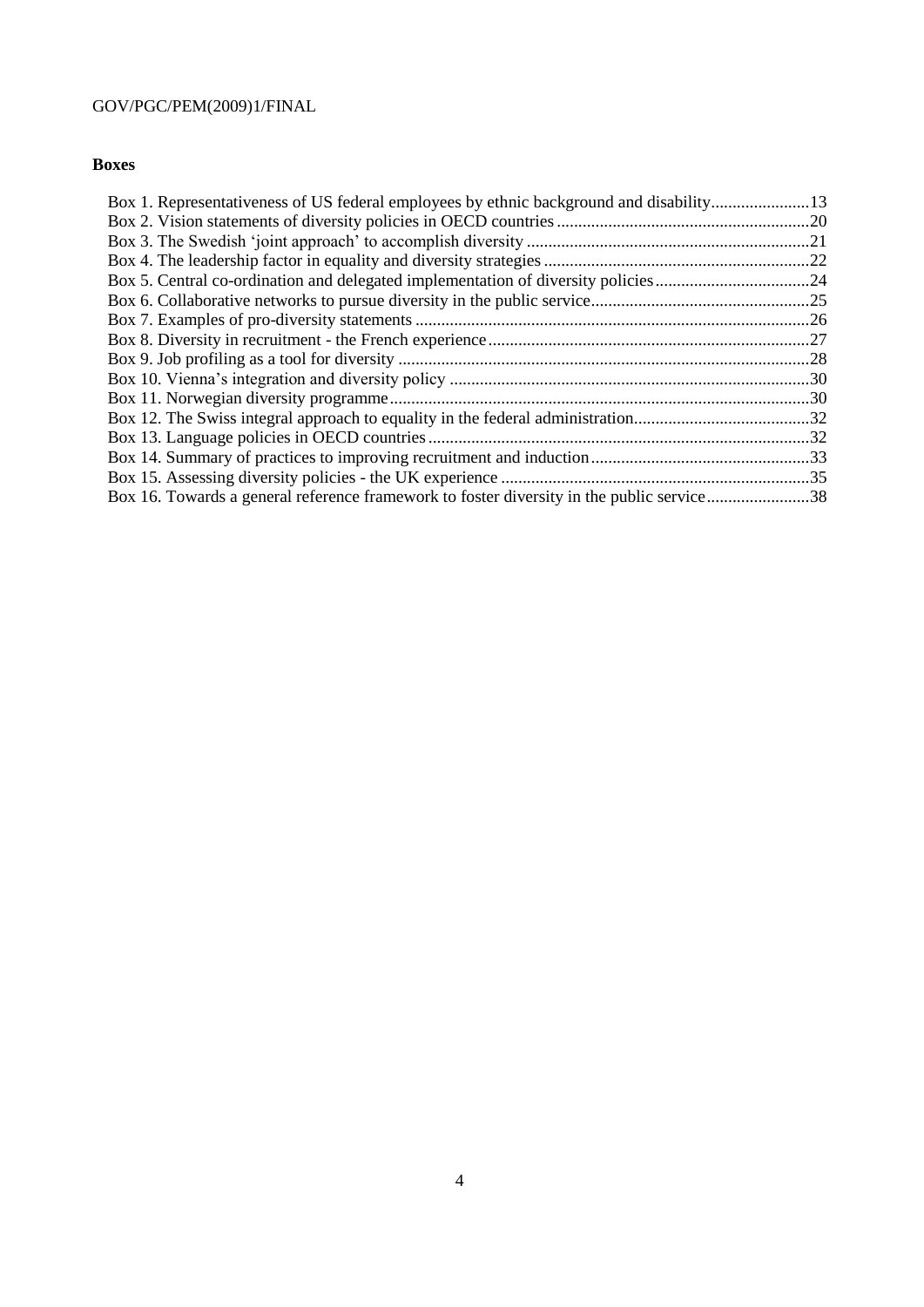#### **EXECUTIVE SUMMARY**

For a number of OECD countries, diversity in the public service has become a top political priority as it may help to achieve political and social government objectives such as social mobility, equity, and quality in service delivery. Diversity can be described not only as the mixture of backgrounds and competences but also as valuing and using people"s competences, experience, and perspectives to improve government efficiency and effectiveness, and to meet public servants" professional expectations.

There seems to be growing consensus among OECD countries that pursuing diversity may also help to preserve core public service values such as fairness, transparency, impartiality and representativeness. There is a growing tendency to see diversity as an asset rather than as a problem. Moreover, the search for efficiency gains is another driver for diversity in the public service, as one of the main expected benefits is an increase in innovation. In addition, diversity may contribute to raising the quality of public services by improving the understanding of community needs and ameliorating social dialogue and communication with the wider population. Even more, by being instrumental in enhancing public service quality and the employability of disadvantaged groups, diversity might contribute to social mobility. There is increasing awareness that diversity can help achieve important outcomes in major policy areas, by tackling challenges such as ageing populations. Diversity can also help advance the reform agenda and promote good governance practices by helping to improve the relations between the government and citizens, and by strengthening trust in government. Thus, diversity principles should be part of any public management reform, as diversity initiatives cannot succeed as an isolated strategy.

Implementing diversity policies can involve a number of problems, many of which relate to unclear or complex regulatory frameworks, a lack of financial resources, rigid human resource management systems, and cultural barriers. However, the main obstacle to achieving diversity objectives seems to be the lack of real or concrete evidence regarding the benefits it may bring to government performance. Thus, implementing diversity programmes demands a long process of confidence-building so as to obtain support from public managers, public servants, and citizens. Diversity may also trigger conflict due to cultural differences, communication problems, and a tense atmosphere in the workplace that may affect organisational performance.

The challenge of pursuing diversity is how to do it in a sustainable, responsive and professional manner. For a diversity policy to be successful, it should be coherent and intelligible to all stakeholders. In order to ensure cohesiveness, commitment and a whole-of-government approach, diversity policies can be formulated as a joint effort of government organisations. Diversity also demands a strong and committed leadership to motivate people, promote institutional adaptation, and maintain the impetus for reform through persuasion, negotiation and influencing people"s values and culture. In that sense, a governmentwide vision would help to link diversity initiatives with broader strategic reform objectives.

Achieving diversity is a long-term process that must be thought of as an integral part of strategic planning. Integrating equality and diversity into workforce planning helps to identify the diverse skills, knowledge, experience and different ways of thinking that are needed to drive government strategies forward.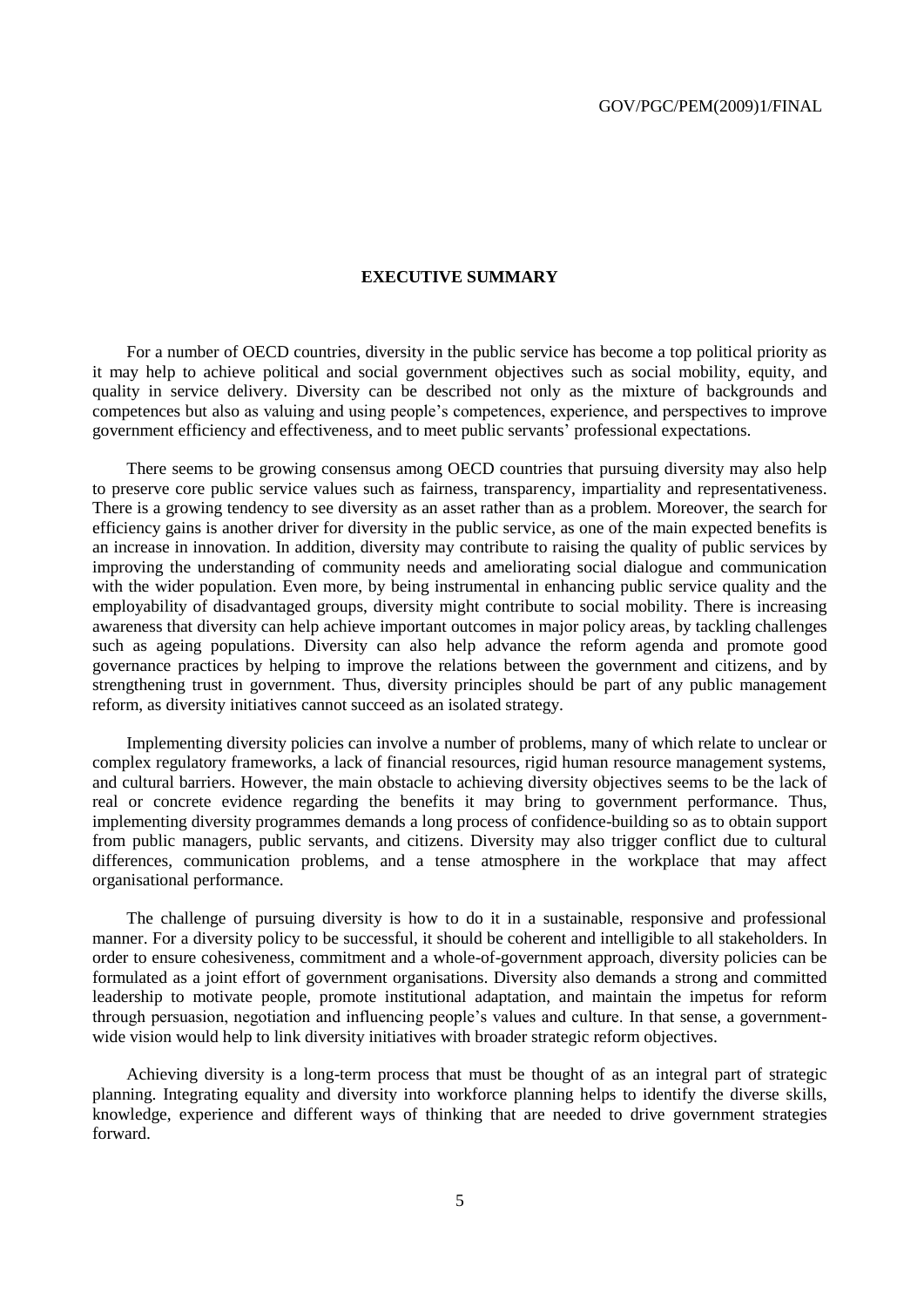Diversity policies are usually formulated under a top-down approach. The central HRM body acts as a focal point for promoting diversity policies, as it is responsible for developing the strategy, monitoring progress, promoting the benefits, linking diversity issues to strategic workforce planning, and providing guidance and support to line ministries and agencies for the implementation of their own diversity policies. A key element is to achieve the right balance between central government co-ordination and delegated implementation responsibility. It would seem that the creation of "collaborative networks" can help foster dialogue among the key actors, promote the exchange of information, and allow feedback on the general guiding principles, including suggestions for improvement.

There is growing agreement among OECD countries about the need to address discriminatory practices that may permeate all stages of the HRM process. In particular, measures have been taken to make the recruitment process fairer, more transparent and more flexible to attract talented people with a mix of backgrounds, experience and perspectives. Improvements to the recruitment process refer to the instruments or mechanisms that aim to: *i*) diversify the communication channels to reach a wider audience; *ii*) motivate people to apply for vacancies in the public service; *iii*) relax the selection process and criteria to make them more inclusive but still focused on analysing skills, qualities and competencies required for the job; and *iv*) facilitate the integration and retention of new recruits to the workplace.

However, OECD countries face some difficulties in evaluating diversity policies and programmes due to unclear objectives, lack of strategic planning and vision, and poor quality data on workforce diversity. Good practice in OECD countries suggests that diversity policies and programmes should be evaluated on a regular basis under the umbrella of a long-term evaluation framework, clear conceptual foundations, and a methodology for data collection and analysis.

One of the biggest challenges of pursuing diversity is to make the reform sustainable, as the benefits are very likely to emerge slowly and be less apparent to the outside world. Thus leadership and commitment at all levels become indispensable. Furthermore, to maximise the potential benefits, it is necessary to push for a change of attitude towards diversity. OECD countries consider that if discrimination and intolerance are not properly treated, diversity will be harder to attain and the impact of any reform in this direction will be minimal.

OECD countries seem to be of the view that if the civil service is to be efficient and effective in delivering public services to a socially, ethnically, culturally and economically diverse society in a personalised way, it needs, among other things, to reflect society. For that purpose, a diverse workforce must be seen as an added value. Achieving diversity is a long-term, confidence-building process. However, diversity cannot be achieved without first dealing with discrimination, and enhancing equality in public employment, where merit should prevail.

In order for this to happen, there must be a common vision on the type of public service governments want or need for the future. Despite being a long-term project, diversity may produce some benefits for the short term. Fostering diversity could help to strengthen trust in government by portraying it as responsible, responsive, and legitimate; improve the capacity of government for strategic workforce planning; and ensure regular updating of the HRM system.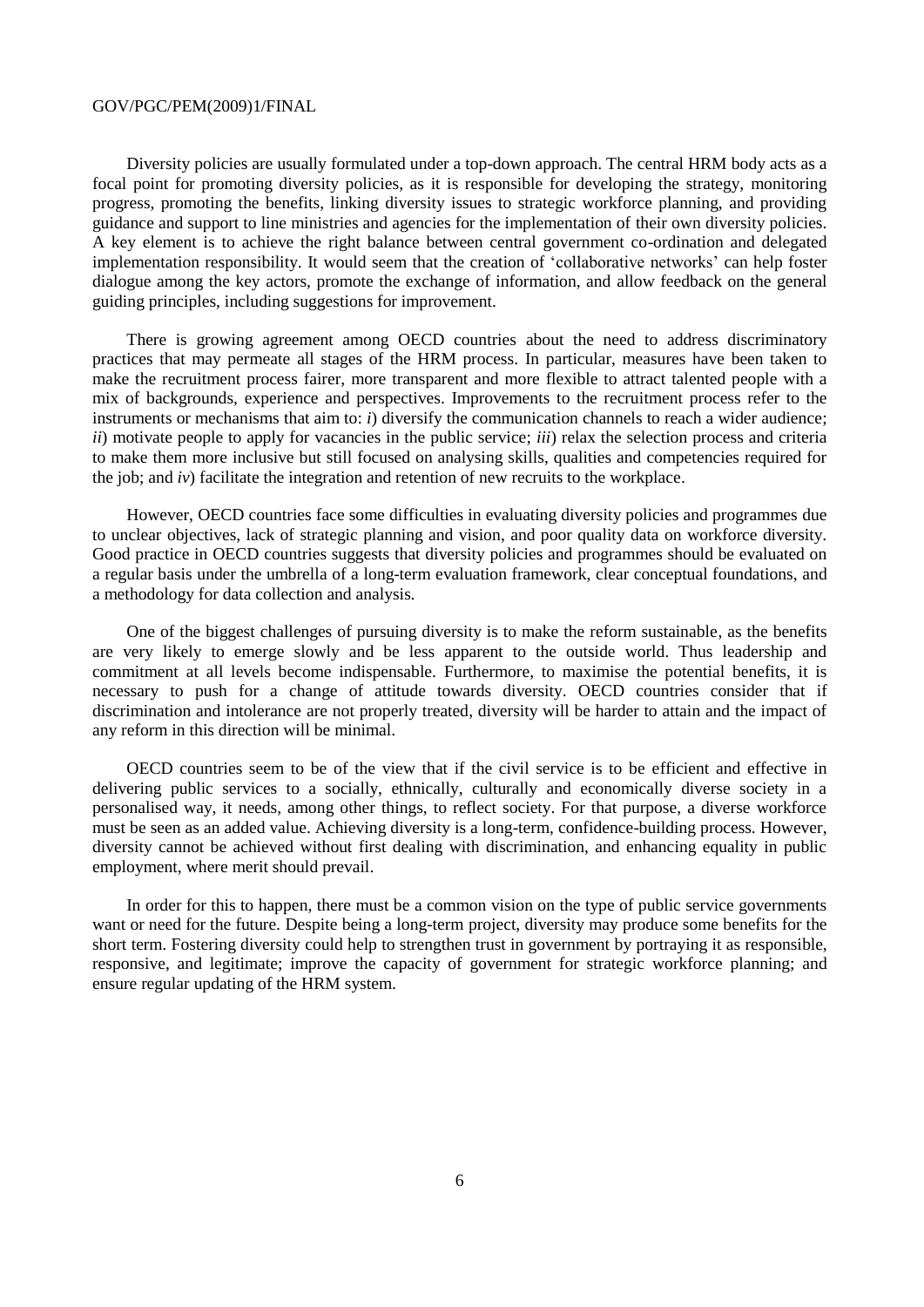#### **FOSTERING DIVERSITY IN THE PUBLIC SERVICE**

#### **Introduction**

This project takes as its basic premise that workforce diversity contributes to make a stronger and fairer in the public service that better understands and meets people"s expectations. In the future, the public workplace will be characterised by increased mobility and by a wide variety of backgrounds, experiences and competences required to satisfy social needs. The design and adoption of more flexible and long-term employment policies will be a priority for OECD governments. By improving the representation in government of the different social groups, diversity plays a part in maintaining core public values, increasing managerial efficiency, improving policy effectiveness, raising the quality of public services, and enhancing social mobility.

However, to benefit from the advantages of a diverse workforce, governments need to see it as an asset through which the different experiences, knowledge and competencies of individuals play a part in improving governmental performance. It has been suggested in a number of academic studies and government reports that workforce diversity may bring about gains in efficiency, effectiveness and equity in the public sector, but there is still the need of real evidence.

*Why is it relevant for governments today?* OECD countries are aware that understanding the needs of different groups in society is linked to delivering better public services. In the large majority of OECD countries population is diverse in terms of gender, religion, age, disability or non-disability, sexuality, national or ethnic origin and all of them with different socio-economic and educational backgrounds. Governments have a social responsibility towards every member of society to satisfy their needs and concerns which differ according to people"s characteristics.

Moreover, the population in OECD countries is ageing rapidly. This phenomenon is creating pressures on government to provide public services as current public service delivery systems were designed to meet the demands of relatively young societies. Ageing refers not only to an increase in the population aged 65 and over but to a decline in the number of children, youth, and working-age population (people between 15 and 64 years old). Increases in life expectancy, low fertility rates and increasing death rates are factors that account for these changes. The old-age dependency ratio is expected to change dramatically over the coming decades as a consequence of population ageing.<sup>1</sup> In 2000, the old-age dependency ratio in the OECD area was 22.8 and is forecasted to change to 51.2 by 2050. Considering ageing as a backdrop, OECD countries need to design a service delivery system that is flexible and adaptable to operate in an environment of continuous change in people"s demands at high levels of efficiency, accountability and equity. For the public service the situation is similar, a large proportion of public employees will retire over a relatively short period of time. Maintaining capacity of the public service to deliver the same level and quality of public services for all citizens is a complex management task considering that this has to be achieved in tandem with service delivery changes to meet demands from an ageing society. Thus, to replace retirees and attract competent staff, the public service has to be an attractive employer by providing each and every employee the opportunity to develop regardless of their gender, disability, ethnic origin, age, and educational and social background.

The old-age dependency ratio is the number of working age persons (15-64 years old) per older person (65 years or older) that is used as an indicator of the dependency burden on potential workers.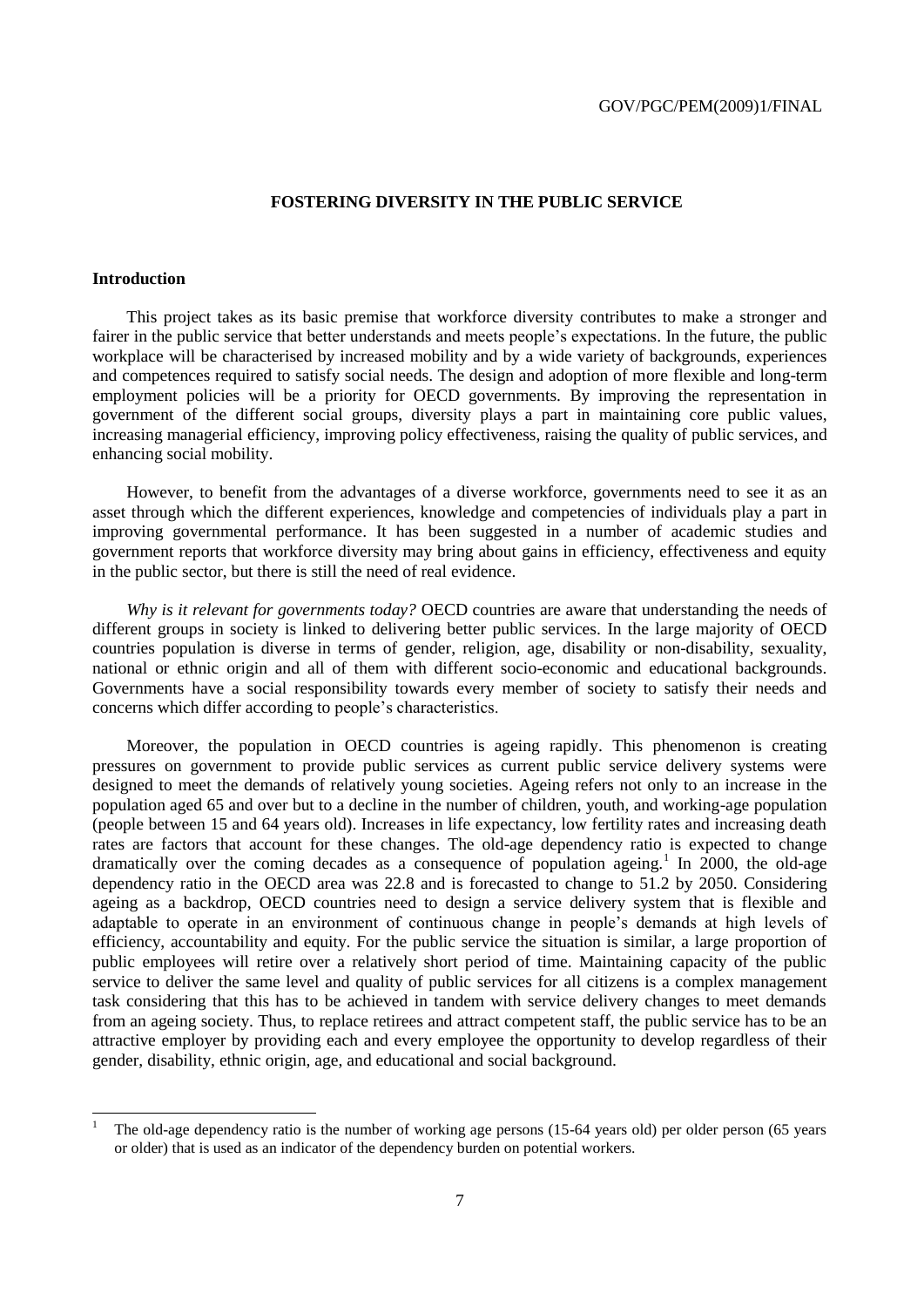



<sup>(2000-2050)</sup>

Moreover, ageing is creating pressures for governments to maintain capacity as a huge cohort of civil servants is about to retire. However, departures of staff retiring from the public service provide a unique opportunity to reorganise the workforce in terms of staffing levels, distribution and competences. Governments will be in a position to hire new staff in sectors other than those which are losing them rather than having to engage in the somewhat more costly option of re-training staff before reallocating them to different sectors.<sup>2</sup> Countries will also face a tough search for new talent even despite the economic crisis. Specific measures to address the capacity needs at managerial level will be needed. For some countries the looming talent shortage will lead them to take all the talent available in the population for service delivery. OECD countries like Canada, Netherlands, Sweden and United Kingdom, expect that diversity will help create a positive link in the civil service between workforce representation, service delivery and knowledge of customer population.

Thus, the aim of this project is to locate innovative practices in the pursuit and management of workforce diversity in the public sector and to suggest some practical guidelines to enhance and make the most of a diverse workforce in the public service. The identification of trade-offs generated by a diverse public workforce and the measures adopted to deal with them are core elements of this project.

This report is divided into five parts. The first part will provide a definition of diversity trying to widen its scope. The second part will present the expected gains from diversity policies and programmes. The third part will discuss the main obstacles to achieve diversity in the public sector. The fourth part will explore the strategies OECD countries are adopting for implementing diversity policies. Finally, this report will conclude with a brief discussion on the future challenges for achieving diversity and will propose a reference framework to foster diversity in the public service.

 $\overline{a}$ 

*Source*: OECD (2009a) *Ageing and changes in public service delivery - findings and conclusions*, GOV/PGC/PEM(2008)7/FINAL

<sup>2</sup> For an in-depth discussion see OECD (2007b).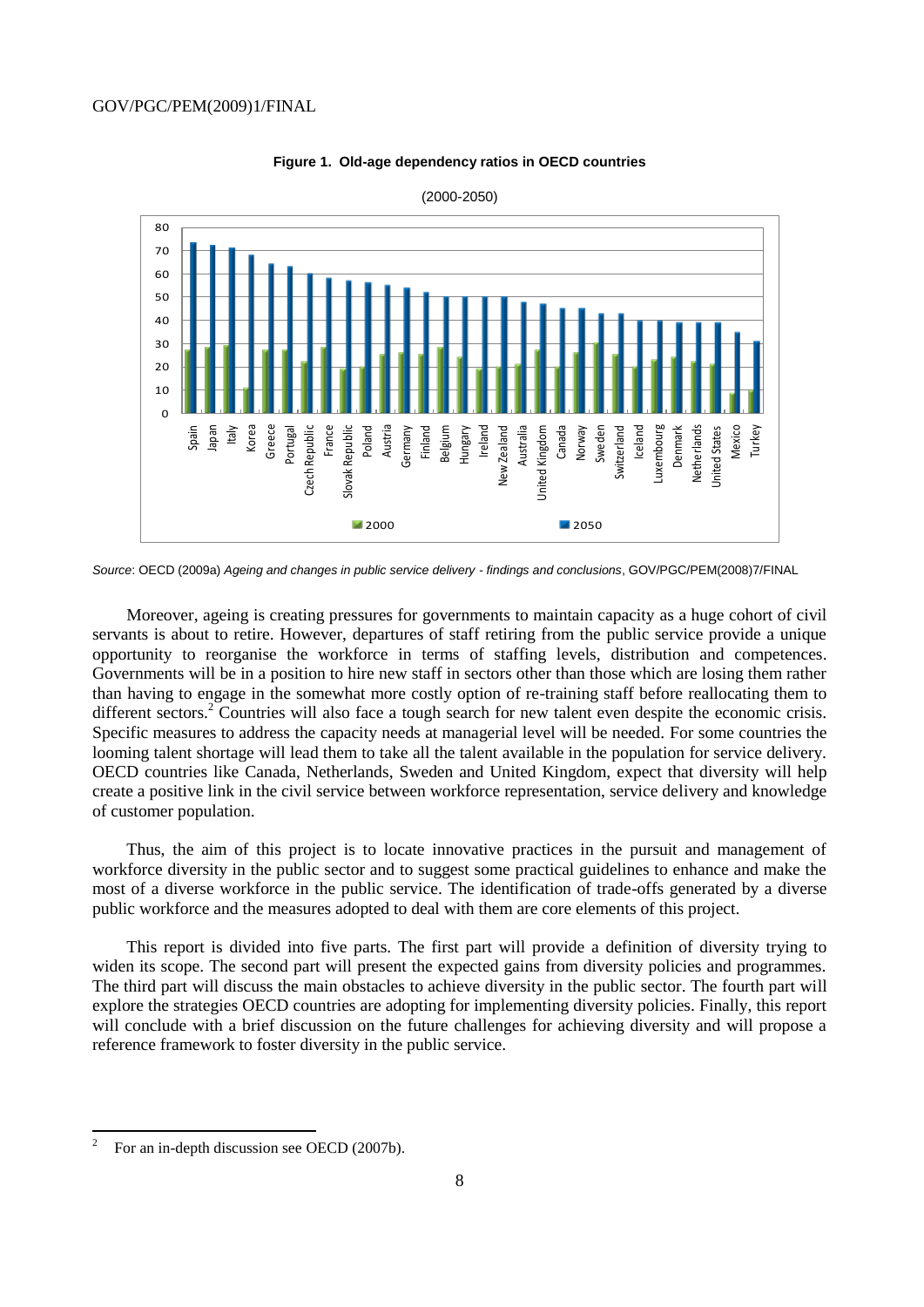#### **Defining "Diversity"**

There are many definitions of diversity among OECD member countries. The differences are not just semantic but they reflect the priorities in government strategies. Definitions and terms adopted by individual countries have shifted, as priorities change and as progress is made towards particular objectives. This reflects that the topic of diversity is a dynamic one and therefore policies and definitions need to be changed or adjusted to specific contexts. The definitions of diversity found in OECD countries' policy reports and programmes fall into three main groups:

- *Diversity as equal opportunities*, which mainly refers to prevent discrimination in terms of gender, age, ethnicity, religion or belief, sexual orientation, political views, disability, and physical appearance guaranteeing the neutrality of HRM processes and that of public employers.
- *Diversity as a resource*, which aims to understand, appreciate, and realise the benefits different life experiences, competencies, and socio-economic and cultural backgrounds may bring to public service performance regardless of their ethnicity, cultural background, sexual orientation, disability or age, to increase the capacity of government and the satisfaction of people employed in the public service.
- *Diversity as inclusiveness*, which alludes to working in a strategic, long-term and joint manner to ensure changing structures and systems to make use of the relevant competencies people have.

These groups reflect the different approaches adopted by individual OECD countries in pursuing a better representation of the society in the public service. They also reflect different stages of development in the pursuit of diversity. OECD countries' policies and programmes recognise that fostering diversity in the public service is only possible when equal opportunities and affirmative action are more or less part of the organisational culture. There seems to be, however, growing awareness among OECD countries that equal opportunities and fairness do not necessarily mean that everyone must be treated in exactly the same way. Sometimes treating people differently is a way to ensure equal opportunities of employment in the public service.

In the context of the OECD Diversity Project, the term *diversity* should be understood in its widest sense. It describes not only a mixture of skills, competences, perspectives, experiences, and backgrounds, but valuing and using that diversity to improve government's efficiency and effectiveness and meet public servants professional expectations. Diversity entails valuing people in their own merit regardless of their ethnic origin, nationality, disability, age, gender, sexual orientation, and religion or belief. Diversity should not be seen as an end in itself but as a mechanism to achieve broader social and economic policy goals.

### **The Case for Diversity in the Public Service**

There are a number of reasons for OECD countries to embrace diversity policies in the public sector. However, most of them remain as expectations because, as it will be discussed in the third part of this report, one of the main problems for building the case for diversity is the weak empirical evidence.

**Diversity may enhance core public service values.** There seems to be growing consensus among OECD countries that pursuing diversity may enhance core public service values such as fairness, transparency, and impartiality. Hence, policies to improve the representation of women; remove the barriers for minorities and disabled people to access public employment; and avoid discrimination due to disability, age, religious belief, sexual orientation, political views or national or ethnic origin have been implemented in a number of OECD member and non-member countries.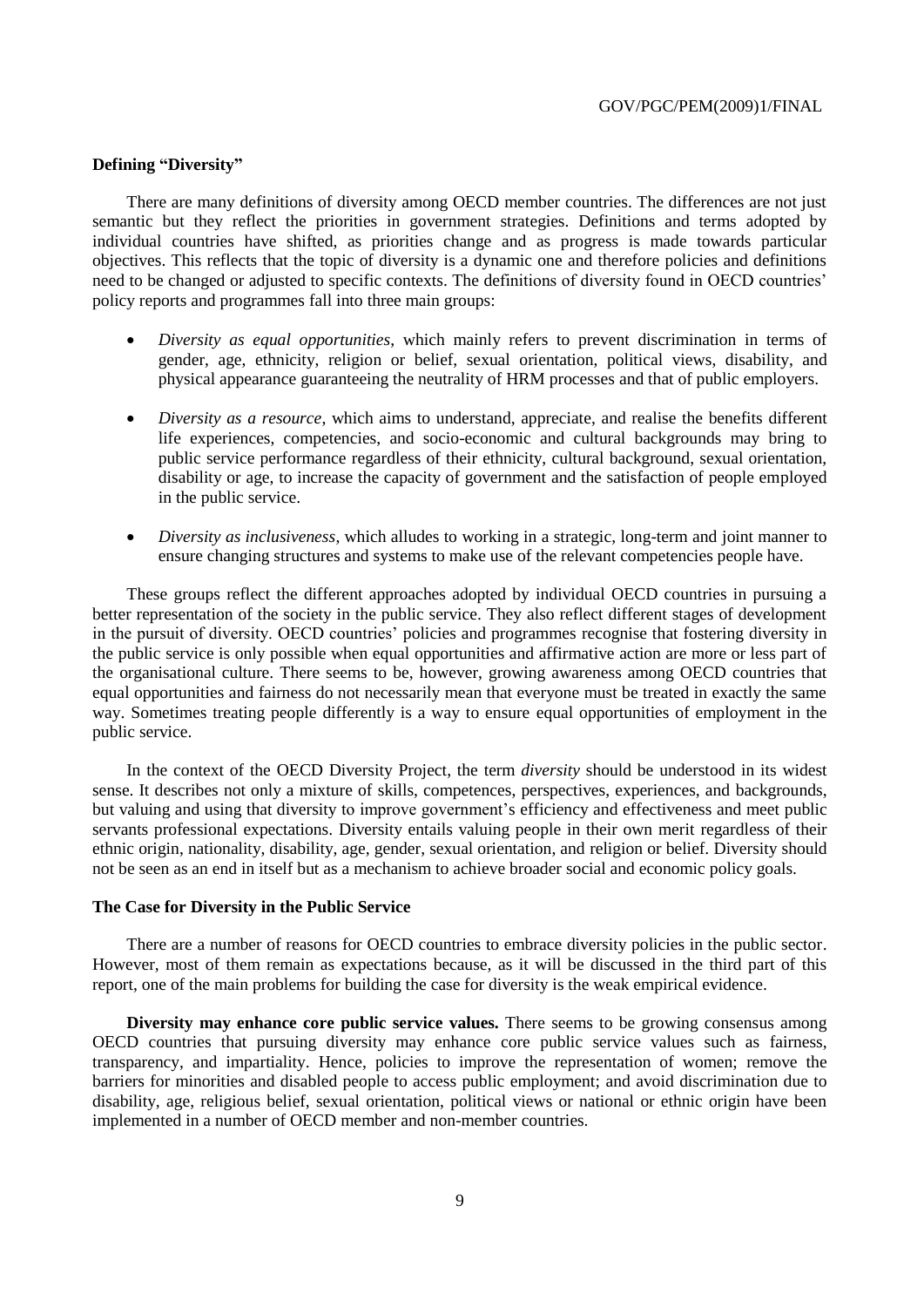**Diversity may help to improve representativeness and equal opportunities.** Guaranteeing equity in gender representation at all levels of the hierarchy and pay is still a major concern for OECD countries The representation of women differs widely across countries. For instance, the OECD 2006 survey on Strategic Human Resource Management found out that at national level of government women represent more than 50% of the public sector workforce in countries like Ireland, Portugal, and New Zealand, whereas in countries like Switzerland and Japan women represent less than 30% of the public workforce.





1. Data are not available for the Czech Republic, Denmark, France, Hungary, Ireland, Luxembourg, Mexico and the Slovak Republic. Data for Greece are for 1996 and 2005. Data for the Netherlands are for 2000 and 2005. Data for Poland are for 1995 and 2004.

Source: Data provided by the Public Employment and Management working party of the OECD. Published in OECD (2009) Government at a Glance 2009, OECD Paris.

Moreover, the survey showed that the senior management level is dominated by men in most countries, although the share of women is increasing in all countries. Women are generally more represented at lower levels or in administrative posts (see Figures 3 and 4). In the United States, for instance, despite women representing 44.2% of the federal workforce, only 29% of executive positions are filled by women.<sup>3</sup> Germany has adopted a *Working Aid* methodology to facilitate identification of genderspecific impacts when drafting legislation in order to promote the actual implementation of equal rights for women and men and eliminate disadvantages that currently exist. For German authorities, regulatory impact assessments and gender-sensitive budgeting are bound up together.

 3 Information provided by the US delegates during the experts meeting on Building a Stronger and Fairer Public Service by Fostering Diversity on 1 October, 2009 at the OECD headquarters.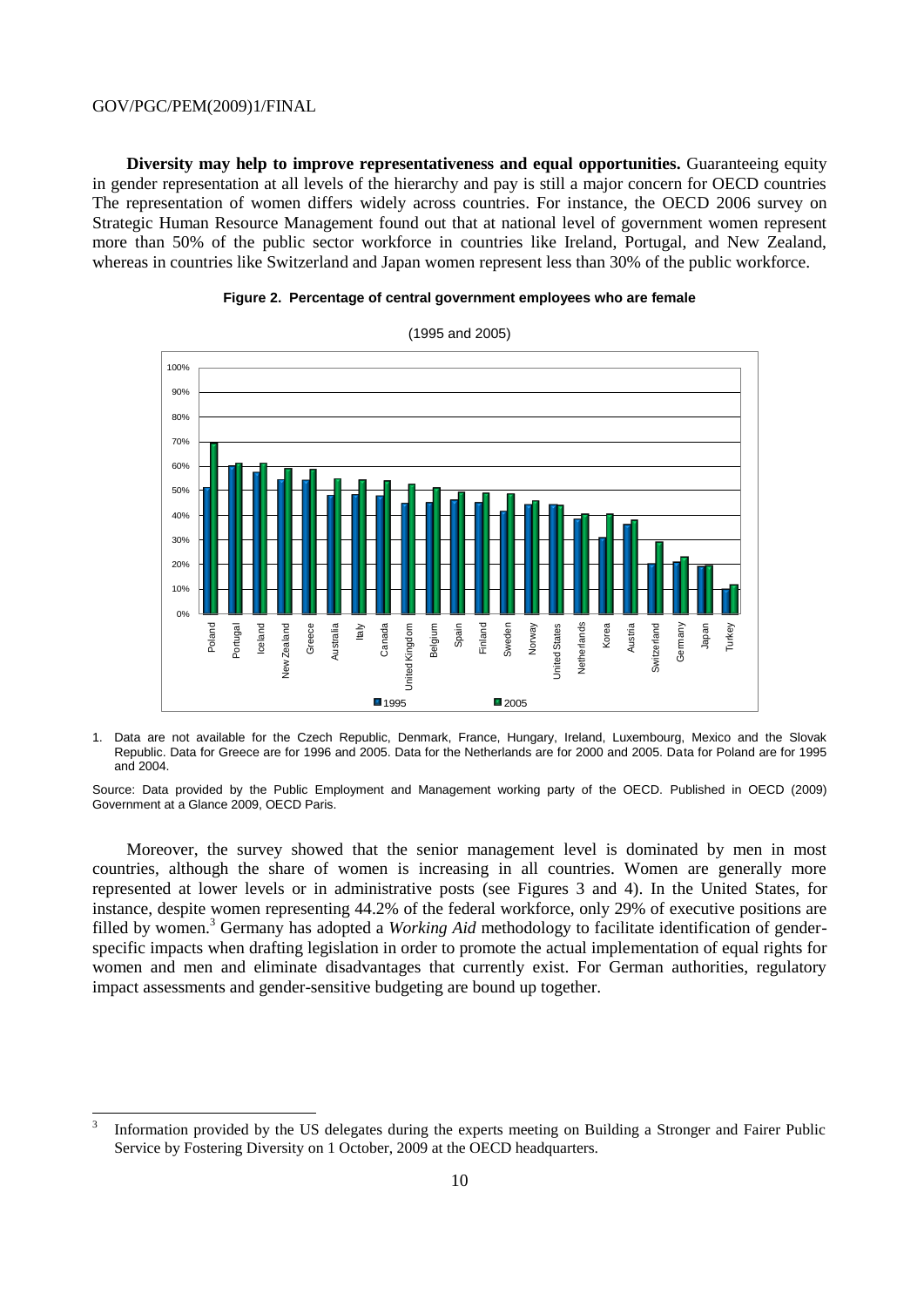

**Figure 3. Percentage of senior positions in central government filled by women**

1. Data are not available for the Czech Republic, Denmark, Hungary, Iceland, Luxembourg, Poland, the Slovak Republic and Turkey. Data for Italy are for 2003. Data for Ireland are for 2001. Data for Austria are for 2006. Data for Spain refer to the number of women in 'alto cargo' positions (not including ministers and state secretaries) as well as career officials at levels 28- 30.

*Source*: Data provided by the Public Employment and Management working party of the OECD. Published in OECD (2009), Government at a Glance 2009, OECD Paris.



**Figure 4. Percentage of central government administrative positions filled by women**

1. Data are not available for the Czech Republic, Denmark, France, Hungary, Iceland, Luxembourg, Norway, Poland, the Slovak Republic, Spain, Switzerland, Turkey and the United States. Data for Italy are for 2003. Data for Ireland are for 2001. Data for Canada refer to employees in the Administrative Services occupational group in the Core Public Administration.

*Source*: Data provided by the Public Employment and Management working party of the OECD. Published in OECD (2009) Government at a Glance 2009, OECD Paris.

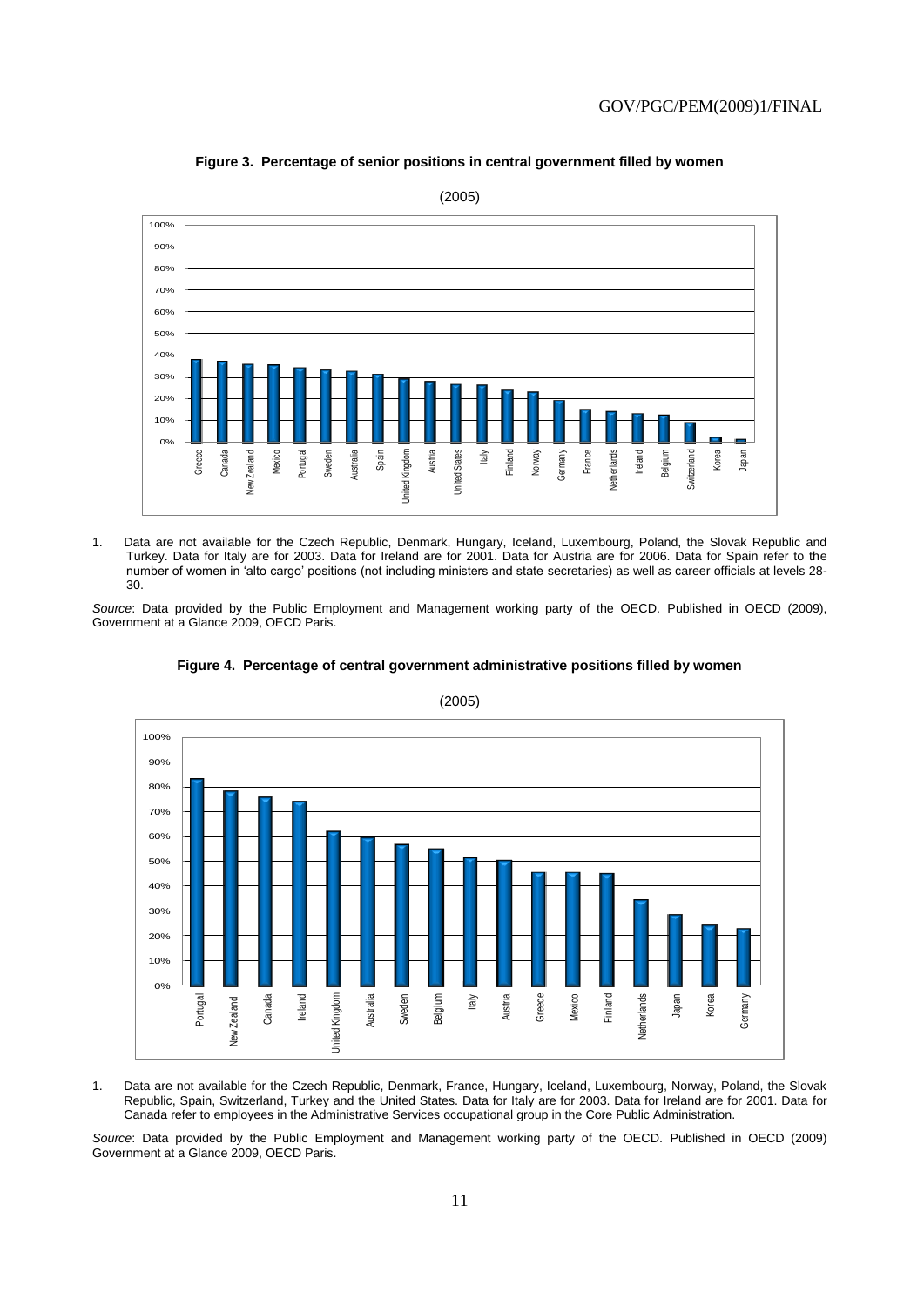Gender differences also apply to salaries. Salaries for the same post can sometimes be slightly lower for women than for men in countries that have a good representation of women in the civil service. In Finland, for instance, women"s monthly earnings represent 80% of those of men. One of the reasons is the segregation in the labour market as the majority of women work in the fields of social care, health, education and culture, while the majority of men work in the fields of technology, agriculture and security.

|                    | 2003 | 2004 | 2005 | 2006 | 2007 | 2008 | Labour force<br>(2008) |
|--------------------|------|------|------|------|------|------|------------------------|
| Gender pay gap (%) | 15.8 | 17.0 | 16.4 | 16.1 | 16.0 | 15.4 | 14.9                   |

|  |  |  |  | Table 1. Gender pay gap in the New Zealand public service |
|--|--|--|--|-----------------------------------------------------------|
|--|--|--|--|-----------------------------------------------------------|

Source: New Zealand Government (2008) Human Resource Capability Survey of Public Service Departments as at 30 June 2008, State Services Commission.

Other countries addressing this problem are Belgium which has implemented policies to promote the hiring of women to senior management positions; Finland that has put into operation legislation on equal pay; Japan that has implemented programmes to enhance and promote gender equality policies to build a gender-equal society and avoid gender-based discrimination in public employment, and Mexico that created an institute to promote equal opportunities for women and operate programmes to institutionalise a gender perspective within public administration. In the Netherlands, one of the main priorities for government is to increase the number of women in decision-making positions because, as Table 1 shows, the number of women in managerial positions is still rather low.

#### **Table 2. Percentage of women per level in the Dutch civil service**

| Level                              | Year | % of women |
|------------------------------------|------|------------|
| Junior administrative officers     | 2007 | 39.5%      |
|                                    | 2008 | 39.4%      |
|                                    | 2009 | 39.3%      |
| Senior administrative officers     | 2007 | 48.1%      |
|                                    | 2008 | 48.6%      |
|                                    | 2009 | 49.0%      |
| Junior policy officers             | 2007 | 35.6%      |
|                                    | 2008 | 36.1%      |
|                                    | 2009 | 36.5%      |
| Senior policy officers             | 2007 | 21.6%      |
|                                    | 2008 | 22.5%      |
|                                    | 2009 | 22.9%      |
| Senior civil servants (management) | 2007 | 16.1%      |
|                                    | 2008 | 18.2%      |
|                                    | 2009 | 18.9%      |

Source: Presentation give by Bonita Kleefkens from the Dutch Ministry of Interior and Kingdom Relations at the OECD MENA meeting on *Addressing gender in public management* on 2 October 2009.

Many OECD countries have launched specific programmes to foster the recruitment of minorities. For instance, Australia implemented traineeships in government at entry point for indigenous Australians to the public service; in Ireland the Traveller Internship Pilot Programme places people of the Traveller Community in clerical positions to develop the necessary skills to improve their employability, the Canadian Immigrant Internship Pilot Program aims to accelerate the integration of foreign professionals into the labour market; and in Norway authorities recommend companies providing goods and services to the government to better integrate minority groups. Nonetheless, in countries like Belgium and France the integration of minorities in the civil service is a political priority but differentiation according to ethnicity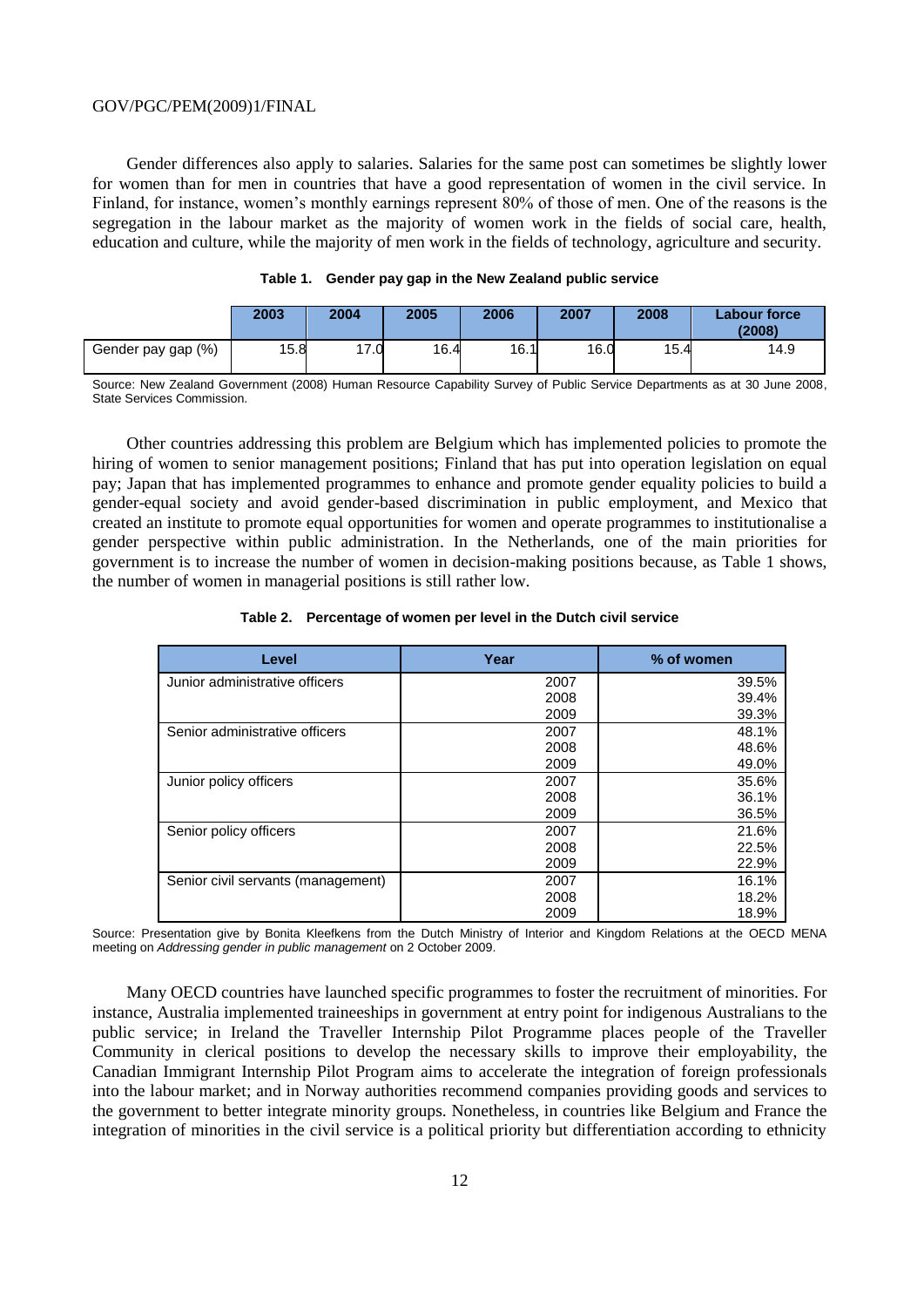is forbidden by law. In France, equality means being recognised as a person with civil rights rather than as a person with characteristics.

### **Box 1. Representativeness of US federal employees by ethnic background and disability** In the Unites States, minorities are represented in the federal workforce in numbers that exceed the civilian labour force. In 2008, the representation of minorities in the federal workforce was 33.4% compared to 29.3% in the civilian labour force. The representation of minorities at top General Schedule (GS) grade levels rose to 82 511 in 2008, from 80 927 in 2007. **Distribution of permanent federal employees as of 30 September 2008**



However, significant problems remain. Latinos are 13.2% of the civilian labour force, but under 8% of the federal workforce. African-Americans are well represented in the lower pay grades, but not in the higher pay grade and senior executive levels. Native Americans are under-represented at the senior levels, whereas the representation of Americans with disabilities at executive levels is very low and even the rates are falling.

*Source*: Presentation given by Elizabeth Montoya and Jennifer Mason from the US Office of Personnel Management at the experts meeting on Building a Stronger and Fairer Public Service by Fostering Diversity, 1 October, 2009

A number of policies aimed at ensuring a better integration of people with disabilities in the public service have been implemented across OECD countries. However, opening spaces in the public sector to people with disabilities is still a pending work for a number of OECD countries. As Figure 5 shows, for instance, in the US federal government the number of people with disabilities has not changed over the last 20 years and their proportion in relation to the total workforce remains rather low. Policies in this aspect can include the establishment of quotas, like in Korea and Portugal, or the use of targets like in the Netherlands and the United Kingdom.<sup>4</sup> Policies can also include the opening of specific posts only for persons with disability like in Australia. Some other policies include adjustments to working conditions like in Ireland where job descriptions are framed on the basis of qualities and attributes required for effective performance and should not contain any requirement that directly or indirectly discriminate against individuals on the grounds of disability, ethnicity or gender.

 $\overline{a}$ 

<sup>4</sup> A discussion regarding the use of quotas and targets is presented later in this report.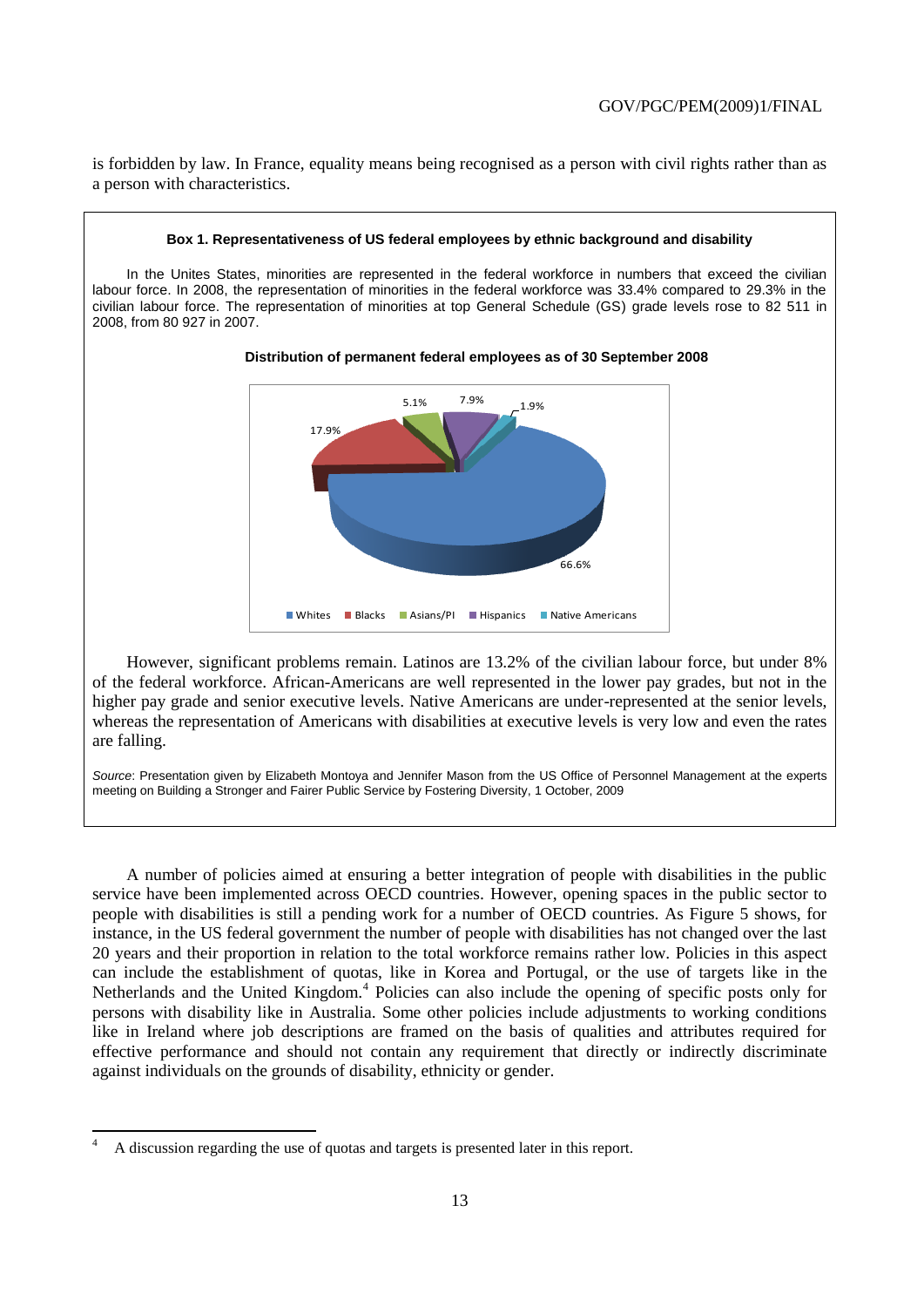

**Figure 5. Proportion of disabled people in the US federal government**

*Source*: Presentation given by Elizabeth Montoya and Jennifer Mason from the US Office of Personnel Management at the experts meeting on Building a Stronger and Fairer Public Service by Fostering Diversity, 1 October, 2009.

**Diversity may produce efficiency gains**. The search for efficiency gains is a major driver of diversity in the public service. One of the main expected benefits of diversity is the innovation increase that may help fostering efficiency in the public service. Research indicates that organisations that have a pool of staff that are diverse in terms of background and ways of thinking, for example coming from contrasting disciplinary and professional perspectives, are more likely to be innovative (Maddock, 2009; and Meier and Hawes, 2006). Innovation demands a diversity of characteristics and opinions. Indeed, the incorporation of different views, opinions, perspectives derived from a diverse workforce may help improve decision-making and policy-making. The New Zealand government considers that equality and diversity help to improve services to the government and people, and to attract and retain talented staff. For the Dutch government teams with a diverse composition have a broader reference framework which enables them to examine issues from multiple perspectives and respond more adequately to the needs of society. For Australian authorities diversity in the public service ensures a mix of perspectives and ideas when developing and implementing public policy. For the Canadian government a diverse labour force enhances creativity and innovation, provides a broader range of skills and decisions that take into account varying perspectives. For Belgian authorities diversity may represent an opportunity to make a better use of resources and competences to increase personnel"s satisfaction and effectiveness.

Additionally, the image of the public sector as an employer may improve. Attracting and retaining women, people from minorities, ethnic groups or with disabilities is one of the most pressing concerns for diversity programmes in OECD countries. To a large extent this is considered to be the result of rigid HRM processes that do not focus on the special requirements of these groups to attract them to the public sector. The Australian government, for instance, assesses employees' perceptions of the public agencies in relation to different attributes: job security, location, interest match job, important work, development opportunities, career opportunities, remuneration, good work practices, work on leading edge projects, gaining experience etc. This has been a useful practice to find out what are people"s motivations to work for the public service and the reasons they have to quit their jobs.

**Diversity may contribute to improve public service quality.** One might think that the final aim of diversity policies is to foster the representation in government of the different groups that integrate society, but they also have an economic motivation. The improvement of government services is a common objective of equality and diversity programmes in countries like Australia, Belgium, Canada, Netherlands,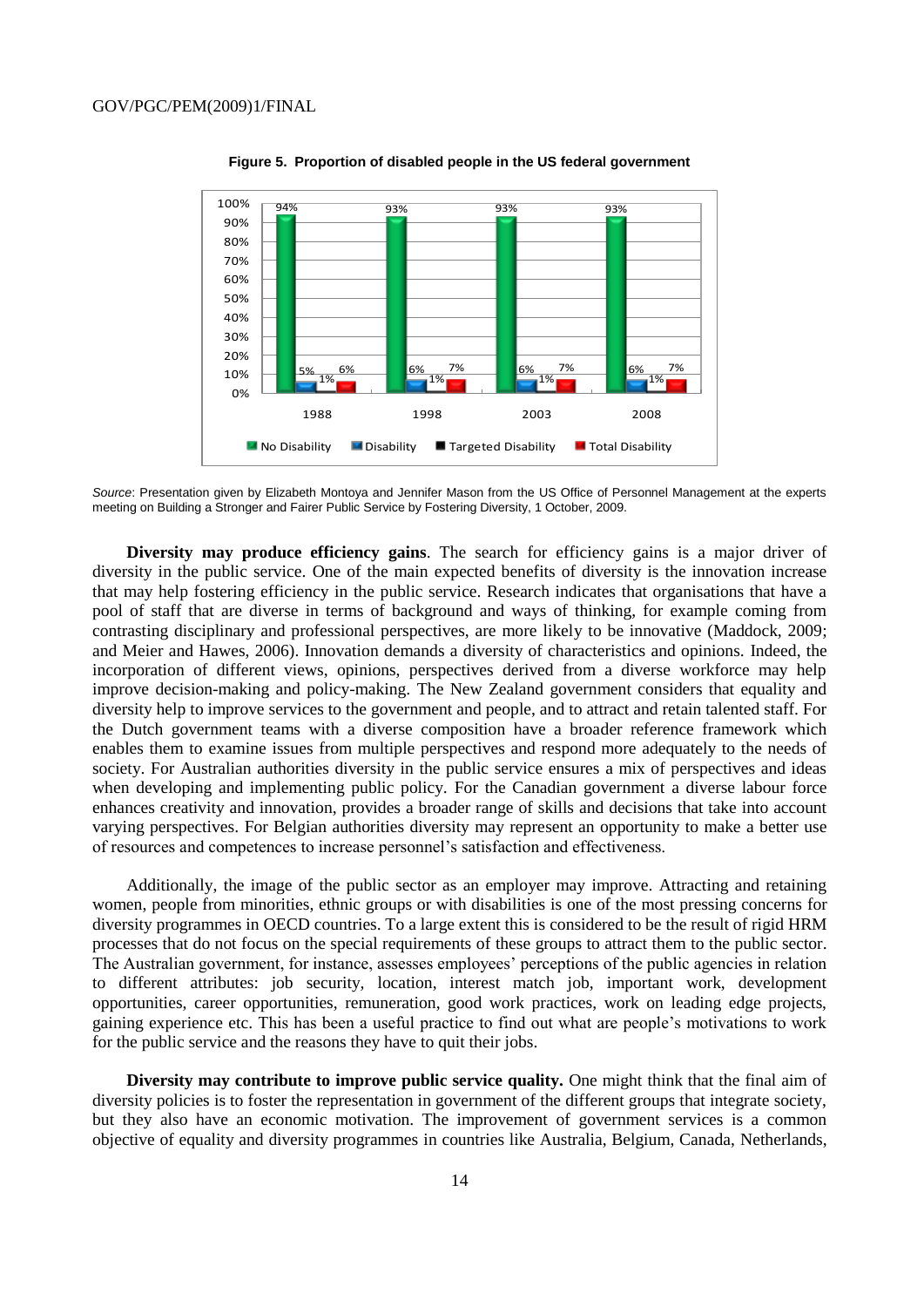New Zealand, Sweden and the United Kingdom. The core element of these policies is the adoption of a customer-orientation with the specific objective of providing citizens and government with public services that truly reflect and satisfy their needs. As the Canadian government put it "[citizens] …expect that their needs, concerns and interests will be reflected in the services, programs and policies provided by the federal government. Meeting these expectations requires a public service that is competent, non-partisan and representative of the population it serves."<sup>5</sup> Indeed, diversity can contribute to raising the quality of public services by improving the understanding of the needs of the community and ameliorating social dialogue and communication with the wider population.

**Diversity may help increase policy effectiveness**. There is increasing awareness that diversity can lead to achieve important outcomes in major policy areas. The contribution of diversity to policy outcomes may take many forms, but a characteristic of effective initiatives is the use of the competencies, experiences and perspectives of a diverse workforce based on strategic workforce planning. For example, one of the current challenges OECD countries face is an ageing population and workforce (OECD, 2008b and 2008c). For a number of OECD countries like Canada, Finland, Japan, Netherlands, and Sweden this is a short-term priority as large numbers of people are expected to retire in the near future generating a gap in knowledge and experience but at the same time create the need for government to provide public services focused on an ageing population. Facing the ageing challenge requires making full use of talent and competences available in the labour market regardless of age, ethnicity, disability, religious belief, sexual orientation or political views. This may help to compensate for the lost labour force and acquire new competences and skills required for a changing environment. Moreover, another of the expected benefits of fostering diversity in the public sector is that it may help to promote diversity in the private sector. For that, it is important to demonstrate the advantages of diversity by taking the initiative. Government would lead the way in the respect and inclusion of citizens in working life and participation in society.

**Diversity may enhance social mobility**. By being instrumental in enhancing public services quality, and the employability of disadvantaged groups, diversity contributes to social mobility. Indeed, pursuing diversity objectives may help people, who normally would not qualified for employment in the public service, to have better job opportunities. Pursuing diversity in its wider sense broadens the employment options to persons and in this way contributing to human development. Diversity policies may contribute to human development by reducing the gender gap in economic and political participation and decisionmaking, and fostering equality in achievement between men and women.<sup>6</sup> The Korean *Balanced Personnel Policy*, for instance, includes as one of its building blocks assisting low-income individuals in entering the civil service by removing all barriers to equal opportunities and supporting the economic independence of low-income families. Moreover, people from disadvantaged groups generally depend on public services (health, education, transportation) to satisfy their daily needs; thus by improving the delivery of public services and making them better reflect society's needs, diversity may contribute to improve people's quality life.

**Diversity may contribute to forward the reform agenda and make reform happen**. Reform of the public administration to achieve a better government has been on the agendas of OECD countries for at least two decades. A government committed to diversity in the public sector ensures that civil servants are motivated and involved in the reform process, and have the competencies and experiences required for a

 $\frac{1}{5}$ Public Service Commission of Canada, Guide to Implementing the Policy on Employment Equity in the Appointment Process, www.psc-cfp.gc.ca

<sup>6</sup> It should be noted that the Gender-related Development Index (GDI) and the Gender empowerment Measure (GEM) are two of the indicators used by the United Nations Development Programme in its annual Human Development Report. The GDI focuses on the expansion of women"s capabilities, whereas the GEM is concerned with the use of those capabilities to take advantage of the opportunities of life. For further information see: http://hdr.undp.org/en/humandev/hdi/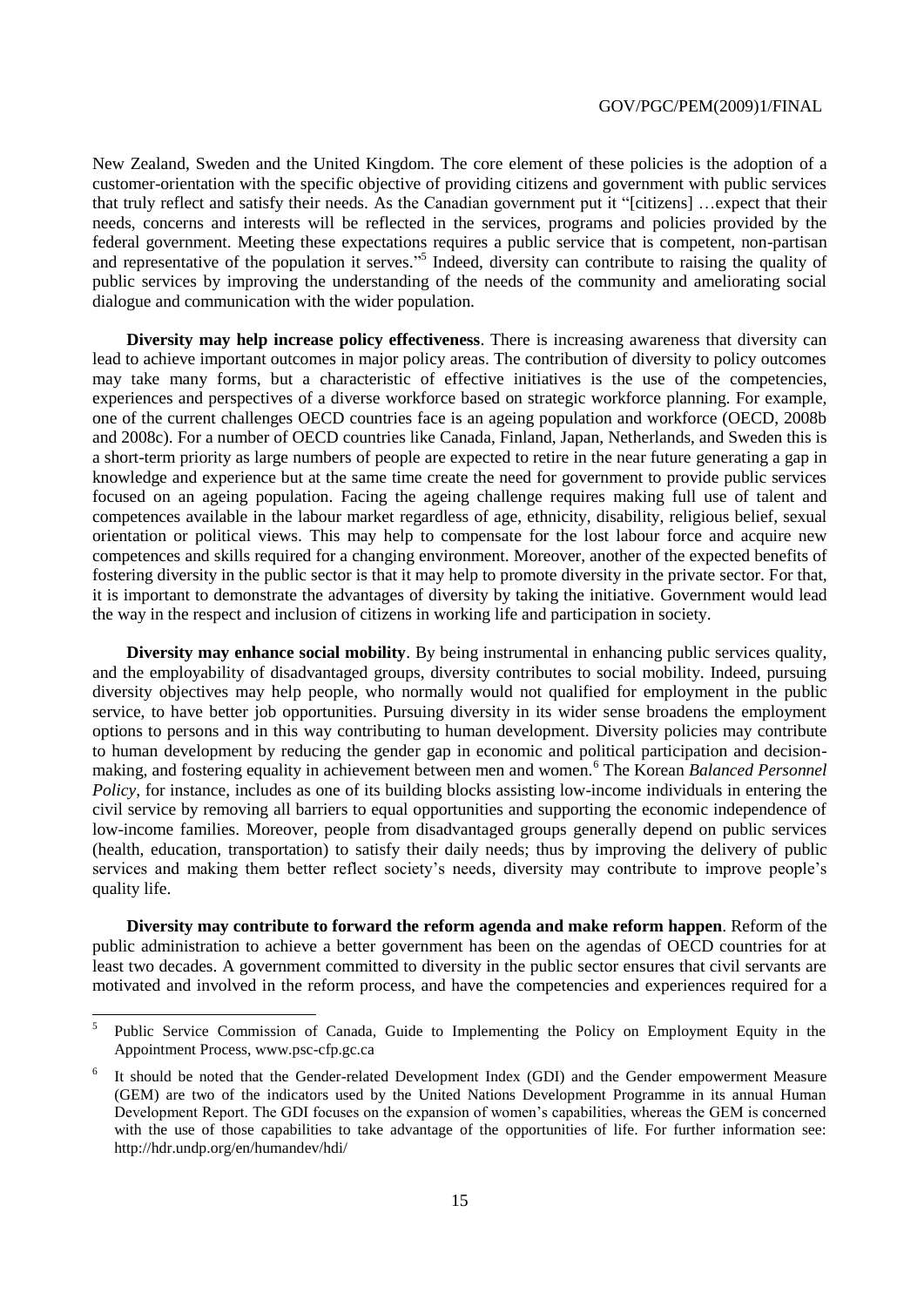new environment. Different opinions and perspectives derived from a mix of backgrounds may trigger a "constructive conflict" from which innovative reform proposals may emerge. It should be noted that innovations are most of the time initiated by front line staff, middle managers and even users. There is consensus across OECD countries that if government employees are not on board or feel identified with the reform process, reforms will not happen. Diversity raises good governance issues by helping to improve the relations between government and citizens, and strengthen trust in government. By contributing to increase awareness and understanding of different cultures and perspectives, diversity can help to improve decision-making and design policies closer to citizens' expectations. This is fundamental to the achievement of good governance and in turn to fulfilling broader economic and social goals. Diversity is a mechanism that facilitates dialogue and understanding between government and citizens, but in particular between government and social groups considered to be in disadvantage.

Pursuing diversity in the public sector increases pressure for reform in HRM. Building a diverse workforce requires changes in HRM practices to offer every person employment and career opportunities linked to their competencies and aspirations and improve the employment experience. Thus, some OECD countries are already integrating diversity principles into the HRM system of the public sector; such is the case in Australia, Belgium, Canada, Netherlands, and New Zealand.

Finally, diversity in the public service may also contribute to national cohesiveness. When all groups of society see themselves represented in government and that the reform policies and programmes are close to their needs and cultural identity, their commitment to the national project may be enhanced.

#### **The Obstacles to Diversity**

Implementing diversity policies can face a number of problems, many of which relate to unclear or complex regulatory frameworks, lack of enough financial resources, rigid human resource management frameworks, and cultural barriers. These limitations need to be addressed from a whole-of-government perspective to be overcome.

**Different political and managerial timing**. Balancing managerial and political time is an issue for evaluators and promoters. Politicians require quick results to communicate to people and managers need longer times to achieve results. This is an issue experience in most reform initiatives, but the case of diversity is particularly tricky as it is certainly a long-term project. Failing to provide quick positive results may jeopardise support for the policy, and trust in government may be compromised.

**Lack of hard evidence**. None of the OECD countries taking part in this review reported concrete cases in which improvements in government performance were due to diversity. Thus, it is not currently possible to link evidence of, for instance, efficiency gains to a diverse workforce. This lack of evidence could hamper the case for diversity as there is no real proof of the benefits it may eventually produce. Without evidence, diversity policies may need to be based on conventional wisdom or theory alone. The reason is that pursuing diversity is a long-term project and thus evidence-building takes time. Consequently, the case for diversity in the public service requires a continuous process of *confidencebuilding* in the initiative, policy-makers and decision-makers. However, diversity policies are not made in a vacuum. So far, the case for diversity is rooted in academic research and the experience of private organisations (Maddock, 2009; Chavez and Weisinger, 2008; Alonso and Ruiz-Rufino, 2007; Pitts and Jarry, 2007; Meier and Hawes, 2006, see also the Danish Equal Project – The Whole Family at Work www.helefamilienpaaarbejde.dk which promotes making diversity a tool based on the experience of private organisations). Indeed, this may not be enough but in policy-making it is not always possible to get sufficiently good evidence.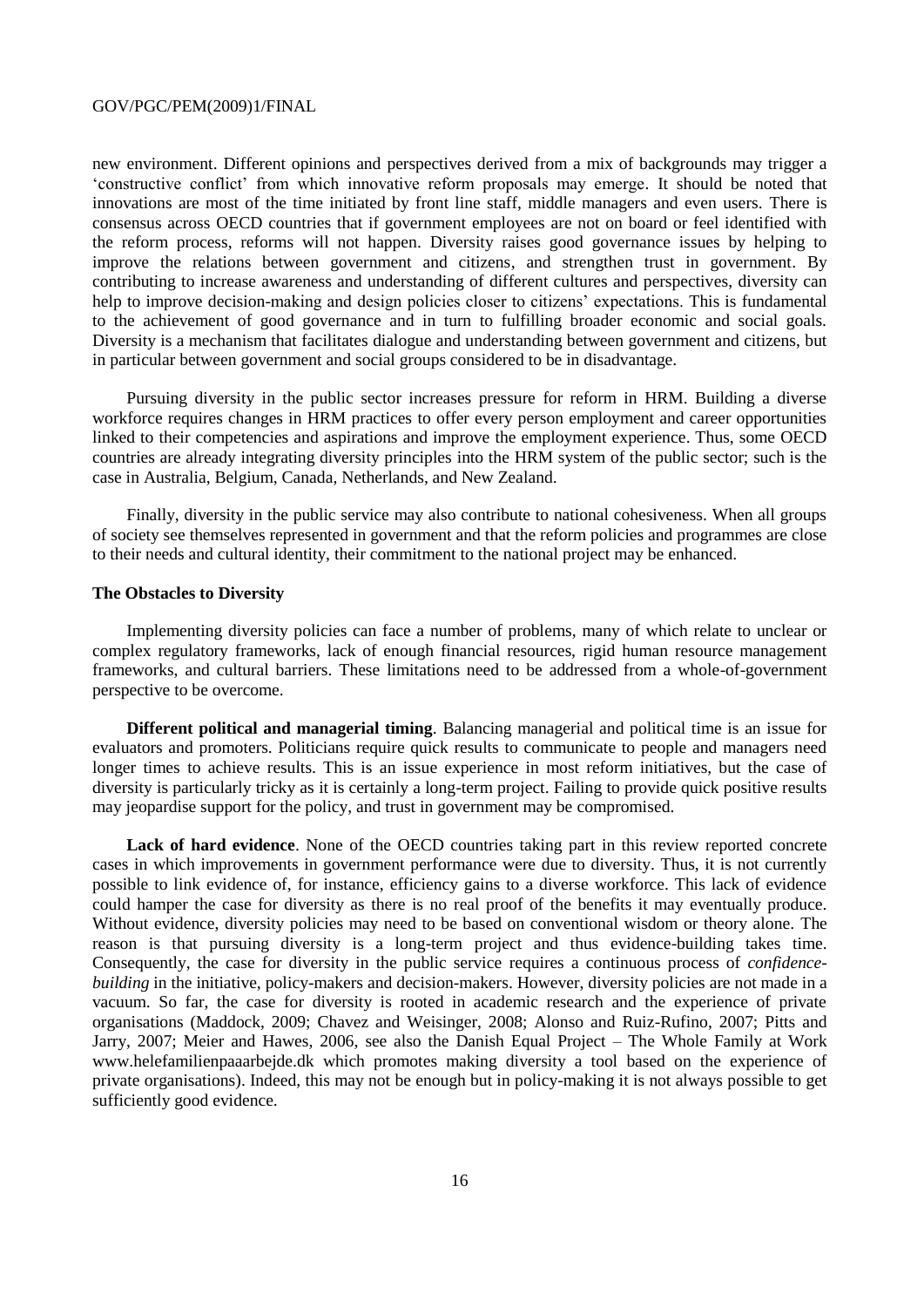Good data is a pre-requisite to provide evidence for making the case for diversity programmes. Nonetheless, a major failing of OECD countries, in general, has been in *not generating the data needed to support the case for* and *evaluate diversity initiatives*. In particular, there has been a lack of effort to develop the baseline data essential for before-and-after comparisons. It has been acknowledged by diversity experts that data problems bedevil diversity reform agendas and that data deficiencies inhibit evidence-based analysis. The generation of data on ethnic or national background, sexual orientation, religion or belief, and disability is sometimes constrained by regulatory barriers and the need to protect people"s privacy as discussed below. Nonetheless, diversity experts agree that the generation of data may help governments to substantiate the need for diversity and build confidence in the reform initiatives. Clear regulatory frameworks on what ministries and agencies can do to collect and use data on ethnic origin or even record cases of discrimination may be needed.

Experts on diversity have recognised that one of the challenges for diversity policies is to convince public managers that a diverse workforce may have an additional value to improve government's performance. The lack of real evidence may difficult building the case for managers to pursue diversity objectives.

**Regulatory barriers**. A basic requirement for the implementation and success of diversity policies is ensuring a proper legal framework for their operation. The lack of coherent regulatory measures that binds organisations and public servants to pursue diversity in the workplace may minimise the impact of the policy outcomes. It seems that all OECD governments are aware of the need for a framework to provide guidance on what the objectives and priorities of government are in the search for diversity. All policies and programmes reviewed for this study are based on a clear legal framework that compels organisations and individuals to take action. However, complexity of regulations and requirements on ministries and agencies to achieve a diverse workforce may inhibit participation and a coherent response. Countries like New Zealand or the United Kingdom have issued revised versions of their regulatory frameworks making sure that they are short, simple and accessible.

Governments, through the diversity co-ordination authority, must assume the responsibility for making sure that every ministry and agency is clear about the legal dispositions on diversity. Clear rules and regulations on diversity can impose resource obligations on ministries and agencies to pursue equality and diversity objectives. The appointment and responsibilities of specific people to work on diversity, like the workplace diversity coordinator in Australia, and who is accountable for the results must be clear in the regulations.

The difficulty of protecting individual privacy can be an important barrier to diversity policies. In Australia, for instance, the provision of equal employment opportunity data by public employees to their agency is voluntary, with the exception of sex. In France, on the other hand, the Data Protection Authority forbids the collection of ethnic or religious information, but data on national origin and place of birth can be collected and used on the condition that the statistics include groups of more than ten people. Improvements in data quality suggests that people are feeling more comfortable in identifying their ethnic, disability status what means that better working environment are being built.

**Budgetary constraints**. It is worth noting that in the diversity policies and programmes consulted for this review there was little or no reference at all to neither the financial resources needed nor the way to obtain them to meet their objectives. Diversity policies are expected to contribute to improve the public services quality but they also incur in costs. The organisation of special recruitment process for ethnic minorities or disabled people, the payments for traineeships, the improvements to the infrastructure to accommodate disabled members of staff, the training courses for members of staff, the acquisition of special software for disable people, etc, may generate additional costs to the ministry or agency. The likely explanation is the difficulty of measuring costs compared to the potential benefits that diversity may bring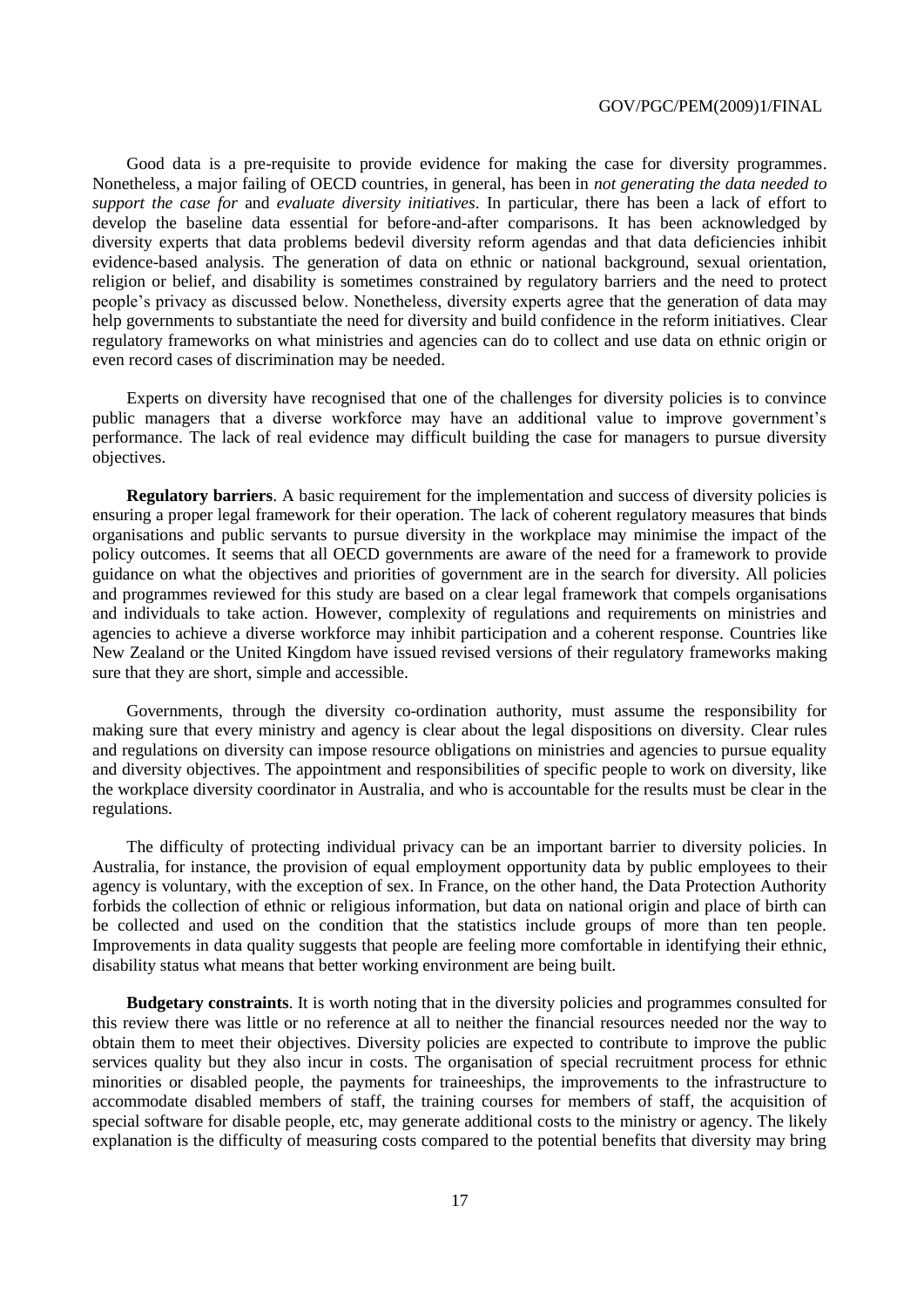to the public sector, make it hard to develop funding cases in a budget-setting context. Most diversity proposals are being argued for in terms of the outcomes rather than in terms of advancing diversity *per se*. Thus, the level of resources devoted to diversity initiatives, it seems, is determined in the light of governments" priorities. Moreover, building a diverse workforce is a long-term project that requires governments to commit resources in a multi-year basis. Budgetary rigidities may prevent the use of resources as a sort of joint-funding that would allow using resources for one single purpose like diversity, to be spent in any part of the public service where they are most needed. After all, building a diverse workforce can be considered as a shared project in the public service.

**Rigid HRM frameworks**. The success of diversity policies largely depends on its integration into all stages of human resource management process from recruitment and training, to career development and retiring. HRM practices must be able to avoid or limit discrimination against any type of people securing equal opportunities and still based recruitment and promotion on merit. Several limitations may be encountered regarding the HRM system while implementing diversity policies.

The **type of HRM arrangements** may constraint or facilitate pursuing diversity objectives in the public service. Building a diverse public workforce entails acquiring new skills and competences that in the past may have not been considered as essential for public service work. Thus, some countries like Australia, Canada, Finland, Norway and the United Kingdom have adopted a more "managerial" approach to workforce adjustments that seek to balance the need to achieve staffing targets with the need to ensure that organisations maintain the needed skills and capacities to carry out their work.

Moreover, the nature of the civil service system may also be an element that dictates the pace for achieving diversity objectives. Career-based systems are characterised by the limited possibilities for entering the civil service at mid-career and a strong emphasis on career development. Position-based systems allow a more open access, and lateral entry is relatively common. In contrast to career-based systems, for position-based systems technical considerations are likely to be more important. However, it is not to say that one system is better positioned to build a diverse workforce than the other, but to stress that each faces particular challenges to achieve diversity objectives. For instance, it may be argued that position-based systems are more able to deliver the specialised skills and competences of contemporary society based on the wider mixture of backgrounds and experiences of society members. However, position-based systems may create biases at entry when there is a lack of transparency in the recruitment process. Career-based systems while trying to ensure fairness at entry based on competitive examinations and diplomas may indirectly limit the possibilities for joining the civil service of people who never attended university training but whose experience in life and work may be of added value to the work of the public service. In case all applicants are treated under the same rules and conditions mechanically, career-based systems may constraint the possibilities of attracting a diverse mix of skills and competencies.

The **lack of strategic workforce planning** may prevent determining the diverse skills, competences, experiences and perspectives needed to drive broader governmental strategies. Building a representative workforce should be part of any workforce planning and management arrangement. Workforce planning can help to identify current staffing levels and competencies available and how future staffing and competencies requirements will be met. In addition, it must clarify the contribution of diversity policies to wider aims of the government. The fact that achieving diversity in the public service is a long-term process may, in turn, put at risk its **sustainability**. Indeed, OECD countries seem to recognise that there is no quick option to build a diverse public workforce as progress is slow and impact minimal as annual recruitment is marginal compared to the existing stock of employees. Thus, the problem is that policies have to be sustained over a long time as part of the strategic workforce planning of government.

One of the main obstacles to diversity is the **lack of flexible working conditions** that facilitates attracting applicants and retaining employees from disadvantaged groups. Having the possibility to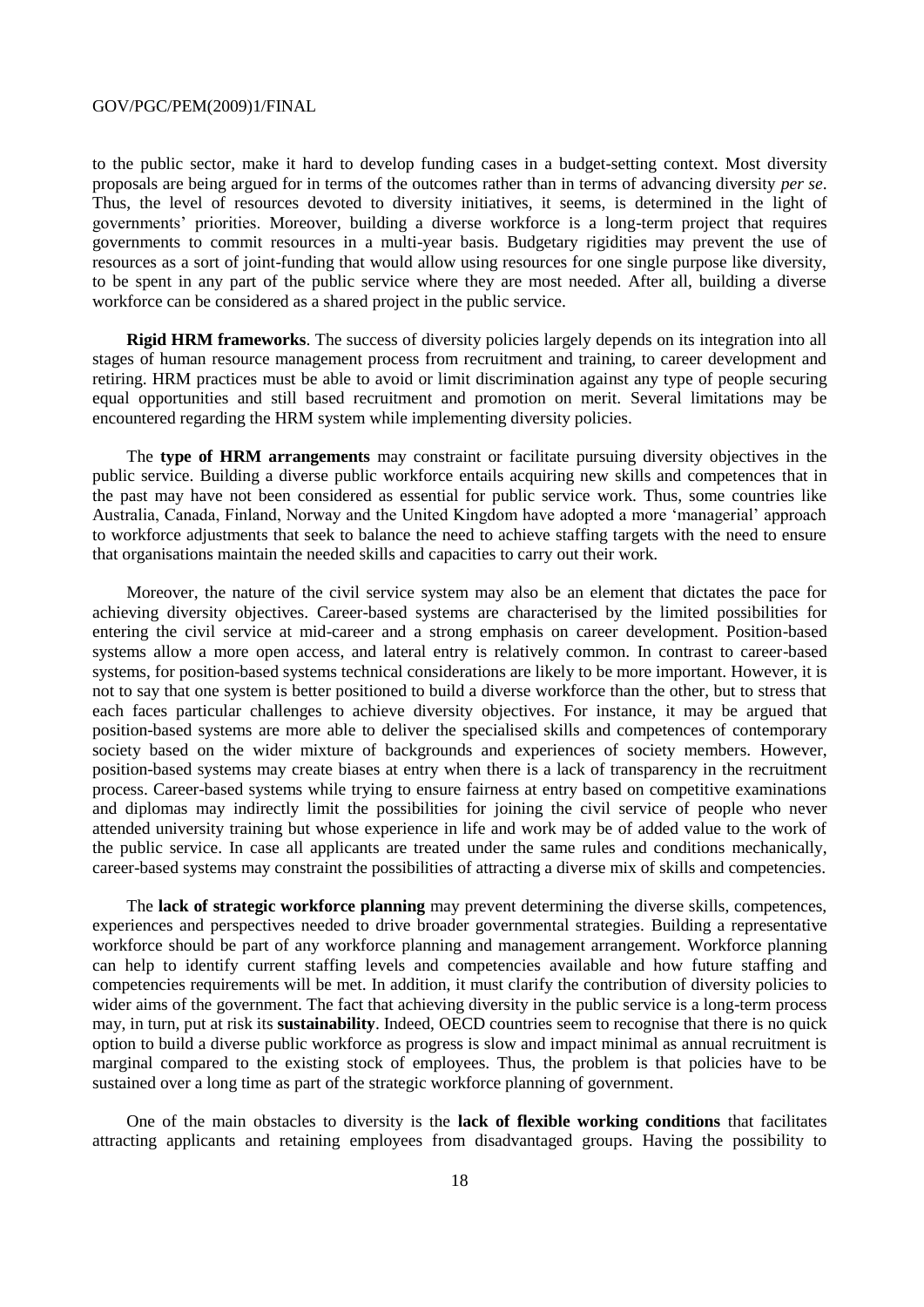reconcile work life with family life is a major incentive for people to prefer working for the public sector. Some alternatives to improve working conditions in the light of diversity policies are the use of ICTs, parttime working schemes, and *tele*-work. For instance, Greece is in process of implementing more flexible employment practices for members of staff with children what would attract more women to the public sector and mainly to senior positions. Ireland has introduced some working programmes such as Flexi-Time, Job-Sharing, Career Breaks, the Term-Time scheme, and Work-sharing which provide significant opportunities for staff to balance work and life commitments.

The persistence of **discrimination in the recruitment and promotion** processes constitutes a barrier to diversity. If the recruitment and promotion practices are not revised to eliminate any element that may be the cause of discrimination, progress towards diversity may be jeopardised. Recruitment and selection criteria must be in line with workforce planning and the processes should be regularly audited to avoid unfairness. The experiences of Belgium, Ireland, New Zealand, Norway, and Sweden suggest that equality and diversity criteria should be integrated into the recruitment and promotion strategy to obtain the necessary variety of skills, knowledge and experiences to improve how work is done in the public service. In countries with large multi-cultural populations linguistic issues, if not addressed properly, can act in detriment of diversity, efficiency and service quality. These issues are complex and sensitive, particularly in countries with rivalry among ethnic groups.

**Cultural and behavioural obstacles (attitudes)**. People"s behaviour towards each other and how people feel about the public service constitute elements that condition or facilitate diversity in the public service. The prevalence of prejudices, stereotypes, discrimination, and/or harassment towards particular members of staff because of their ethnic origin, race, gender, gender identity, disability status, age, religion or belief, sexual orientation, or socio-economic and educational background can seriously damage the image of the public sector and compromise the achievement of diversity objectives. A culture of toleration and inclusiveness in the public service can largely contribute to attract and retain talented people into the public service from the widest possible pool. It is of crucial importance that people feel value for what they are and bring to the workplace. Some countries highlighted that political clientelism and personal loyalties may also constitute barriers to seek diversity in the public service when there are no solid mechanisms to ensure the adoption of the merit principle in the selection and promotion processes.

**Possible side-effects**. Pursuing diversity in the public service has its trade-offs. If on the one hand diversity has positive effects on service quality, efficiency, effectiveness and the promotion of core values, on the other it may trigger conflict due to cultural differences, communication problems, and a tense atmosphere in the workplace that may affect organisational performance (Pitts and Jarry, 2007). Recruiting unqualified people to the public service but who belong to any of the target groups of diversity policies may be contested for being against the principle of merit and fairness. Creating a work environment with people from different cultural backgrounds, perspectives might slow down decision-making or steer arguments in the organisation if there is no proper managerial leadership. Fostering diversity in the public service is not a magic wand. If governments just pretend to pursue diversity but without commitment, it is likely to be counterproductive as trust in the initiative and government may be compromised. However, the political and social costs and the risks of creating a culture of toleration and inclusiveness that values diversity are lower than not doing it.

#### **Developing Diversity Policies**

From the analysis of the different OECD initiatives on equality and diversity it is clear that the question for governments is not whether to pursue diversity. The question is how to do it in a sustainable, responsive and professional manner. Given the complexity of diversity policies, and that pursuing diversity does not differ from other major organisational change management efforts, this section discusses the development of diversity policies around three general areas: planning, implementation and evaluation.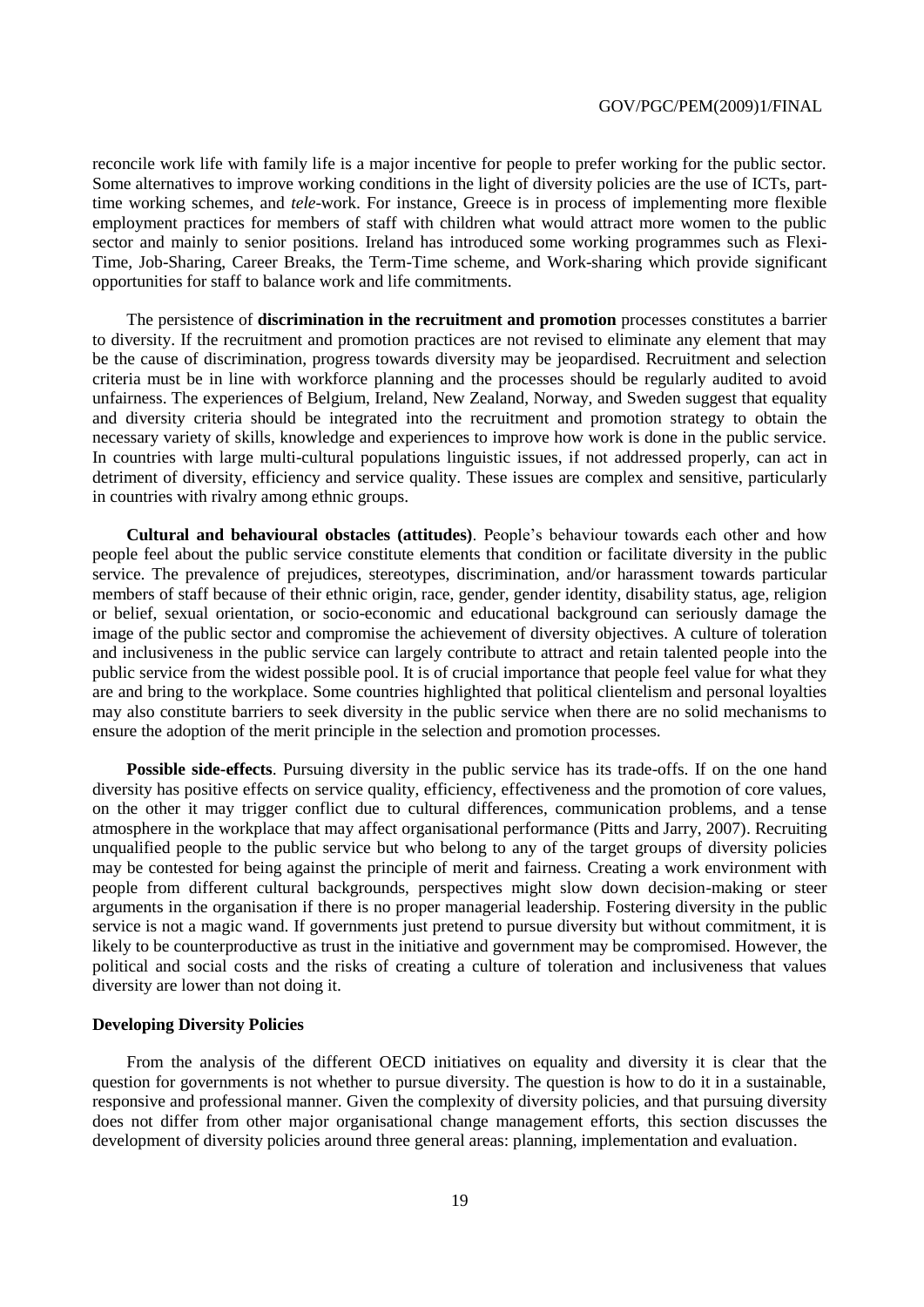#### *Planning diversity policy*

**Building a strategic framework**. For a diversity policy to be successful it should be coherent and intelligible to all stakeholders. Consistency reduces the probability of muddling situations, provides a sense of purpose, and increases the prospects for reform acceptance. In that sense a vision statement and plan can help senior managers in the different organisational units establish a plan of action, monitor progress, coordinate and orient individual initiatives, and make mid course corrections. Like in any policy reform initiative, a common vision is crucial to engage political leaders and public servants to impress upon them the importance of diversity. In OECD countries, the most advance diversity initiatives contain a vision statement linked to political commitment of government to pursue diversity as part of the government"s political, social and economic agenda. A government-wide vision helps to tie diversity initiatives with broader strategic and reform objectives.

#### **Box 2. Vision statements of diversity policies in OECD countries**

**Australia:** The Australian *State of the Service Report 2007-2008* states that the public service is committed to ensuring a highly diverse workforce where employees have a range of gender, age, cultural background, disability status and Indigenous status. This is expected to ensure a mix of perspectives and ideas to be considered when developing and implementing public policy, and also support stronger citizen engagement.

**Japan:** The Guidelines for the Personnel Management of the National Government FY2009 state that government should facilitate the recruitment and appointment of women and people with disabilities.

**New Zealand:** The New Zealand *public service equal employment opportunities policy* states that equality and diversity in the public service workforce will enable the best service to the government of the day and to New Zealanders. Recognising the employment aspirations of Maori, ethnic and minority groups, women, and people with disabilities will ensure fairness in employment for all persons and groups of persons. It adds that the integration of equality and diversity throughout the public service is a key aspect of strategic planning and performance, and chief executives should provide the lead in working towards this.

**Norway:** Norwegian authorities expect to build a more robust and competent government sector able to understand and serve a more diverse society; utilising all the competences of the workforce. The Government sector is also expected to be more innovative and dynamic, since different perspectives, backgrounds and experiences probably will contribute to better decision-making processes. Through increasing the participation in working life and especially in the civil service, of disadvantaged groups, the civil service will hopefully be regarded as more legitimate and representative by the public. The *Inclusive Working Life Agreement* between the government and the parties of working life was established to reduce sick leave, include more disabled persons and raise the actual pension age and thus it is closely related to (civil service) diversity policies.

**Sweden:** The Swedish *strategy for diversity in the central government sector* considers that the workplace of the future will be characterised by increased mobility and by a mixture of background and competence that is of importance for work, quality and customer orientation. The need for change and an increased international exchange will demand flexibility and long-term planning. It states that favourable results require a good working environment, gender equality and a mixture of background and competence that is of importance for work, quality and customer orientation (diversity).

**United Kingdom**: The British *strategy for promoting equality and valuing diversity* establishes that: 'The Civil Service is committed to improving the delivery of public services for everyone in society. Through understanding the diversity of society, by better reflecting the aspirations, experiences and needs of the people we serve and by respecting and valuing differences, we can provide the policies and services that people want from us. To do this effectively, we need a workforce with the best possible mix of existing and future talent.'

*Source*: Country reports.

**Strategic (workforce) planning**. The vision statements of OECD countries' diversity policies reflect that for diversity goals to be achieved and purposeful, they need to be linked to strategic workforce planning. Achieving diversity is a long-term process that is necessary to be thought as an integral part of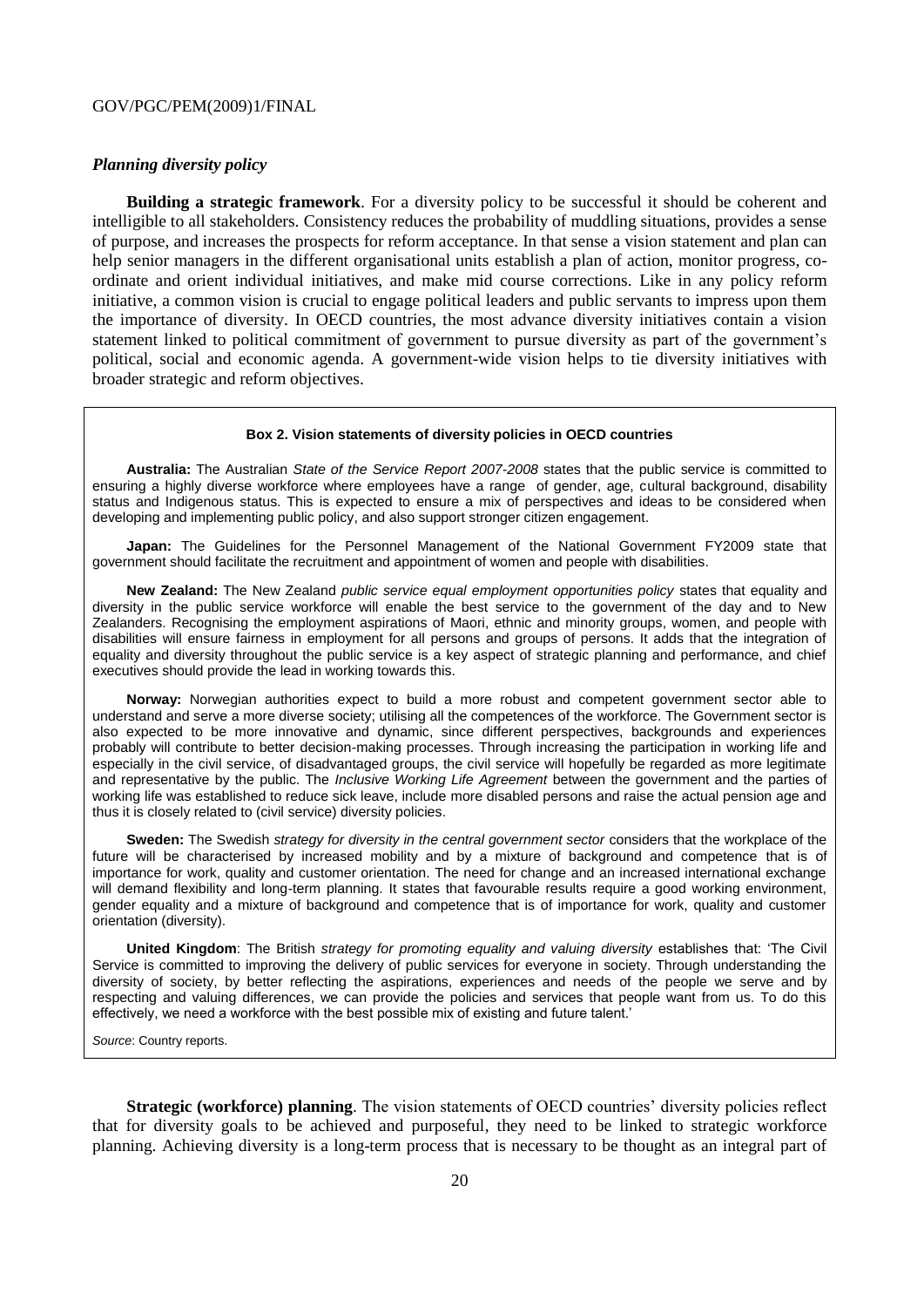strategic planning. That means that workforce planning should not only consider staffing levels, skills and competences but also a representative workforce. In fact, as the New Zealand Equality and Diversity strategy points out, integrating equality and diversity into workforce planning helps to identify the diverse skills, knowledge, experiences and different ways of thinking needed to drive strategies forward.

In building a strategic framework towards diversity is important to translate the vision into concrete outcomes. Indeed, diversity policies in OECD countries generally indicate broad goals or more specific targets. These goals are not only useful to give direction to individual initiatives but to establish priorities, monitor progress and evaluate outcomes.

Thinking strategically about building a diverse public workforce means: *i*) an in-depth analysis of the current demographic situation within the public service and compare it against the national demographic composition; *ii*) establishing objectives of what to achieve strengthening their contribution to wider aims of the government and the expected effects; *iii*) defining a target population to whom actions will be aimed at based on diverging characteristics such as linguistic, ethnic or groups distinguished by age, gender, educational background, etc., the important element is to be inclusive;  $iv$ ) defining the tools or means to achieve the targets and realise the vision, many OECD countries tend to rely on flexible HRM practices and procedures;  $\nu$ ) specifying how and by whom the policy is going to be coordinated, in OECD countries this is generally done by the central HRM body; *vi*) establishing the necessary resources needed to achieve the targets which could be financial and human capacity; and *vi*) defining a criteria for evaluating policy results, some strategies point out the necessity to revise the policy and programmes annually. As it will be mentioned later in this report, building a diverse or representative workforce is a long-term project and therefore one of the main challenges is to keep the momentum or make the project sustainable. Linking diversity to the strategic goals of government is a way to make diversity policies sustained over a long time, and pursued in a way that they permeate all public organisations and become an integral part of the core values of the public service.

In order to ensure cohesiveness, commitment and a whole-of-government approach, diversity policies can be formulated under a **joint approach** that reflects better government priorities and more realistic objectives and mechanisms for realising them. The central HRM body or authority in charge of the coordination of the diversity policy may act as an enabler of this joint exercise to define a common agenda towards fostering diversity and creating inclusive public workplaces.

#### **Box 3. The Swedish "joint approach" to accomplish diversity**

The Swedish diversity strategy was developed in broad co-operation for employer development together with members of the Swedish Agency for Government Employers (SAGE). It is based on a joint approach for state employers and emphasises the importance of strategic, long-term development work to ensure a competence management adapted to each business through an inclusive approach. A joint approach that comprehensively indicates what managers of government agencies have decided shall apply helps to improve the image of state employers. Moreover, incorporating a joint approach into the individual operations of every organisation contributes to ensuring that government agencies achieve the shared employer policy objective of making diversity a part of operations.

The Swedish strategy states that government agencies shall act within the principle of legal security, be efficient, provide good service with high accessibility and be citizen-oriented with an inclusive approach. To achieve success in this regard, a strategic competence management is required that, in both the short term and the long term, makes use of different background and competence that are of importance for work, quality and customer orientation (diversity). A prerequisite for this is to use clear management and flexible agreements and solutions to create inclusive workplaces with working environments that are free of discrimination.

*Source*: Swedish Government (2008), *An Inclusive Approach: a strategy for diversity in the central government sector*, Swedish Agency for Government Employers SAGE.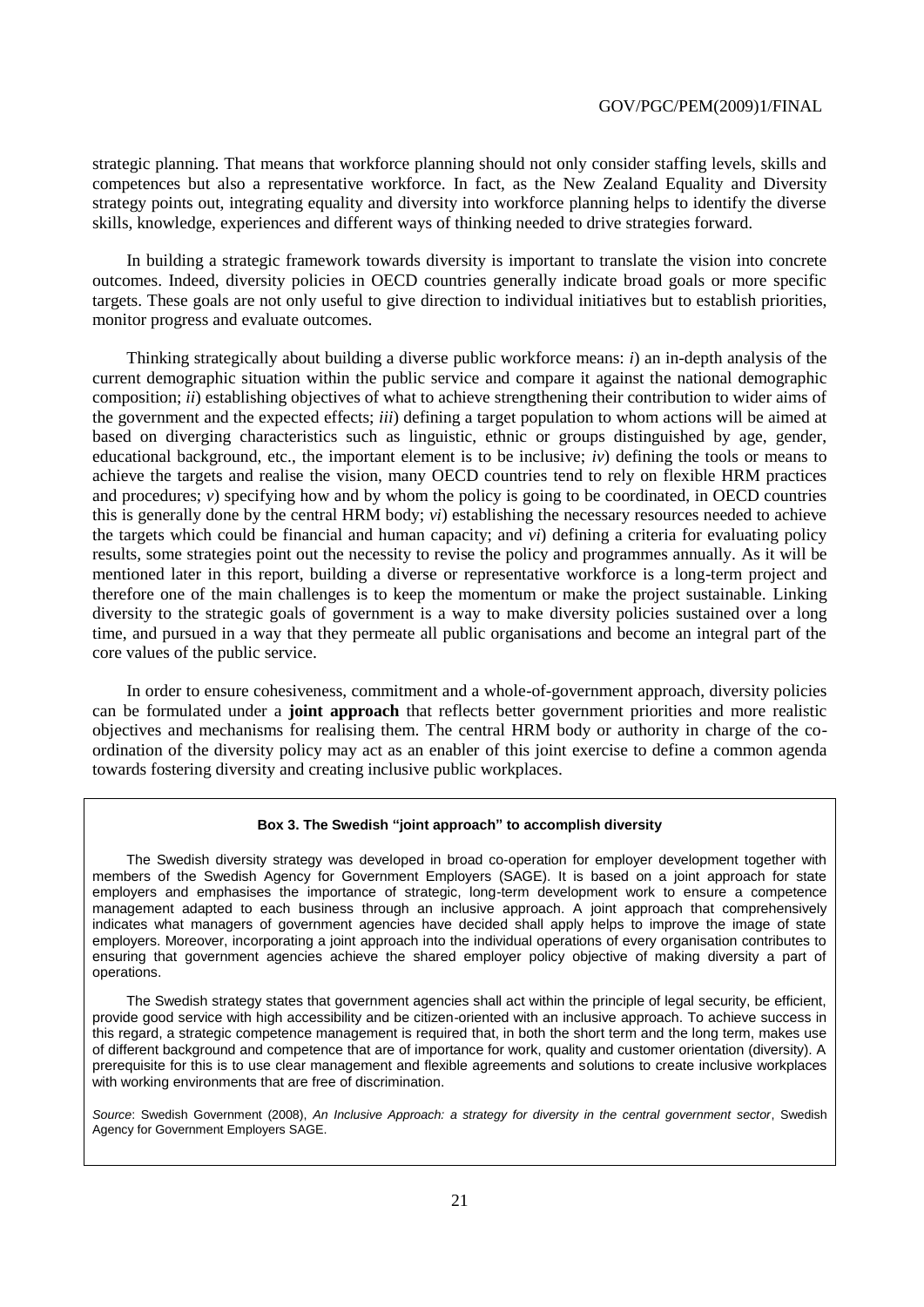#### *Implementing diversity policies*

Leadership. Most of the reform initiatives analysed in this review place considerable relevance to leadership in bringing diversity in the public sector about. Indeed, the OECD (2001: 18) study on Public Sector Leadership for the  $21<sup>st</sup>$  Century concluded that 'Developing leaders is more important in a diversified society than in a homogenous society, because leaders are required to transmit new values, mediate differences, and create coalitions in support of reform." However, leadership is not just about motivating people and generating new values. Leadership plays an important role in the implementation of public sector reform, particularly diversity-aimed reforms, because it involves change and people. Building a representative public workforce is to a large extent changing people"s attitudes and behaviours, for what leadership is required. In sum, leadership is a critical element of equality and diversity policies in order to motivate, promote institutional adaptations in the public interest, and make reform happen.

Implementing diversity policies is particularly difficult and risky. The reason is that the impact and benefits will take long time to manifest. Thus, sustained leadership is necessary to maintain the impetus for reform through persuasion, negotiation and influencing people"s values and culture. Leadership is a key factor to reduce resistance to change by explaining the potential benefits of the reform and obtaining people"s commitment. Moreover, as the Belgian diversity strategy points out, the leadership team must realise and accept that in the public sector, despite all the efforts, there is still work to be done to ensure equal opportunities and fight direct and indirect discrimination. Leadership is required at all levels of the organisation to contribute to success because what is needed is a change of the way the organisation functions as a whole. Political leadership helps to shape and obtain support for diversity initiatives. Managerial leadership is crucial to get the necessary resources, to motivate staff, and to ensure cooperation across ministries and agencies.

#### **Box 4. The leadership factor in equality and diversity strategies**

**Australia:** The Australian workplace diversity strategy contemplates the appointment of a *workplace diversity coordinator* whose role and responsibilities vary depending on the nature, size and structure of the agency. Some agencies may even have a network of coordinators. The role of the coordinator is to: articulate how diversity can enhance the business performance of the agency; promote the benefits of diversity; help all staff to be aware of the workplace diversity issues; promote the integration of diversity issues in HRM policies and practices; develop, implement and monitor the workplace diversity programme, etc. However, since diversity is a mainstream responsibility, senior managers should also provide support.

**Ireland:** The Irish diversity strategy for diversity in the civil service establishes that departments have a duty of care towards their staff and are responsible in law for upholding equality legislation. The Department of Finance, in consultation with the Civil Service General Staff Panel, is responsible for developing and promoting best practice in equality of opportunity across the civil service. Responsibility for the implementation of equality of opportunity lies with the Head of Department or a person designated by the Head of Department.

**Sweden:** The Swedish strategy for diversity in central government puts special emphasis on the leadership of managers of government agencies in achieving diversity goals as they have ultimate responsibility for their accomplishment. In particular, the strategy considers that managers should be able to reposition themselves from focusing on anti-discrimination and activities and actions aimed at specific groups to focus on inclusion aimed at ensuring a competence management may require altered processes, procedures and follow-up systems within the management framework of the agency. It considers that agency managers should be able to create commitment and involvement among managers and employees by using their own motivation, knowledge and understanding of the joint employer-policy task to accomplish diversity. Organisations' behaviour should be guided through clear and consistent leadership.

**United Kingdom**: Leadership is a key element in the British strategy to promote equality and value diversity. Political leadership is placed on the Prime Minister, as Minister for the Civil Service, who is accountable for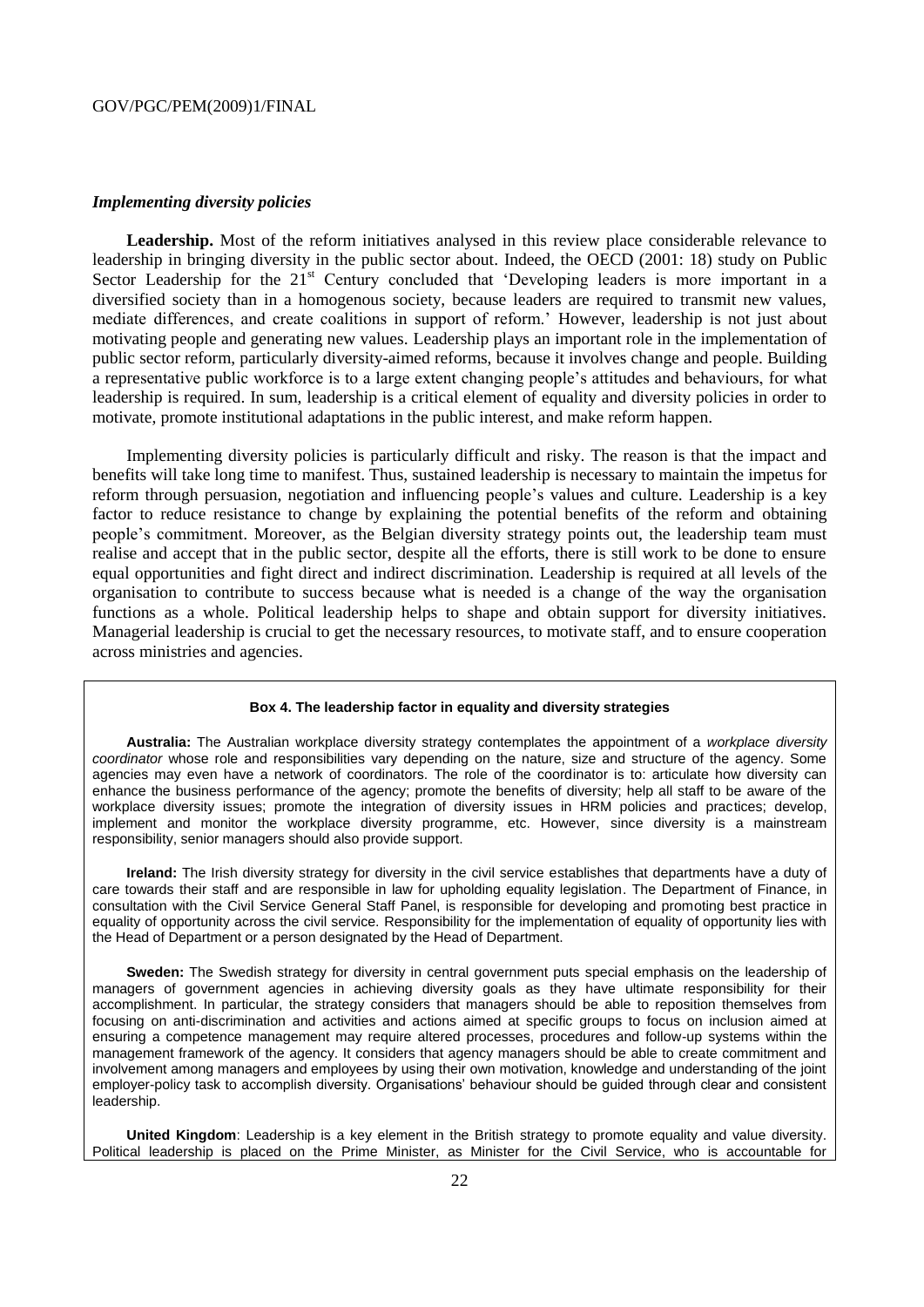government commitments on management issues including equality and diversity. The Minister for the Cabinet Office has day-to-day responsibility for Civil Service management issues. The Permanent Secretary heads of department and their Chief Executive equivalents are accountable for delivering equality and diversity in their organisations, including all public equality duties. Permanent Secretaries and their Chief Executive equivalents are accountable for delivering all of their equality and diversity responsibilities and commitments, through their performance appraisal discussions with the Cabinet Secretary and Head of the Home Civil Service.

*Source*: Country reports.

Leadership can also be considered as a tool for co-ordination. This is very important when initiatives have a whole-of-government approach and all ministries and agencies are taking part in the initiative. Moreover, some countries have created an individual figure in charge of the co-ordination of the diversity initiatives within the ministries, like in the case of Australian workplace diversity coordinator. This means that leadership in promoting diversity is not about centralising functions and responsibilities but rather delegate responsibilities. Creating local leaders is a way to promote a decentralised management and decision power over diversity issues in the workplace.

Government managers are growingly operating in a diverse world and an increasingly diverse society. In the United States, for instance, by the year 2050, just over 50% of the population will be Caucasian, compared with over 70% today. A similar pattern is expected in the US government workforce. Leadership of a diverse society and workforce requires a perspective and a set of skills that many government managers lack today. Managing diversity is not just a *nice* thing to do, but, as the Dutch and Swedish diversity strategies put it, it is a *business* necessity. In the large majority of OECD countries the training for leaders has focused on affirmative action, equal employment opportunity and valuing others. However, these elements are not enough in themselves, government leaders need to be able to create institutions, including systems, processes, and policies which support the development and contributions of all members of the workforce and society. Thus most OECD countries have integrated equality and diversity issues (managing diversity and diversity skills) into the training programmes for managers. This is in order to raise awareness about the policy and the advantages of focusing on diversity, and more importantly to get leaders" commitment to the initiative.

**Central co-ordination and delegated implementation responsibility**. One of the distinguished features of the OECD diversity initiatives analysed in this study is the central co-ordination of diversity policies and a delegated responsibility for implementation. In general, the central HRM body acts as a focal point for promoting diversity policies from a whole-of-government approach. In addition, the central co-ordination body is responsible for developing the diversity strategy, monitoring progress, promoting the benefits of the initiative, linking diversity issues to strategic workforce planning, and providing guidance and support to line ministries and agencies for the implementation of diversity policies. This reflects a topdown approach in the definition of the general principles, guidelines, policy orientation and priorities regarding equal opportunities and diversity initiatives.

Central co-ordination has created certain advantages for the promotion of diversity. It ensures coherence among the different individual organisational initiatives in the ministries and agencies through the publication of guidelines and the monitoring of progress. It also facilitates the dissemination of good practices and knowledge in the implementation of centrally defined guidelines and, in that way, it can also steer up innovation in diversity policy implementation.

OECD countries are aware of the need for managerial flexibility for the implementation of the diversity policies. Therefore, central co-ordination bodies define general principles and priorities, whereas every line ministry and agency is responsible for the implementation of the initiative. The experience of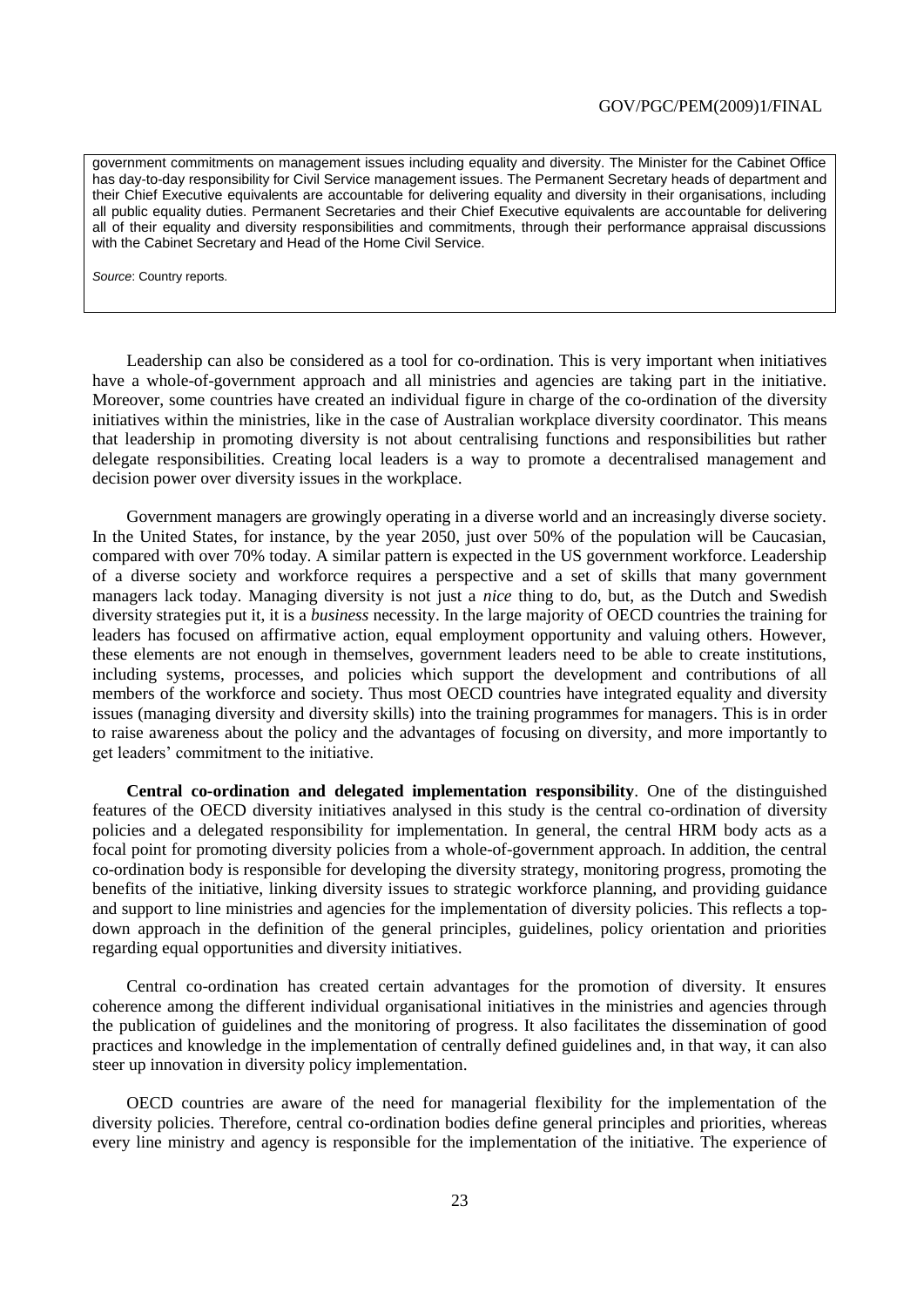OECD countries participating in this study suggests that a key element for the success of diversity policies is to get a right balance between central government co-ordination and delegated implementation responsibility. If central control is too strong, the implementation of the initiative may be overwhelmed by rules to be followed and affect the momentum for the initiative.

#### **Box 5. Central co-ordination and delegated implementation of diversity policies**

**Australia:** The Australian Public Service Commission is in charge of defining the general guidelines for agencies to implement their own diversity programmes. The Commission works with agencies to develop and implement their own employment strategies to meet their specific business needs.

**Belgium:** The Belgian diversity policy is promoted by the Cell Diversity of the Federal Public Service Personnel and Organisation (FPS P&O). Among other activities within the FPS P&O, 'diversity' initiatives involve the selection centre (SELOR) and the training centre (IFA). The Cell is also in charge of managing networks of people responsible for diversity, and support the implementation of diversity projects in the different federal public services. The members of this network have as duty to implement diversity within their organisation.

**Canada:** The Treasury Board and its administrative agency, the Canada Public Service Agency, are responsible for the overall Employment Equity Policy. The Employment Equity Division offers assistance to departments for the implementation of the employment equity policy in a consistent fashion and from a government-wide basis.

**Ireland:** The Department of Finance, in consultation with the Civil Service General Staff Panel, and through the Civil Service Equality Unit, is responsible for developing policy and promoting best practice in equality of opportunity across the civil service. Responsibility for the implementation of equality of opportunity lies with the Head of Department or a person designated by the Head of Department. Departments are advised and supported in promoting equal opportunities through guides and codes of practice developed by the Department of Finance.

**Japan:** The Personnel and Pension Bureau of the Ministry of Internal Affairs and Communications is in charge of developing and promoting diversity policy in the national public service. Every office and ministry is responsible for the implementation of the employment policy including diversity policies under the co-ordination of the Personnel and Pension Bureau.

**Mexico:** The Career Professional Service of the federal government is a mechanism to guarantee equal opportunities to access public employment. It is co-ordinated by the Ministry of the Public Function and operated by every line ministry and agency of the federal public administration.

**Netherlands:** The Ministry of the Interior and Kingdom Relations is responsible for the civil service, the senior civil service and the police. It has direct influence on the implementation of agreements on workforce diversity, mainly with regards to frameworks, regulations and instruments. Most employers in the public sector operate independently and have set their own responsibilities (municipalities, provincial authorities, water boards, secondary and high education, and university hospitals). Responsibility for personnel policy lies with each individual organisation. The Ministry only acts as a coordinator but it is believed it should have a more direct control.

**New Zealand:** The State Services Commission (SSC) promotes, develops, and monitors equality and diversity policies and programmes for the Public Service, and reviews chief-executive-led progress in equality and diversity throughout the organisations. Public organizations are responsible for integrating equality and diversity into their organizational strategic planning. Each year, SSC's Deputy Commissioners discuss with chief executives the implications of the equality and diversity policy for their organizational strategies, service delivery, and the achievement of the State Services Development Goals.

**Sweden:** The Employer's Council of the Swedish Agency for Government Employers (SAGE) defines the general guidelines and priorities for state employers. Every governmental agency and ministry is responsible for the implementation of the employment policy, and in particular the diversity policy, under the co-ordination and supervision of SAGE.

*Source*: Reports from OECD countries.

It seems, however, that one of the measures adopted by OECD countries to get the responsibility balance right is the establishment of a sort of "collaborative networks". They are generally integrated by senior managers responsible for the implementation of diversity policies in central government, but they can also include agents from the private and voluntary sectors. The aim of these networks is to foster dialogue among the key actors in the promotion of diversity, the exchange of information, and even make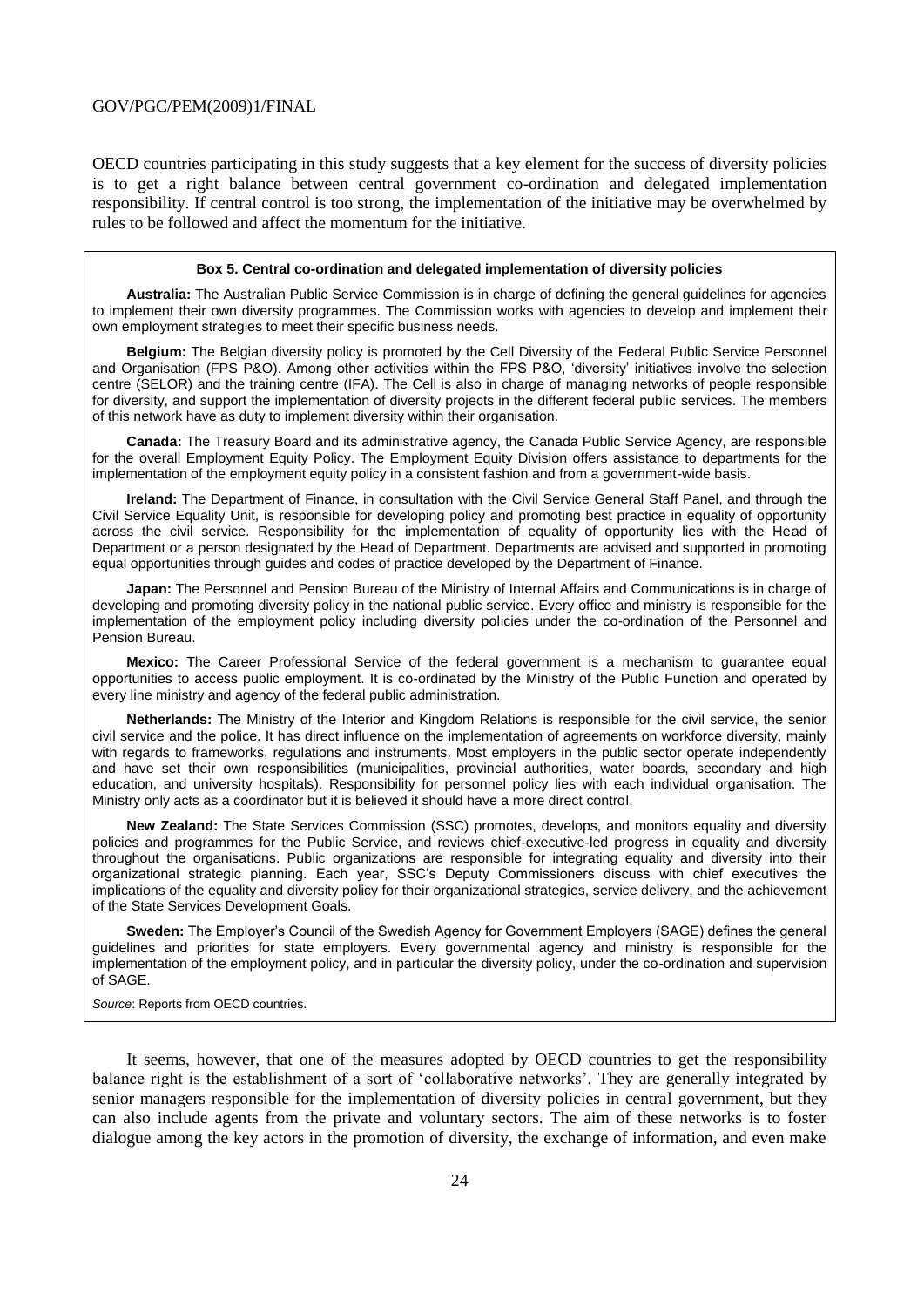suggestions to improve the general guiding principles. One of the additional advantages of the networks is that they ensure a whole-of-government approach and coherence in the pursuing of diversity, create ownership of the reform and constitute a forum where results can be discussed at executive interorganisational level.

#### **Box 6. Collaborative networks to pursue diversity in the public service**

The **Japanese** government has set up a series of networks for the implementation and monitoring of the different areas of diversity policies. The annual assessment of the expansion of recruitment and appointment for female employees is implemented by the Personnel and Pension Bureau of the Ministry of Internal Affairs and Communications in cooperation with ministries and agencies as well as the National Personnel Authority according to the agreement at the Meeting of Directors in charge of personnel management at each ministry and agency. For policies regarding job opportunities for disabled people, Japanese authorities established the Team for the Promotion of Employment of Persons with Disabilities in the Public Sector with the chairmanship of the Personnel and Pension Bureau.

**Norway** has based its strategy for a more inclusive working life on a formal co-operation between public and private organisations that include the government itself, employer organisations, professional associations and trade unions. The rational for the co-operation is to pursue the objectives of the *Inclusive Working Life Agreement* (IA Agreement), which is an instrument for achieving general objectives in employment, working environment and inclusion policy. It is expected that through this co-operation, the various parties will contribute to ensure that the individual workplace can take part in a binding effort to reach the common goals expressed in the IA Agreement. The basic objective of the Agreement is to help more people enter and stay within the workforce through appropriate organisation of the policy instruments and increased use of ordinary working life to provide training, experience and qualifications to fill the requirements of the labour market.

In the **United Kingdom** the Cabinet Office leads on strategic HR issues for the entire civil service but most of the day-to-day responsibility for HR issues is delegated to departments and agencies. In that sense, a network of senior – usually board-level – Diversity Champions from across the civil service was formed in 2005. This *Diversity Champions Network* (DCN) is chaired by the overall Civil Service Diversity Champion, and overseen by the Cabinet Office. DCN members have responsibility for leading on equality and diversity within their departments, including employment. The DCN has three key roles: i) to maximise the value of lessons learned in individual departments, by sharing good practice and ensuring it is implemented in the most effective ways; ii) to support individuals to provide effective leadership on diversity in their organisations by helping them to keep up with the latest thinking and to find support for other in similar roles; and iii) to help drive behavioural and cultural change and articulate the business case for diversity across the service. In short, the DCN is the senior strategic leadership group that develops, agrees, drives and manages the implementation of equality and diversity in employment in the civil service.

*Source*: Reports from OECD countries.

**Integrating diversity principles into HRM processes**. There is growing agreement among OECD countries that in order to build a diverse public workforce and ensure equal opportunities is necessary to address the direct and indirect discriminatory practices that may permeate all stages of the HRM process. This would also help dealing with two challenges currently faced by most OECD countries in pursuing diversity which are attracting and retaining employees from minority and ethnic groups or with disabilities but also people from different backgrounds. Thus, special emphasis has been placed on ensuring that the recruitment process is free from discriminatory elements; creating a favourable environment for career development; and creating a culture of inclusiveness and toleration as part of the core values of the public service. Paradoxically, ensuring equal opportunities requires treating certain groups differently to ensure they have the necessary tools to compete on their own merit to access the public service.

Improvements to the recruitment process need to be done in such a way that they ensure fairness and equal opportunities, and make it flexible enough to attract people that would not commonly see the public service as an employer. OECD countries have adopted a wide range of instruments that is possible to classify into three groups. The first group refers to the instruments or mechanisms aimed to diversify the communication channels to reach a wider audience so as to invite it to apply for vacancies in the public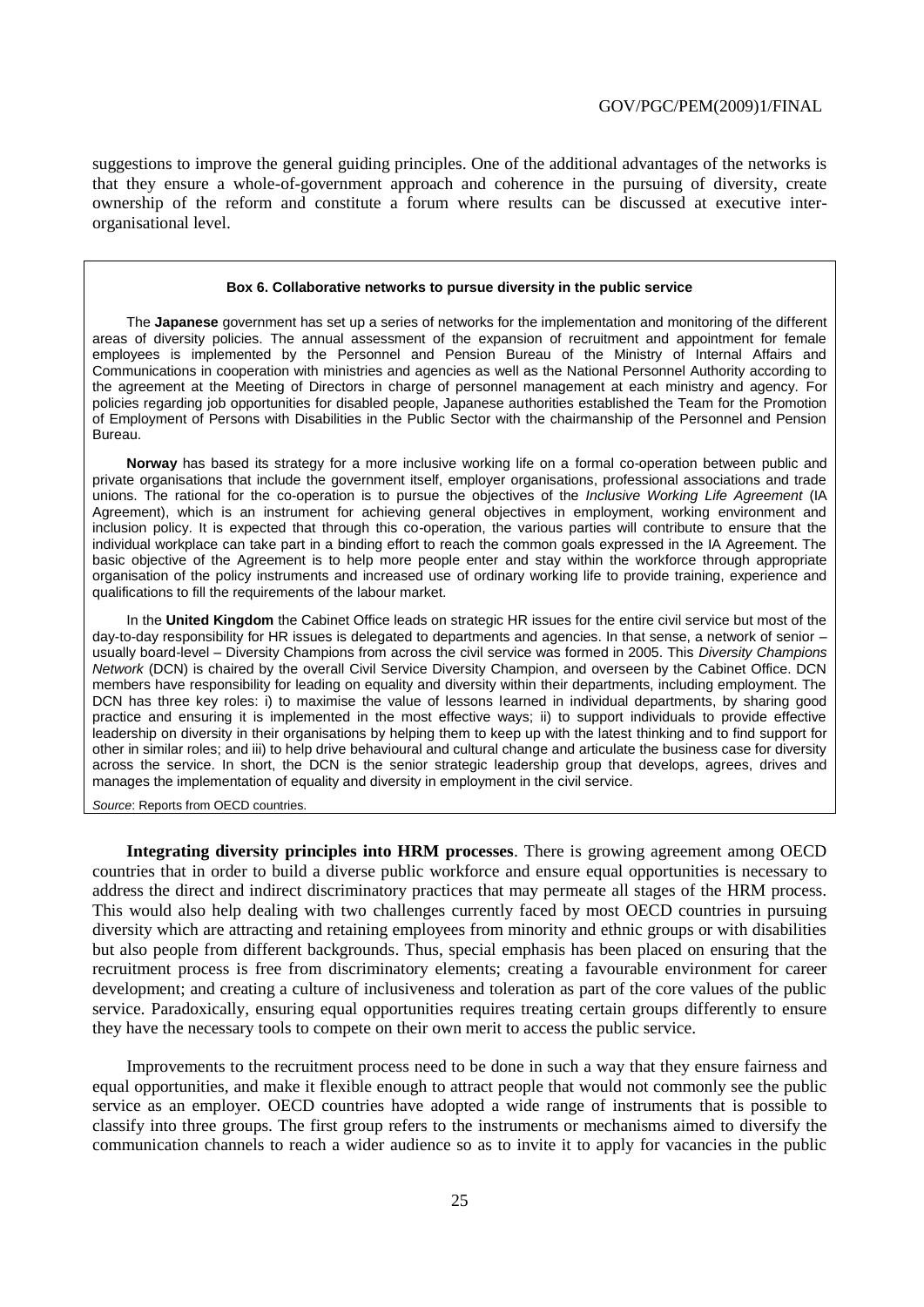service. Some countries like Australia, Belgium, Ireland, Japan and the Netherlands have established partnership networks with recruitment agencies, voluntary organisations (NGOs), and/or the private sector to reach a wider audience in advertising employment opportunities in the public service; especially those reserved for the target population. To incentivise the members from minorities, ethnic groups and disabled people to apply for vacancies, some countries like Ireland and the United Kingdom, and international organisations like the OECD and the World Bank, include pro-diversity statements in their job advertisements. In order to attract would-be public servants, it would be advisable for government to advertise vacancies without jargon or acronyms and make sure that all requirements for the job are fully explained.

#### **Box 7. Examples of pro-diversity statements**

- **Ireland:** *The Civil Service is an equal opportunity employer. Recruitment to posts within the Service is on the*  basis of qualifications and the ability to carry out the responsibilities of the grade and posts. (Source: Irish Government, Diversity in the Civil Service: a policy on equality of opportunity).
- **Mexico**: *In the Secretary of the Public Function we are committed to foment the integral development of every public servant following the model of gender equity, ethic values and equal opportunities regardless social, economic and disability condition, and preventing sexual harassment and discrimination.* (Source: www.funcionpublica.gob.mx)
- **United Kingdom:** *Please explain how you meet each point in the person specification. You may draw on knowledge, skills, abilities, experience gained from paid work, domestic responsibilities, education, leisure interests and voluntary activities. Please note selection for interview will largely be based on the information you provide in this section.* (Source: http://www.civilservice.gov.uk/jobs/careers-detail.aspx?JobId=6782)
- **OECD:** *We are an equal opportunity employer and we encourage all qualified candidates to apply.* (Source: www.oecd.org)
- **World Bank:** *The World Bank Group is committed to achieving diversity in terms of gender, nationality, culture, and educational background. Individuals with disabilities are equally encouraged to apply. All applications will be treated in the strictest of confidence.* (Source: www.worldbank.org/jobs)

Some countries have implemented initiatives to enhance equity at entry through education in order to ensure a fair recruitment process. The premise is that equal opportunities in employment cannot be guaranteed without having equal opportunity in education to open career opportunities. Some OECD countries like Australia, Japan, the Netherlands and New Zealand have implemented traineeships to provide young people from minorities, ethnic groups and disabled people with work experience to increase their employability in the labour market. This also serves to familiarise them with the working environment in the public service and create a pool of future candidates to join the public workforce. Other strategies include the financial assistance for study or scholarship schemes, or the establishment of special employment programmes that contains vacancies reserved for members of the target population.

Other countries have a more elaborated scheme. For instance, the British government has implemented the *Civil Service Fast Stream* programme to attract some of the country"s most talented graduates for training to develop a career in the civil service. Fast Streamers are selected for their potential and not background to become the future members of the senior civil service. In France, students from a disadvantaged social background receive scholarships to support their preparation to the competitive exam to enter the National School of Public Administration. In order to eliminate possible biases in the competitive exam, French authorities removed the exam on general culture because in the past there was a tendency to select the same category of candidates. The Japanese government has established the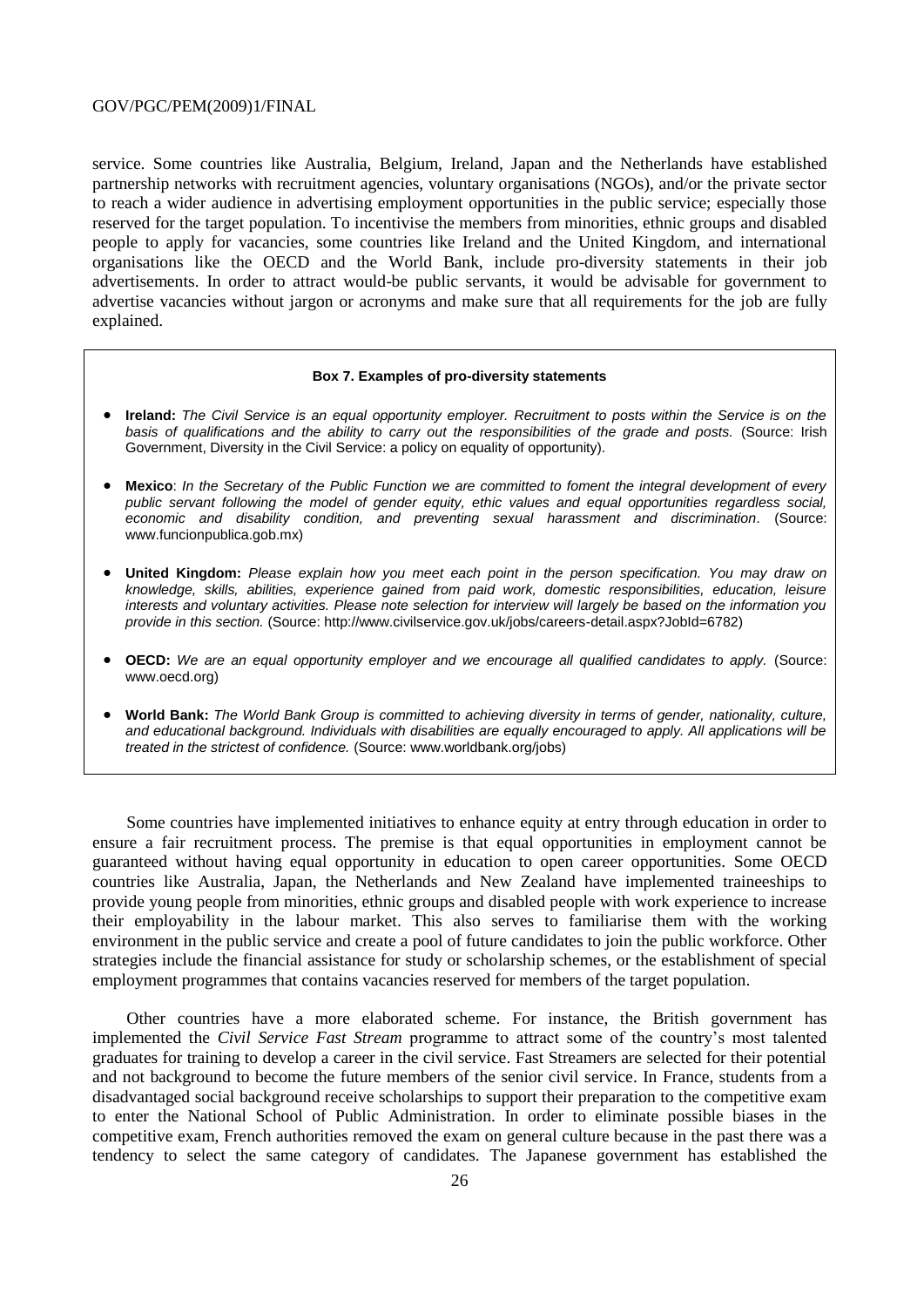*Challenge Employment Programme* in each ministry and agency to provide casual employment opportunities to people with intellectual disabilities and mental disorders in order to give them working experience to obtain longer-term employment in either the public or private sector. The Korean government introduced the *Career Internship Program for Regional Talents* in order to ensure regional representativeness. Outstanding graduates are selected after verifying their abilities through recommendation by local colleges and their internship experience. The aim is to recruit local college graduates as local government officials. Israel implemented the *Public Management Cadet Programme* to cultivate leadership groups and professional management in public administration, rejuvenate the public service, and improve personnel quality. The programme aims at young people from the social and geographically vulnerable periphery of Israel. There is no affirmative action or quotas as all students must compete with all other candidates for the accessing the programme.

The second group relates to the instruments aimed to relax the selection process and criteria to make it more inclusive but still focused on analysing skills, qualities and competencies required for the job and not on the applicants cultural and socio-economic background or physical disabilities. For instance, Greece has abolished the maximum age limit for work to avoid discrimination in terms of age. Other initiatives include the adoption of non-discriminatory selection tests in order to guarantee equal opportunities for everyone and stimulate the participation of people from minority or ethnic groups. In Norway, public employers have the obligation to invite one qualified applicant with an immigrant background and a person with a disability to an interview.

#### **Box 8. Diversity in recruitment - the French experience**

French authorities have implemented a number of measures to foster diversity in the civil service and promote equal opportunities. These measures intend to address the problem of the over-qualified; deal with the excessive academic nature of some competitive examinations. It should be noted that the French civil service is a career –based system and access is through competitive examination.

The first area of action has to do with training prior to recruitment. In September 2005 the Defence 2<sup>nd</sup> chance scheme was launched by the Ministry of Defence to help young people between 18-21 years of age with difficulties to integrate socially and professionally, with no professional qualifications and in danger of being marginalised. The objective is to enable these young people to learn standards of behaviour and respect for others; supplement their education in terms of reading, writing and basic skills in arithmetic; and have the means to gain an apprenticeship in a trade or profession. Recruitment is based on a voluntary service with a six-month contract governed by public law and renewable up to three times (not an employment contract). Recruits receive a 300 EURs monthly allowance, social security and a medical insurance.

In February 2007 the French government launched the operation 'Sponsorship in the civil service' to: i) increase the information available to potential candidates on civil service examinations; ii) increase the availability of individual tuition provided by some of the members of the civil service college network (RESP) to help the most deserving candidates to prepare for the exams; and iii) provide financial support to the most deserving candidates to help them prepare for the exams. On this last point, the scheme consists on granting allocations to unemployed persons and graduates to enable them to pass a category A or B examination assisted by a tutor. Other actions include special classes to prepare for the competitive examination. The selection of the beneficiaries is made on academic level, socio-economic criteria and motivation. In 2008, 90% of the beneficiaries succeeded in the competitive examination to the civil service.

The second area of action refers to innovative measures in the field of recruitment:

- The *Recruitment without competitive examination* scheme was introduced in 2007 and allows entry to the category C at the first level of the civil service. The process is based on a dossier (application letter, *curriculum vitae*, and interview with a committee). In 2008, 32% of junior staff was recruited under this scheme.
- The *Cadets de la République* scheme was introduced in 2005 to enable young people without a *baccalauréat* to prepare for the police examinations.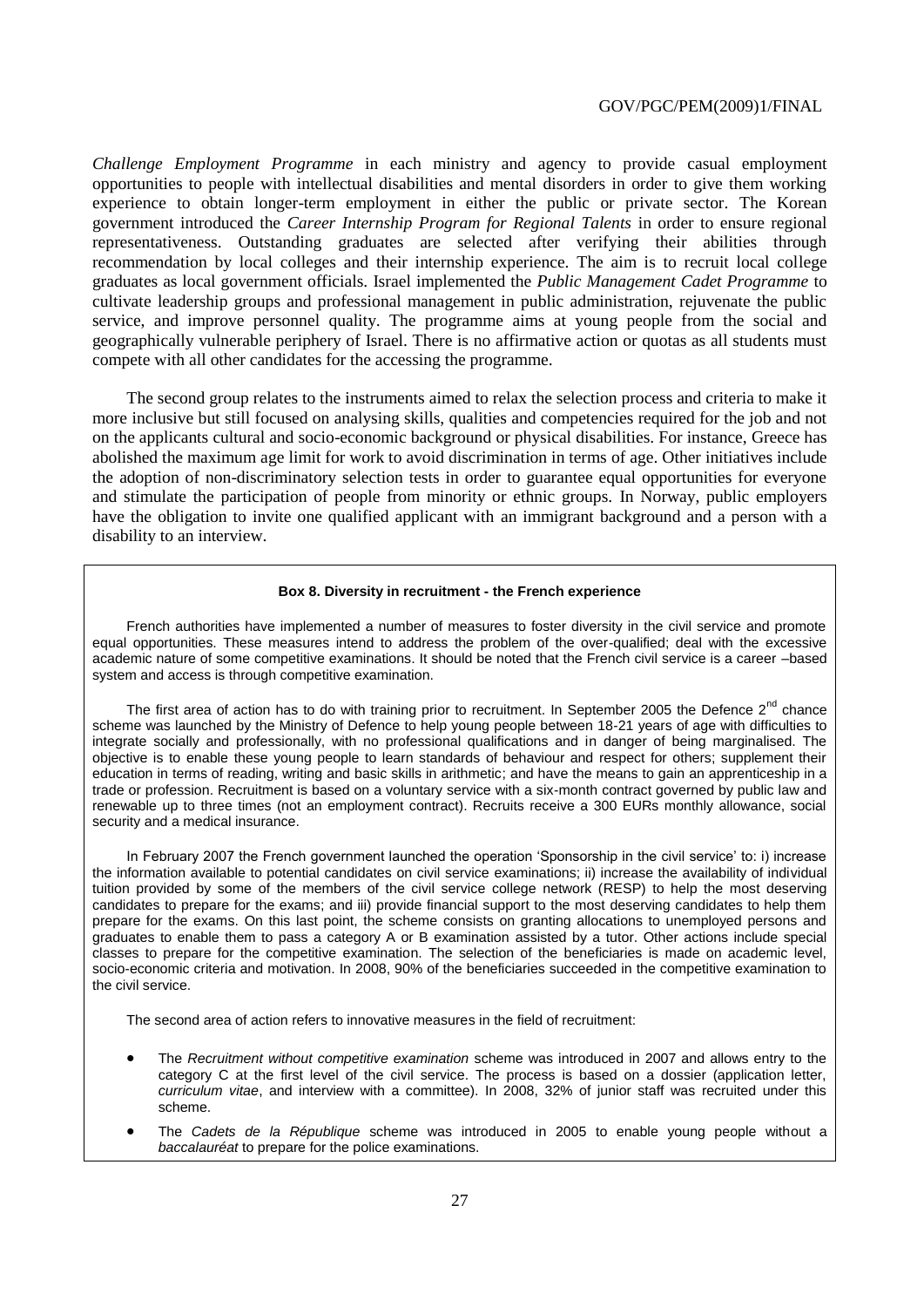- The *Pathway to civil service careers at national and regional level and hospitals* (PACTE) is a new way of recruitment in these three civil service sectors that aims to offer young people the opportunity to join the civil service as an established civil servant. This scheme is addressed to people between 16-25 years of age who left the educational system and do not have a diploma, professional qualification, nor vocational training leading to a specific occupation.
- The *RAEP – recognition of professional experience* is a specific scheme to the civil service that includes new selection procedures for recruitment and internal promotion. Instead of academic tests it gives more relevance to achievements from experience: all professional knowledge, skills and expertise acquired while working in the civil service or in salaried, unpaid or voluntary job and directly related to the professional experience required for the future work of the civil service. Examinations are more professional rather than academic focused, that means they include case studies, role plays etc. For internal promotions and upgrades, the professional qualifications and experience are more relevant.

*Source*: Presentation given by Véronique Poinssot during the experts meeting on Building a Fairer and Stronger Public Service by Fostering Diversity, 1 October 2009.

Moreover, other diversity programmes, like in Ireland, consider that job descriptions should be framed on the basis of the qualities and attributes required for an effective performance, and so eliminating requirements that discriminate directly or indirectly certain groups of people. Application forms are designed to elicit only information relevant to the requirement of the job.

#### **Box 9. Job profiling as a tool for diversity**

Job profiles say a great deal about the culture of an organisation –what sorts of people it wants to attract, what it expects of its staff and how much scope it gives them to exercise their initiative. In doing so, job profiles also play an important part in diversity – how the attributes needed for a job are described reflect whether an organisation wants to maintain the status quo or tap into a broadly diverse pool of potential recruits. For this purpose, it is necessary to ensure that the profile does not include criteria that could be discriminatory, to reduce the likelihood of bias (for example against people with disabilities) and to design the profile so that it helps to attract and recruit the best candidates from a broad and diverse pool. This requires careful consideration of what the essential requirements of the job really are.

A job profiling exercise may be an opportunity to reconsider some aspects of how a job is done, the work environment in which it is done and the tools at the employee's disposal. An equal opportunity or diversity adviser should be involved in job profiling. Well designed job profiles can be a valuable part of an organisation's equal opportunity and diversity policy, as well as enabling the organisation to compete more effectively for talent.

*Source*: OECD (2008) Note on Job Profiling, PEM working party, GOV/PGC/PEM(2008)5

Based on the fact that the public service is becoming a graduate workplace some countries, like Belgium and Mexico, certify competencies acquired through work experience so that people, who for any reasons had no opportunity to have formal graduate training, are able to participate in open competitions to join the public service. This opens the possibility of having people with different backgrounds and experiences in the public sector. In some countries like Norway there is even the possibility of choosing the second best candidate for the job if the applicant comes from an immigrant background. This possibility has been given within the framework of a two-year project in 12 government agencies and the effects of this possibility are evaluated closely. So as to ensure non-discriminatory judgements and have a deeper understanding of other cultural backgrounds, some countries like Ireland, the Netherlands and New Zealand train interview board members on diversity issues to be considered during the interview process and integrate the interview boards in such a way that they reflect diversity. This may sometimes be enhanced by appointing one member of the panel from minority, ethnic groups or disabled population.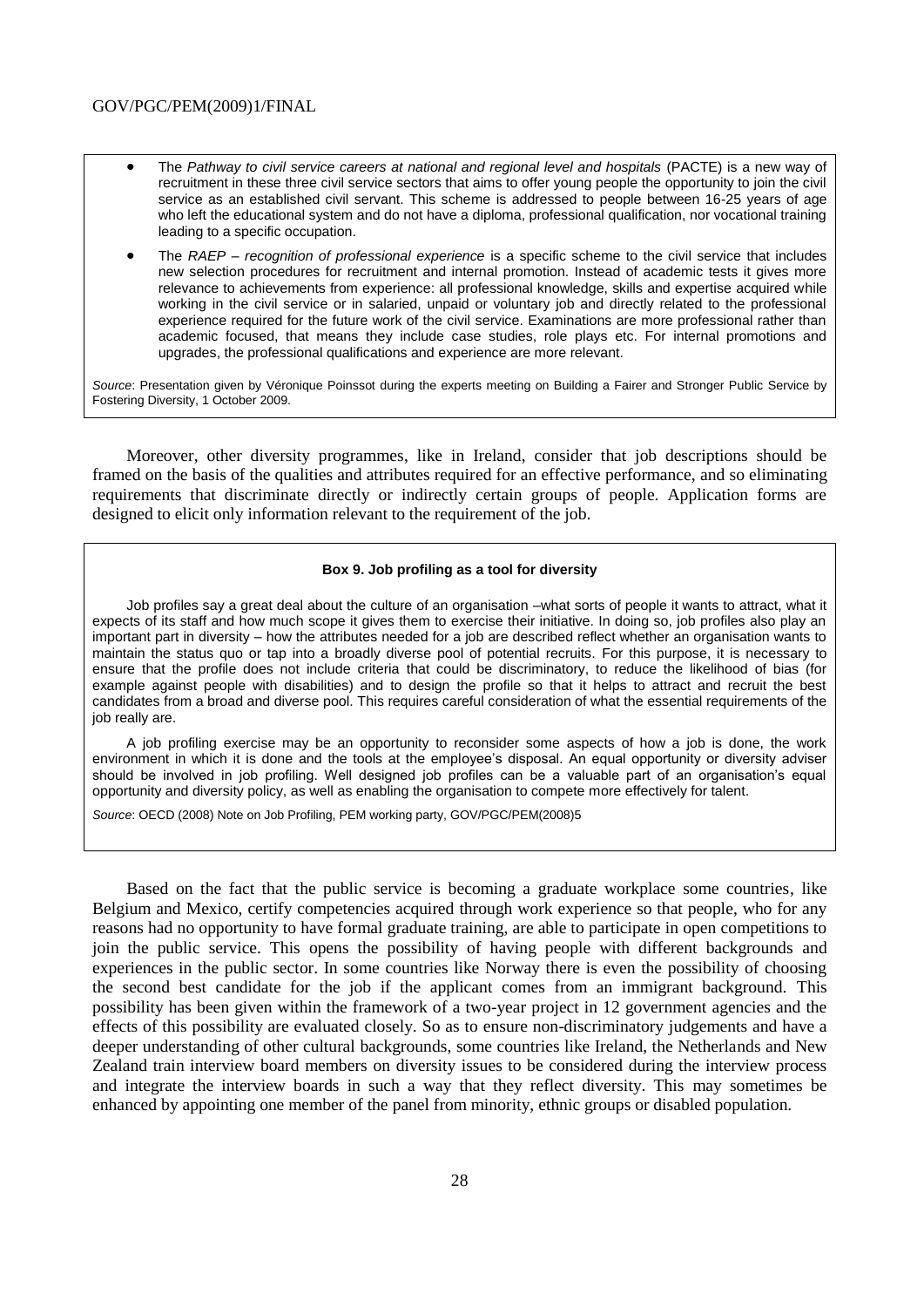In order to increase the number of public servants from minority groups, disabled people, or women in top positions some OECD countries use quotas like in Korea that has established a 2% quota of people with disabilities to work in the civil service, and Portugal where the Basic Law for Disabled People establishes that the public administration should contract a percentage equal or higher than 5% of public employees from people with disabilities. Some countries prefer the use of targets. This is the case of the Netherlands where the government has set targets for 2011 to improve the representation of women, minorities, older and younger generations and disabled groups in the public service. The United Kingdom has also established targets for the short and medium term regarding the percentage of public employees at senior positions to be disabled people.

|                                         | 2006 | 2007 | 2008          | 2011 target |
|-----------------------------------------|------|------|---------------|-------------|
| Women as percentage of new employees    |      | 58   | 59            | 50          |
| Women as percentage of new senior civil |      | 31   |               | 30          |
| servants                                |      |      |               |             |
| Percentage of ethnic minorities         | 5.5  | 5.6  |               | 8.4         |
| Percentage of employees aged over 50    | 4.4  | 3.8  | Not available | 5.0         |
| (retiring)                              |      |      |               |             |

|  |  |  | Table 3. Targets for 2011 regarding the representativeness in the Dutch public service |  |  |
|--|--|--|----------------------------------------------------------------------------------------|--|--|
|--|--|--|----------------------------------------------------------------------------------------|--|--|

Source: Dutch Ministry of Interior and Kingdom Relations.

It might be said that in OECD countries there is a growing tendency to prefer the use of targets rather than quotas. The reason is that targets constitute milestones to measure the achievement of goals creating pressure for organisations to act. Targets, moreover, may also be integrated into the performance management processes to facilitate ministerial steering mechanisms. In consequence, targets rather than quotas can serve to improve accountability by offering indicators against which to measure performance. Nonetheless, some other countries are moving away from the use of quotas and targets as their use is at odds with the promotion of diversity. Targets and quotas require the adoption of the affirmative action approach which is regarded as patronising by members of society and may open the possibility that people without the proper competences and skills are appointed to the public service. Diversity policies are more about clearing the way for every individual to have access to employment in the public sector and treating him/her as an equal. Thus, diversity policies indicate how flexible and inclusive the human resource management system is to attract and facilitate the integration of new talent into the public service.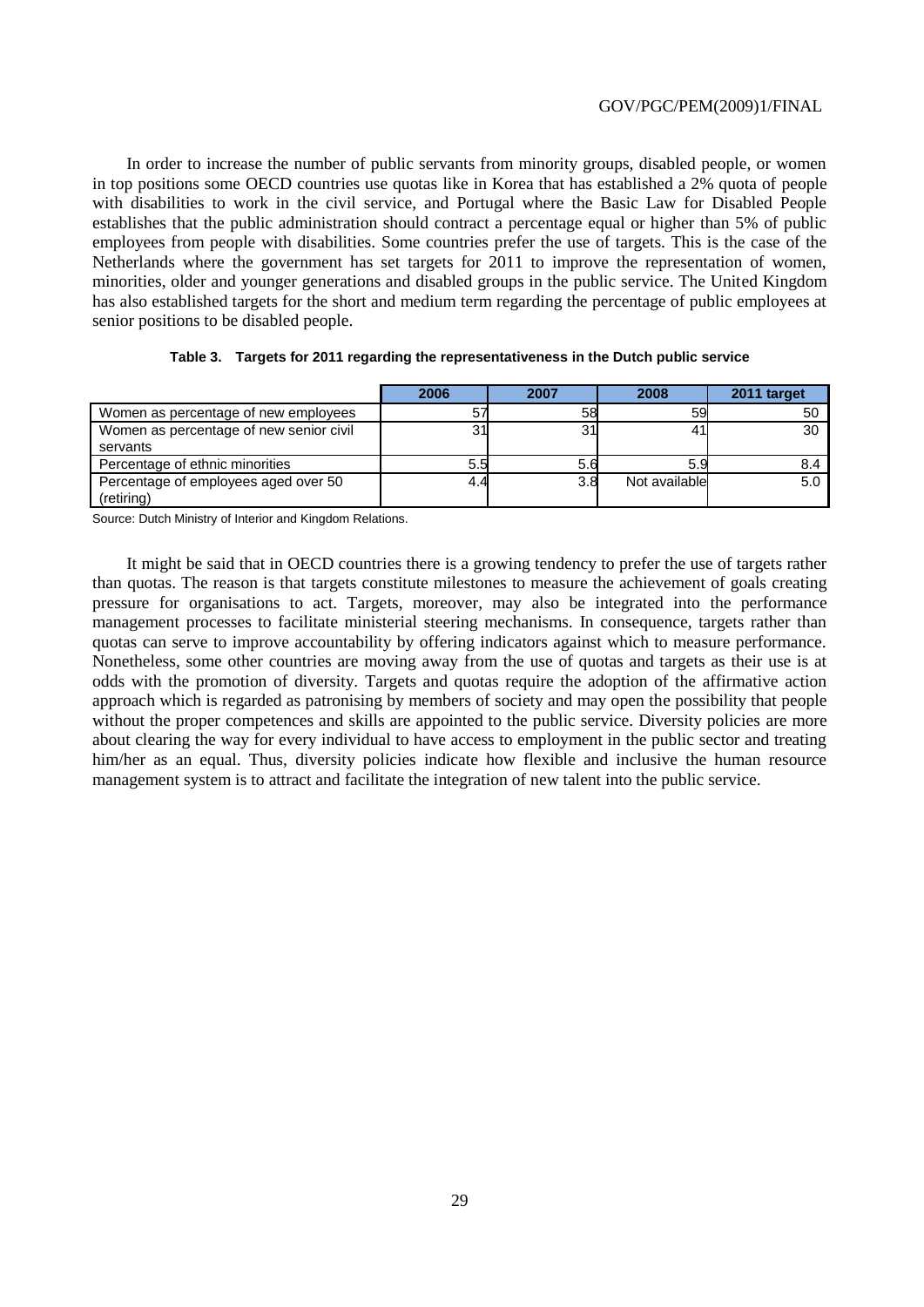#### **Box 10. Vienna's integration and diversity policy**

In 2003, the city of Vienna decided to develop its integration policy. The aim was to bring the topic of integration and diversity management into the city administration itself. Because a third of Vienna's 1.6 million inhabitants have a migration background, the city government felt the need to strengthen its administration system for the new requirements of a socially, culturally and ethnically diverse society. The integration of immigrants and diversity management are no longer seen as an issue for one department or a group of 'specialists' alone, but as a task for all the departments. Therefore, Vienna prevented a so-called parallel system of public administration, where immigrants are still seen outside the regular system. In the long term, diversity mainstreaming should be seen as an adequate management tool within a modern, customer-oriented administration. This also includes the workforce which should reflect the diversity in society.

In 2004, the city administration introduced diversity management to meet the needs of an ethnically, linguistically, and culturally diverse society. One of three Viennese has a migration background, so this diversity should be reflected in the services provided by the city of Vienna and in the staff composition of the city administration. Thus, Vienna offers apprenticeships in 30 professions for about 800 students. To reach out students and their parents, information folders in German, Serbian, Bosnian/Croatian and Polish have been published by personnel department. The homepage openly advertises apprenticeships for students with a migration background. The city administration now wants to take advantage of the various language skills that apprentices have and gives extra points for tested language skills in the acceptance test. While all apprentices receive basic training course in intercultural management, students who are trained as office clerks can opt for a voluntary, weekly-one-hour intercultural competence course. The subjects are ethics, religious and cultural basics, stereotypes, intercultural communication and integration.

While Vienna is more and more aware of people's ethnic background, a quota system would not be appropriate as it is done under the affirmative action approach. To bring more people with a migration background into public administration complies the view that these people can contribute much to the success of the organisation through their particular skills, knowledge and experiences. The approach is therefore to find the most qualified ones to meet the needs and challenges in public administration over the next decades.

*Source*: Danish Ministry of Finance (2007) *Diversity through Equality in Public Administrations in Europe*, State Employer's Authority, Department of Gender Equality, Denmark.

#### **Box 11. Norwegian diversity programme**

In Norway, the total workforce is composed of 2.5 million people of which 10% have an immigrant background and 10% are disabled. The public workforce is composed of 138 000 employees of which 6.9% have an immigrant background and 8.5% are disabled. Diversity objectives should be reflected in civil service employer policy. The aim is to recruit competent staff among the whole population regardless of their background but the public workforce should also reflect the cultural and ethnic diversity and life experience of the population.

The Norwegian diversity initiative is linked to reform policies for government renewal, the fight against discrimination, the inclusion and integration of persons with an immigrant background, and also to policies for a more inclusive working life. Diversity programmes directed at persons with an immigrant background is based on different forms of positive discrimination. Government employers are also obliged to encourage potential applicants from disadvantaged groups to apply for vacant positions. Among the qualified applicants, employers are obliged to invite at least one applicant with an immigrant background and one applicant with a disability to an interview. On a permanent basis, employers have the possibility to recruit a qualified disabled applicant even if there are better qualified candidates. The applicant should, in this case, comply with the objective formal qualification requirements, but not necessarily at the same level as the best contender. This could be seen as a relatively substantial deviation from the qualification principle, which states that the applicant with the overall best qualifications should be recruited. However, this form of positive discrimination is still rarely used.

In a special project during 2008 and 2009 in 12 government agencies, the Ministry of Government Administration and Reform is assessing the effects of a special recruitment process directed at persons with a non-western immigrant background. In this project, the employer, in accordance with the anti-discrimination regulation among candidates with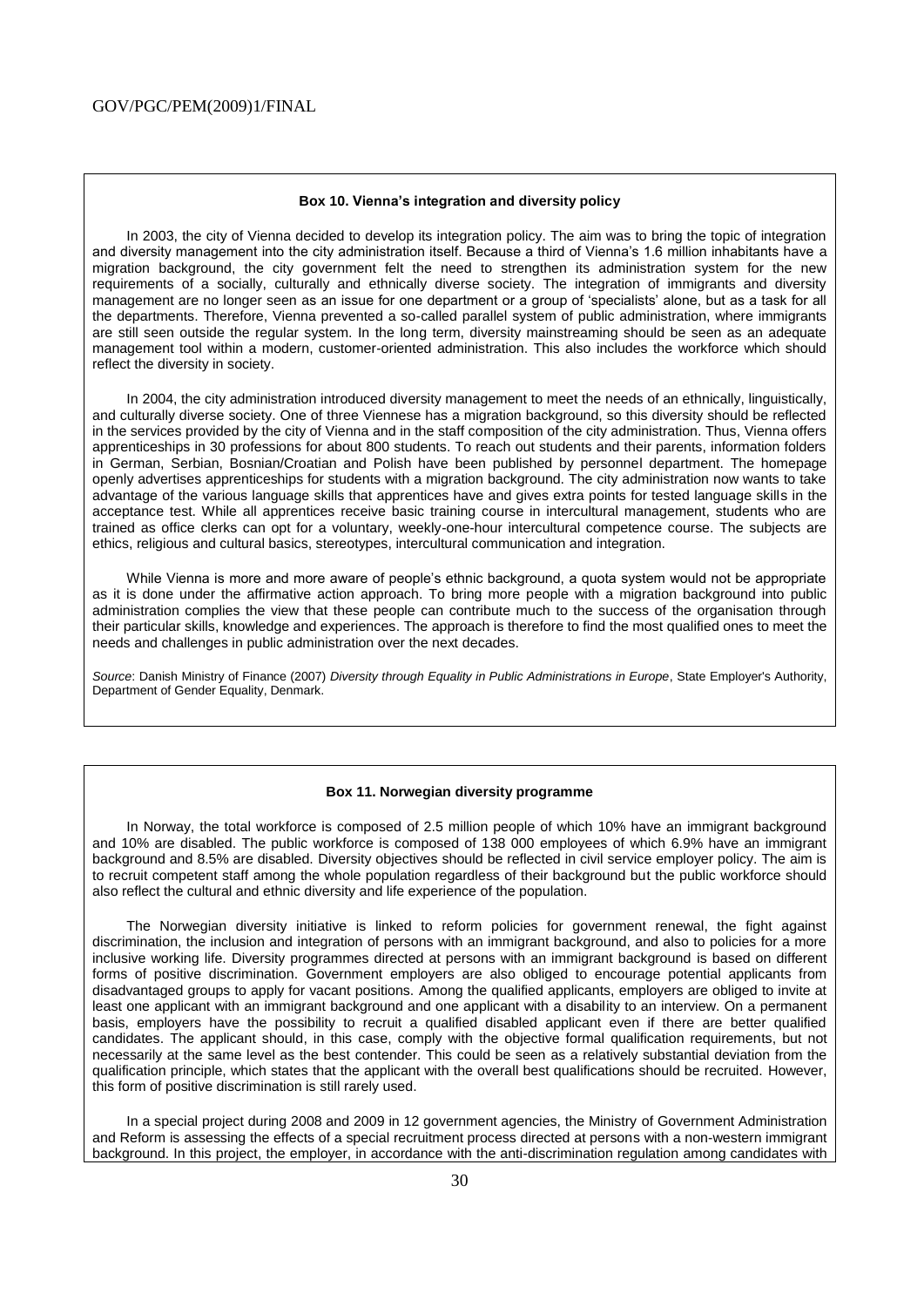approximately identical qualifications, can recruit an applicant with an immigrant background, even though the applicant would be ranged behind the best qualified applicant. This could be seen as a relatively moderate deviation from the qualification principle. Quotas have been rejected by some organisations representing the disabled people as they fear a B-team in working life.

*Source*: Norway country report.

An additional approach is provided by the Swedish *Women to Top Positions* programme. It is a three year long programme initiated to promote the career development of women in the central administration. It is expected to conclude in 2011. Three lessons that may be drawn from this programme are that to increase the number of women in top positions, top management needs to be involved to make gender equality part of the daily business; strategies, structures and work conditions must be developed to attract the right person for the job (merit); and the need to link gender equality to innovation and growth.

The third group covers the mechanisms designed to facilitate the integration and retention of new recruits in the workplace, particularly of those from the target population. This is of crucial importance so as to have a smooth transition to the public service working environment and facilitate adaptation. The use of mentoring schemes for junior staff seems to be a useful alternative for this purpose. The introduction of flexible working arrangements like part-time work, and *tele*-work have certainly proved useful in attracting people with different backgrounds and experiences. Diversity issues are also being incorporated into public sector training programmes for new staff, trainers and managers. This is in order to encourage the adhesion of civil service personnel to the values of equal opportunities and respect and for new recruits to get acquainted with the working environment. In addition, training sessions should have the purpose of making people, particularly from minority, ethnic groups, disable people and women to be aware of their own competencies and apply for promotions, even to managerial levels. Finland, for example, implemented a project called Female Managers Career Advancement in the State Administration (2008-2009) which considers the training of supervisors to recognise women"s management ability and encourage women to participate in management training. Supervisors are encouraged to support the career planning of women by offering them more responsibility and diverse tasks to accumulate management experience.

Merit and equal opportunities should prevail in any recruitment and promotion process so as to value individuals on their own accomplishments and not as part of a disadvantaged group. The Australian and Swiss experiences suggest getting an understanding of the work styles, employment and professional interests of the different specific groups is a way to attract and retain staff from the target population. Australia and New Zealand, for instance, conduct periodic surveys to assess not only the progress made in the implementation of diversity policies, but also to know how well employees" expectations are being met and how the public service is being perceived by members of the target population. The Irish experience suggests that exit interviews are effective means of ascertaining the reasons why staff resign.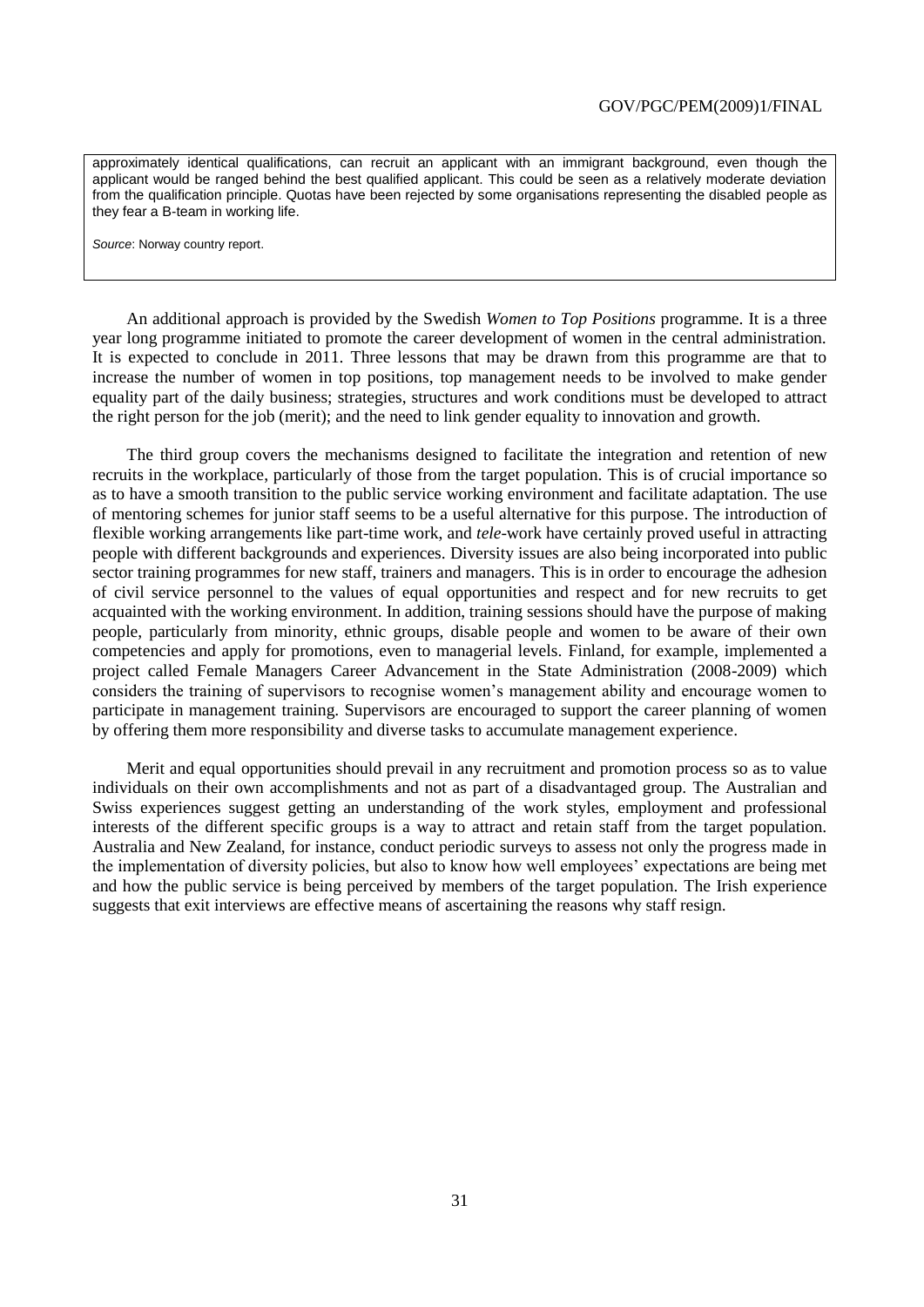#### **Box 12. The Swiss integral approach to equality in the federal administration**

In 2004, the Swiss government adopted an integral approach for equality in the federal public administration. It published the guidelines for considering equality between women and men in the daily work as employees of the federal government. Swiss authorities consider that for the government the adoption of this approach implies examining and taking into consideration the eventual consequences of every action, project, measure taken by the administration for men and women. The aim is that all projects and measures take advantage in an equal way of men and women. The approach is based on the fact that gender has a key role in all domains and periods of life, that is why the approach focuses on both genders and the relationships between both sexes aimed at establishing in a general way the equality between both sexes. The people responsible for the elaboration and implementation of programmes are also responsible for incorporating the integral approach into the programme. This approach makes the equality between sexes a top political priority.

*Source*: Swiss Government (2004) *Approche intégrée de l'égalité dans l'administration fédérale*, Berne.

Some OECD countries with large multi-cultural populations have realised about the advantages of promoting the use of the different official languages in government. It has a positive impact in the cultural diversity and promotes mutual respect among members of the different linguistic groups. Moreover, it sends a positive message to society as it allows people from the different linguistic regions or communities to access public information in their own language.

#### **Box 13. Language policies in OECD countries**

**Belgium** has three official languages, Dutch, French and German. The use and status of these languages in the different governments are governed by a detailed and complex language law (*Loi sur l'emploi des langues en matière administrative* first adopted ion 18 July 1966). The Federal Government is bilingual not in a homogenous manner. The central administration is grouped in separate French and Dutch speaking divisions or directions. A federal employee is formally classified as either French or Dutch speaking. A person having another mother tongue, be it German or another foreign language has to choose between being classified as French or Dutch speaking. The proportion of French speakers to Dutch speakers in the Federal government is fixed by riyal decree, and regularly amended to reflect changes in the composition of the Belgian population. The Flemish Government, the French Community and the Walloon Region only use their own language, and thus require that all applicants can work in that language.

**Canada** has two official languages: English and French. The Canadian public service has designated some positions as bilingual so that the Canadian population can be served in their official language of choice, and that, in bilingual regions, the work environment is conducive to the use of both official languages. For this purpose, the Public Service Commission develops and oversees administration of tests to evaluate second language proficiency; the Canada Public Service Agency is in charge of developing policies that create and maintain a work environment conductive to the effective use of both official languages; and the Canada School of the Public Service provides second language training to persons employed in the public service.

**Switzerland** has issued some guidelines to promote plurilingualism in all administrative units of the federal government, and make possible for any public servant to work in any of the three official languages (French, German and Italian). This policy considers that the commitment of the senior management is crucial to produce a coherent policy and proposes delegating responsibility to an official in a strategic position to provide support to that policy. In addition, recruitment must guarantee an equitable representation of the different linguistic communities in the administrative units. The linguistic competences of the staff are developed through training and linguistic information provided by the federal administration. A central aspect of this policy is the practice of plurilingualism in the daily life. The organisation of work should facilitate communication in any of the official languages, for instance during work meetings where colleagues from other linguistic communities, participants must express themselves in their own official language to prevent the predominance of a unique language.

*Source*: OECD (2007) OECD reviews of human resource management in government: Belgium; Public Service Commission of Canada accessed at: [www.psc-cfp.gc.ca;](http://www.psc-cfp.gc.ca/) Swiss Government (2009) Guide pour la promotion du plurilinguism, Office fédéral du personnel.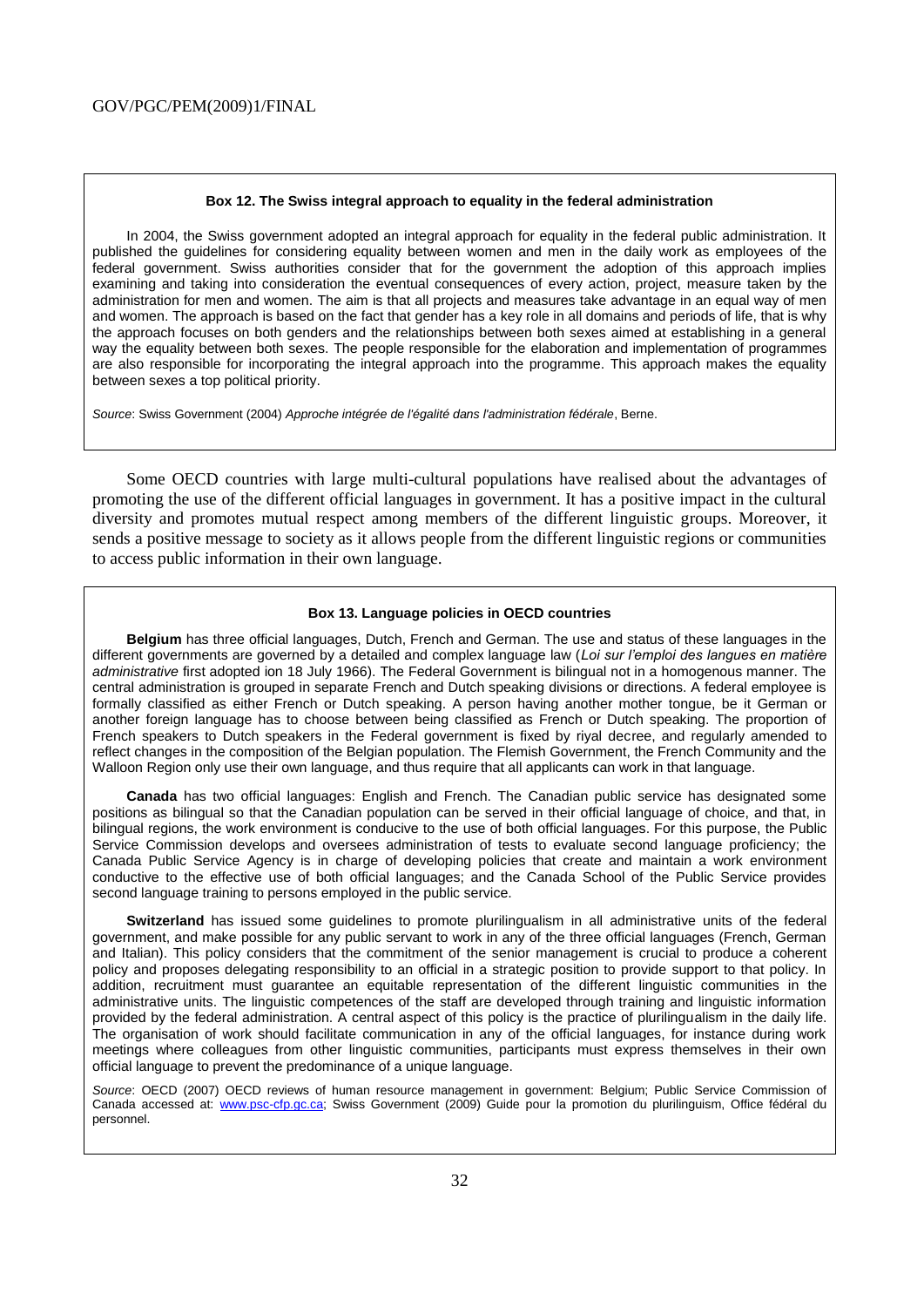One further aspect that may contribute to transform the workplace environment into a diversityfriendly one is, according to the Canadian and Irish experiences, offering applicants or public employees the possibility of denouncing unfair, discriminatory or hostile practices. Investigating cases of discrimination, inequality or intolerance during the recruitment process or in the workplace would send the message that those practices are not part of the core values of the public service. Sweden established the Ombudsman against Ethnic Discrimination in charge of providing advice to individuals, authorities and social partners on issues related to fighting discrimination. The Ombudsman can penalise financially employers or education providers that do not implement measure to prevent and counteract discrimination. Even applicants can appeal the result of a recruitment process. In Israel, the Equal Employment Opportunities Commission is responsible for fostering public awareness in equal opportunities, receiving and handling complaints, instructing employers to submit data through a legal order, and filing lawsuits in the Labour Courts on behalf of the complainer or the Commission.

Countries like the United Kingdom are analysing how activities such as public procurement could help deliver equality objectives through the incorporation of equality related contract conditions and the use of equality related award criteria. Seeking partnerships with the private and voluntary sectors are becoming increasingly important to obtain competences, knowledge and skills required to meet government goals. Managing networks will be an issue governments will have to master, as links with organisations working with minorities, ethnic population, disabled people, or promoting equal opportunities in the labour market will have a more active role in the pursue of diversity.

#### **Box 14. Summary of practices to improving recruitment and induction**

- Use all available mechanisms for job advertising and include pro-diversity statements in job advertisements.
- Enhance equity at entry through education through traineeships, scholarships etc.
- Move away from purely academic competitive examinations.
- Focus on job descriptions on skills, competencies and experience required for good performance.
- Interview and selection panels should reflect diversity.
- Design neutral recruitment exams eliminating elements that may be considered as the cause of discrimination.
- Adopt mechanisms to facilitate the transition to the working life in the public service (training, mentoring).
- Open the possibility to denounce cases of unfair and discriminatory practices.

*Source* : OECD (GOV)

#### *Evaluating diversity policies*

There are two main aspects to be considered in this section. The first one refers to how diversity policies are being evaluated and the mechanisms used by policy-makers to assess progress. The second has to do with the results achieved by the current policies and programmes in the area.

**How to assess progress?** OECD countries agree that evaluating the programme on a regular basis is critical to correct deviations, change aspects that are not working, argue the case for continuing the programme, allocate resources, and ensure the achievement of objectives. However, OECD countries initiatives reflect some difficulties in evaluating diversity policies and programmes. Some of them have to do with the lack of clarity of objectives, strategic planning and vision which makes hard to determine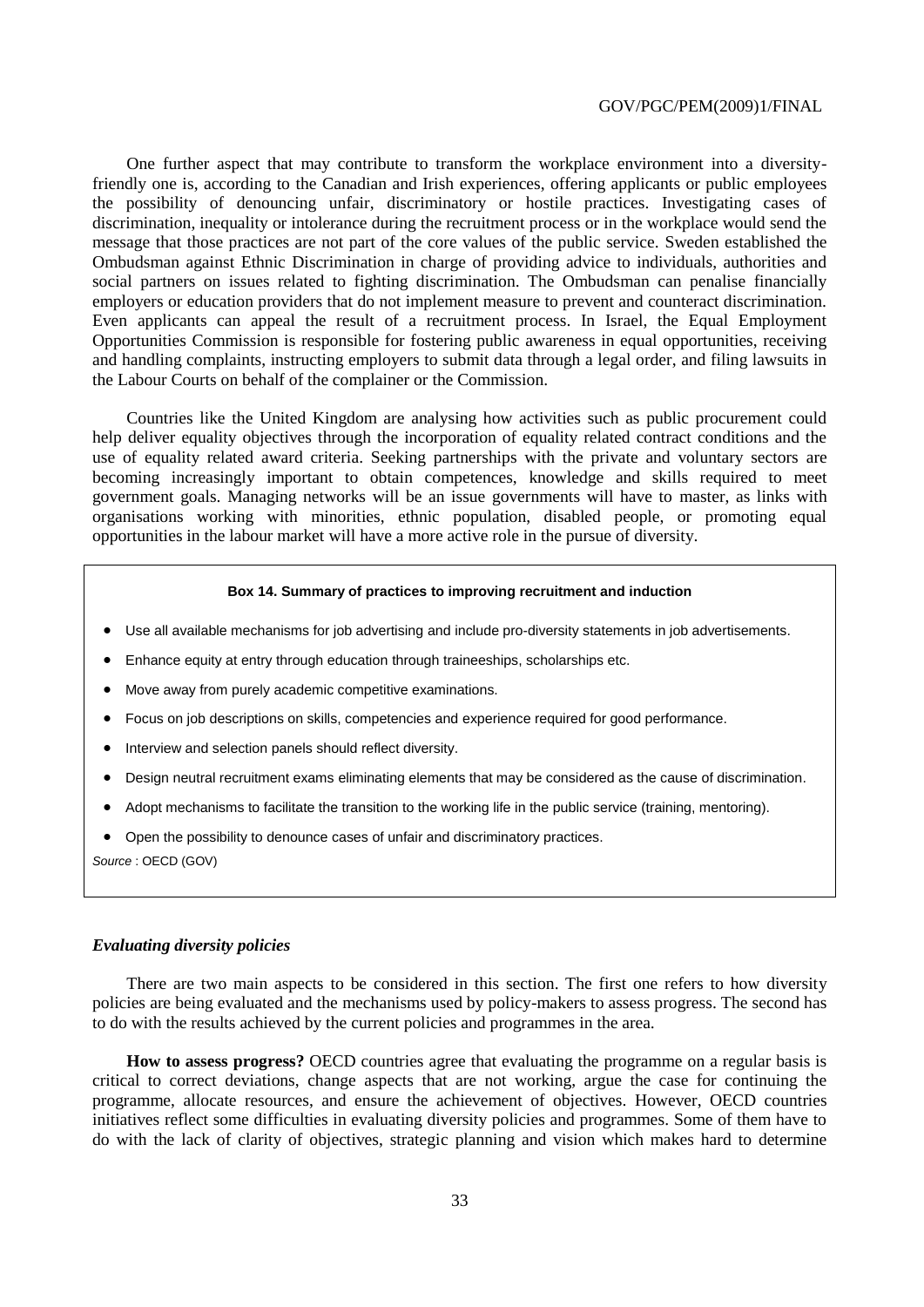whether progress has been made or not. Other difficulty is the lack of good quality data on workforce diversity as not all public organisations keep a record of the background of their staff. The argument is to preserve people"s privacy but that complicates having reliable assessments and arguing the case for the reform. Probably the biggest difficulty is and will be how to assess the contribution of different backgrounds, competencies, perspectives and experiences to the improvement of government's operation. This assessment will largely rely on qualitative data with all the trade-offs that it implies.

According to the experience of Australia, Finland, Netherlands, Norway and New Zealand, it seems that surveys, interviews, reviews, opinion polls and benchmarking are effective methods for obtaining and assessing data on diversity policies. Annual reports on the progress of diversity policies are commonly prepared by individual organisations and sent to the central co-ordination body, which in turn prepares an overall assessment of diversity in the public service. In countries like Australia and New Zealand, participation in surveys and the integration of equality and diversity issues into the strategic performance reporting is part of the responsibilities of the organisations. In Norway, as part of the evaluation process, the Ministry of Government Administration conducts fact-finding projects in several rounds directed at all government agencies to examine the activities and results. The use of benchmarks in Finland (Diversity Barometer) and the Netherlands (Diversity Index) have allowed authorities to examine attitudes towards diversity, and compare the workforce composition of the individual organisations with the average workforce in a particular sector, geographical area or national labour market. The UK diversity strategy defines a series of short, medium and long-term objectives and activities to track progress with key elements that indicate whether success has been achieved or not.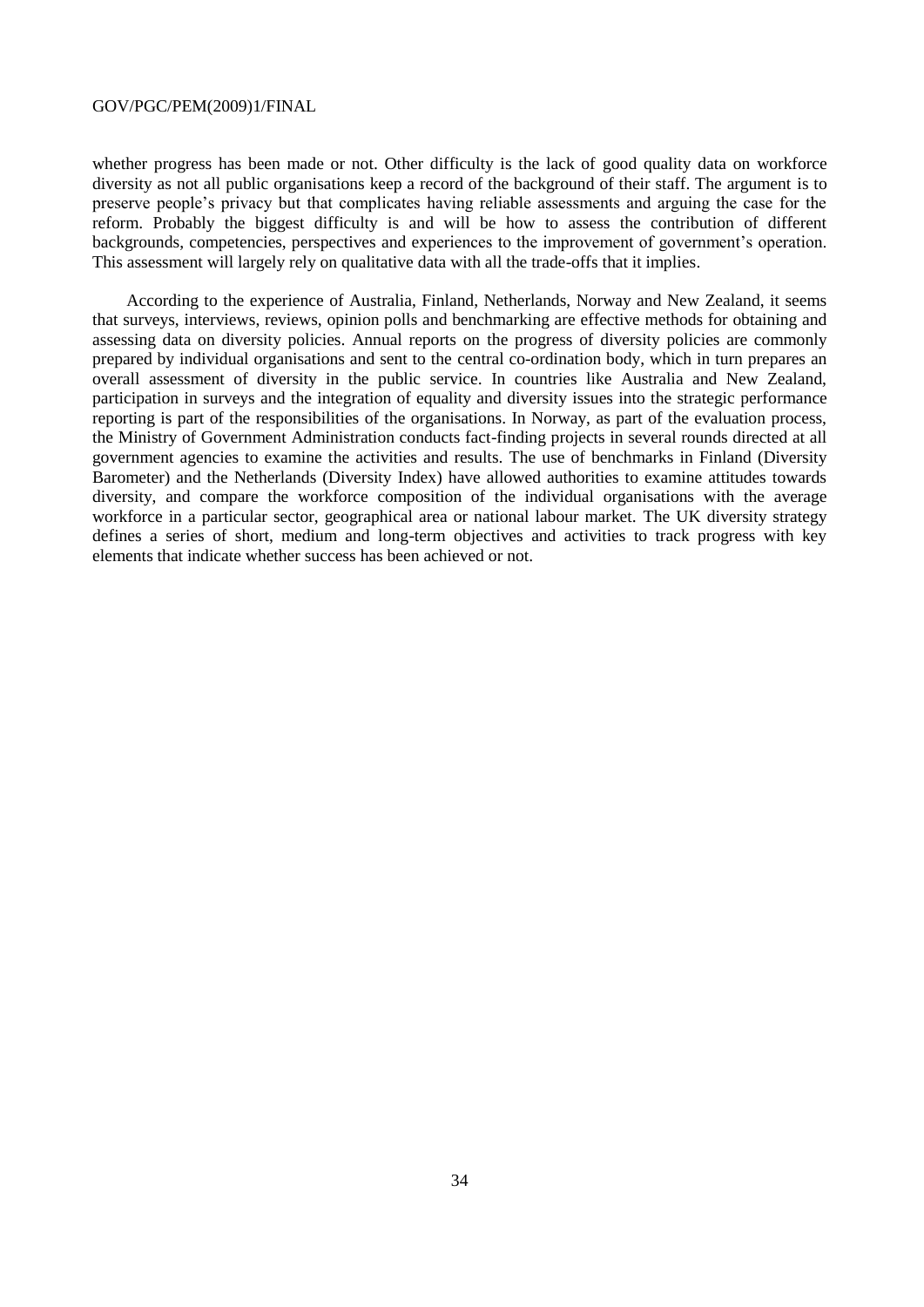#### **Box 15. Assessing diversity policies - the UK experience**

The UK strategy for promoting equality and valuing diversity focuses on four key themes linked and designed to drive the mainstreaming of equality and diversity into every aspect of the civil service work. These themes constitute a framework for delivering equality and diversity in the civil service in the medium and long-term. The themes are: *i*) changing behaviour to create a civil service-wide inclusive culture; *ii*) strong leadership and clear, transparent accountability for delivering diversity; *iii*) talent management systems that enable everyone to realise their potential; and *iv*) a diverse workforce at all levels, measured against workforce targets to reach over the next few years.

Every theme states the outcome expected in the short, medium and long-term (2020), and a benchmark to determine when success has been achieved. For instance, on the representation theme the strategy states:

- *Outcome:* A civil service that is making good progress towards reflecting society by 2020, at all levels.
- **We will achieve this through**: Continuing to increase representation of women in the Senior Civil Service, women in top management posts and minority ethnic and disabled staff in the Senior Civil Service. We will aim to reach within five years: 34% of staff in top management posts to be women (26.6% at October 2007); 39% of the Senior Civil Service to be women (32.1% at October 2007); 5% of the Senior Civil Service to be people from minority ethnic backgrounds (3.4% at October 2007); 5% of the Senior Civil Service to be disabled people (3% at October 2007).
- **In the short term we will**: work in partnership with key stakeholders to review the quality, coverage and consistency of our data on disability and ethnicity; evaluate the pilot monitoring exercise to collect data on religion or belief and sexual orientation conducted under the diversity 10-point plan, by end 2008 … provide guidance to support departments and agencies to start collecting data.
- **In the medium term we will**: review progress against the overall Senior Civil Service targets and the departmental Senior Civil Service and feeder grade targets, to identify where we need to take further action, by end 2009; have built our data on religion or belief and sexual orientation at departmental level by end 2009.
- **In the longer term we will**: review progress against improving the quality, consistency and coverage of our data and put in place action to address any remaining barriers to declaration, all by end 2011; evaluate progress towards monitoring religion or belief and sexual orientation, and publish the findings, by end 2011.
- **We will know we have succeeded when**: our analysis shows that we are making good progress towards reflecting the society we serve at every level by 2020; the Civil Service is acknowledged as the employer that leads the way in valuing and promoting equality and diversity in its workplace, at all levels, and has a senior leadership that is both visibly and culturally diverse.

*Source*: UK Cabinet Office (2008) *Promoting Equality, Valuing Diversity: a strategy for the civil service*, Diversity Strategy Team. www.civilservice.gov.uk/about/diversity/index.asp

Governments need to use the results of the evaluation so that the effort put in pursuing diversity makes sense. Evaluation results need to be communicated within and outside government through reports or reviews. Publishing results would contribute to transparency and accountability and, in turn, to generate evidence and build confidence in the reforms. After the evaluation, governments can draw lessons and modify their activities or policies. The experience of OECD countries shows that in order to evaluate a diversity policy data needs have to be defined beforehand and that investments in guidelines, benchmarks and training can help develop the practice of evaluation.

There are some common points across the different practices: i) diversity policies and programmes should be evaluated on a regular basis, annually seems to be the common practice; but ii) it is necessary to establish long-term evaluation frameworks; iii) that must be prepared from the outset clearly defining a vision and what will be considered as a success; iv) clear definitions of what diversity, disability, discrimination and other related concepts mean in terms of the project to facilitate evaluation; and v)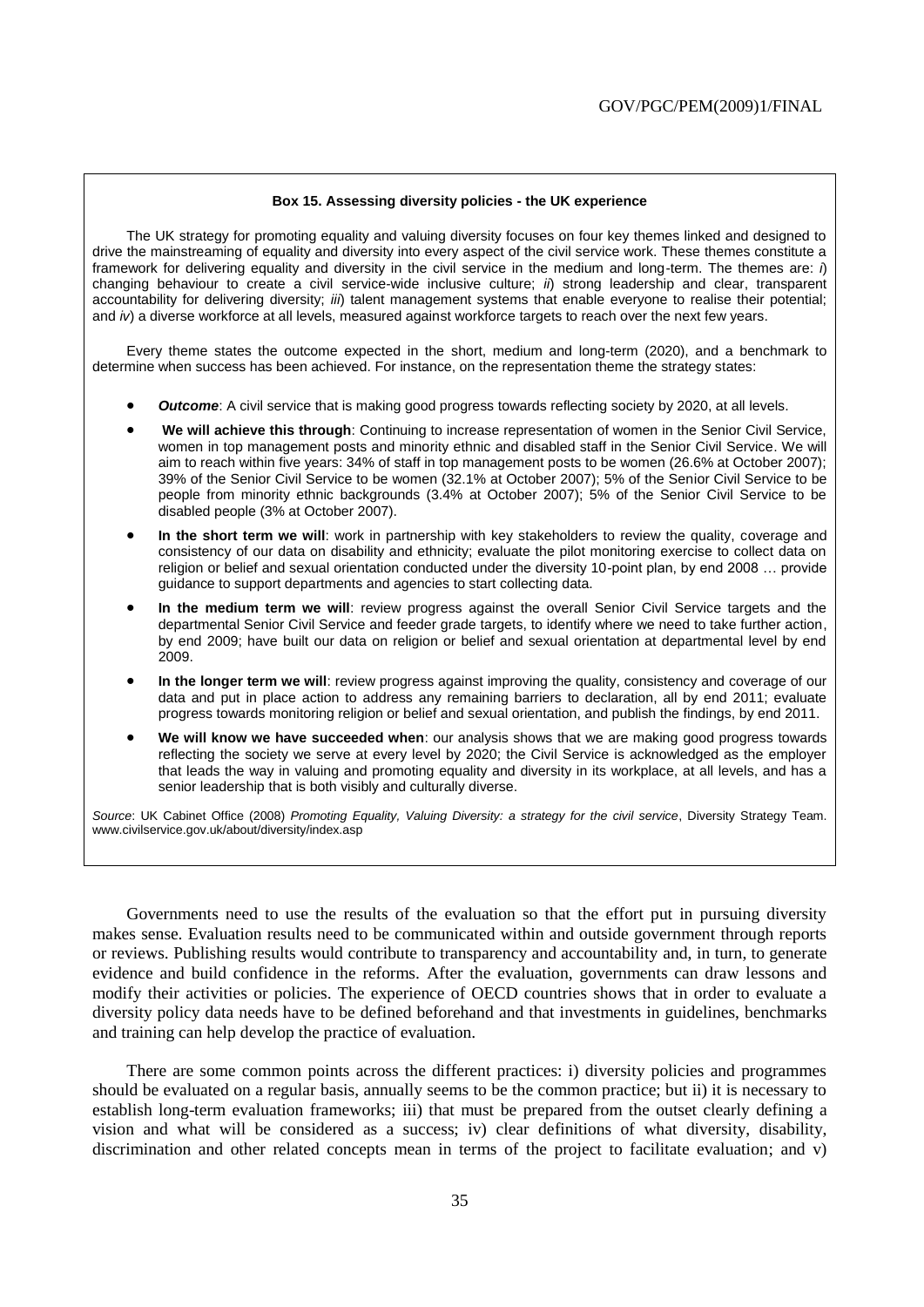establish a methodology for data collection and analysis. The importance of conducting an evaluation is that it may contribute to provide the evidence that diversity policies are delivering the expected results.

**What results so far?** It is difficult to talk about results achieved by OECD countries on the search for diversity in the public service as the majority of the policies and programmes are ongoing. Moreover, the information provided largely shows expected results rather than concrete achievements. The information also uncovers a mix scenario in which a large majority of countries are focusing on dealing with discrimination and the promotion of equal opportunities, whereas a smaller group has moved to see diversity as a resource to improve public governance.

One of the main achievements so far has been increasing consciousness regarding diversity and equal opportunities. Governments and public employees are growingly aware of the advantages of building a diverse public workforce. There is a positive change of perceptions and attitudes towards people with different backgrounds, experiences and competencies regardless of their age, gender, sexual orientation, beliefs, political affiliation, disability, or physical appearance. In this regard, women in OECD countries are finding more favourable conditions for career development and job opportunities at different levels. Demographic changes together with diversity policies have contributed to increase the percentage of older people in the public workforce as some countries reported an increase in the retiring age. Progress regarding members of minority and ethnic groups seems to remain limited. In the United Kingdom, for instance, the introduction of the Equality Bill which intended to eliminate discrimination and promote equality of opportunity and good relations within the public sector has led to culture change, and raised the profile of the equality agenda.

#### **Conclusions and the Way Forward**

OECD countries seem to be of the view that if the civil service is to be efficient and effective in delivering public services to a socially, ethnically, culturally and economically diverse society in a personalised way, it needs, among other things, to reflect society. For that purpose, a diverse workforce must be seen as an added value. Achieving diversity is a long-term, confidence-building process. However, diversity cannot be achieved without first dealing with discrimination, and enhancing equality in public employment, where merit should prevail.

#### *Challenges*

Achieving diversity policy goals creates several challenges for governments, among them:

*The issue of sustainability*. The benefits from the implementation of diversity policies are very likely to emerge slowly and be less apparent to the outside world. This is why leadership at all levels and commitment from all stakeholders is indispensable. In the absence of hard evidence, pursuing diversity becomes into a confidence-building process whose success largely depends on how good governments or organisations are at collecting and analysing data on their progress and communicating the benefits diversity may potentially have or has had for government performance. Thus, periodic evaluations, the development of methodologies for data collection and analysis, and a communication strategy can enhance employers' confidence in diversity initiatives.

*Tackling discrimination and ensuring equal opportunities*. Many OECD countries have stated in their reform programmes that without dealing with discrimination and intolerance, diversity will be harder to attain and that the impact of any reform in this direction will be minimal. Although OECD countries have made some progress in dealing with discrimination and ensuring equal opportunities, there are issues still to be addressed like gender pay gap; and the access to managerial positions for women, disabled people, and members from minority groups. Dealing with discrimination on the basis of age, gender, sexuality,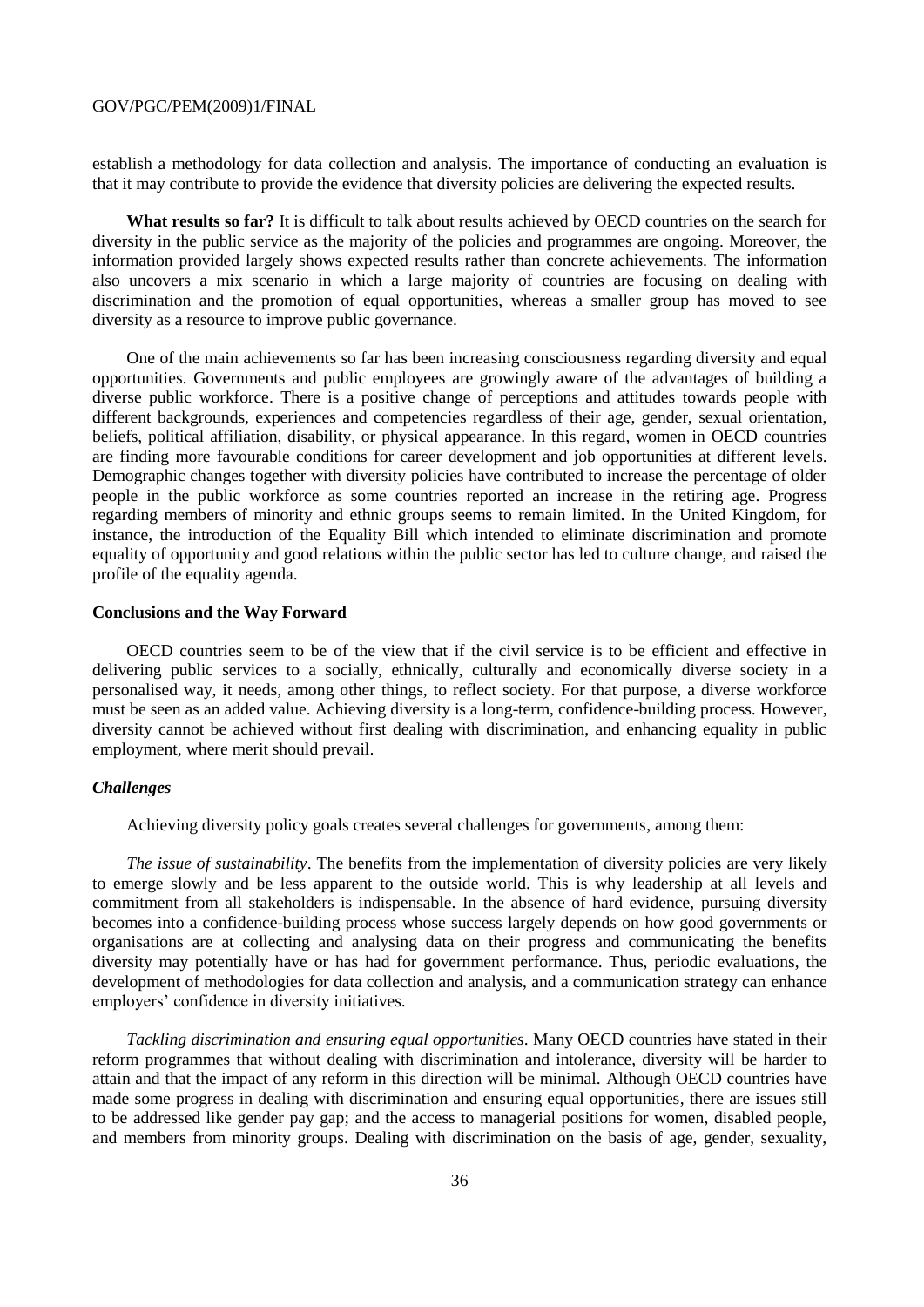disability, ethnicity or socio-economic background is still work in progress for a number of OECD countries. For this purpose, cultural or attitudinal change is essential.

*Making the HRM system more flexible and inclusive*. As it was already mentioned in this report, progress on diversity issues will be determined to a large extent by how flexible and inclusive the HRM system is. This means that governments will need to adopt dynamic employment policies. For that purpose, a focus on mobility, multi-disciplinary careers, leadership (negotiation), long-term planning, competences, delegation of HRM authority, and adjustable working conditions are likely to be in the agenda for civil service reform. For instance, managers and HR experts will need to design mechanisms to meet the demand for a long-term supply of competences; identify and understand the factors that may attract people from the different social groups and traditions to the public service; find the balance between assessing qualifications and the importance of a different background; and manage people"s expectations regarding public employment. The financial crisis by itself is not likely to bring to government the required skills, governments will have to attract them through flexible, inclusive and merit-based HRM practices.

*Diversity from a whole-of-government approach*. Fostering diversity is a continuous process of government improvement. This is a long-term project that will need to be revised regularly, but it will require changes in other aspects of public management like human resources, budgeting, integrity and transparency. Diversity principles should then be part of any public management reform as diversity initiatives cannot succeed as isolated strategies.

#### *In conclusion*

In general, although progress has been made towards equal opportunities, there is still a long way to go to build a diverse public workforce in OECD countries. There seems to be, however, a growing tendency among OECD countries to see different backgrounds, experiences and competences as an opportunity to improve government performance. Governments seem to realise that increasing the share of people from disadvantaged groups to build a diverse public workforce is only seeing part of the solution. Pursuing diversity is focusing in all groups of society regardless of their characteristics and providing them with the same opportunities to obtain employment and develop their capacities in the public service. Measures that promote affirmative action may indirectly create room for discrimination towards certain groups and would be regarded as patronising by others. Experts on diversity seem to share the view that diversity policies are about designing mechanisms to empower particular social groups to compete for public employment on their own merit and facilitating the access of people with different backgrounds who may contribute to government goal achievement. It is true, however, that treating everyone in the same way and under the same rules would paradoxically exclude certain social groups from joining the workforce, thus the different initiatives to promote equality in terms of gender, ethnicity, disability, and national origin. So far, the major impact of equal opportunities and diversity policies has been reflected in the promotion of better governance practices: fairness, equality and tolerance.

This report identified some common elements in diversity policies which enable OECD to propose a reference framework for future work to advance equality and diversity policies. The framework does not pretend to cover all aspects of policy-making, but instead is a general framework which may be of relevance in pursuing diversity in different contexts. Its main strength is that it is based on the policies and practices which appear to be giving good results in OECD countries.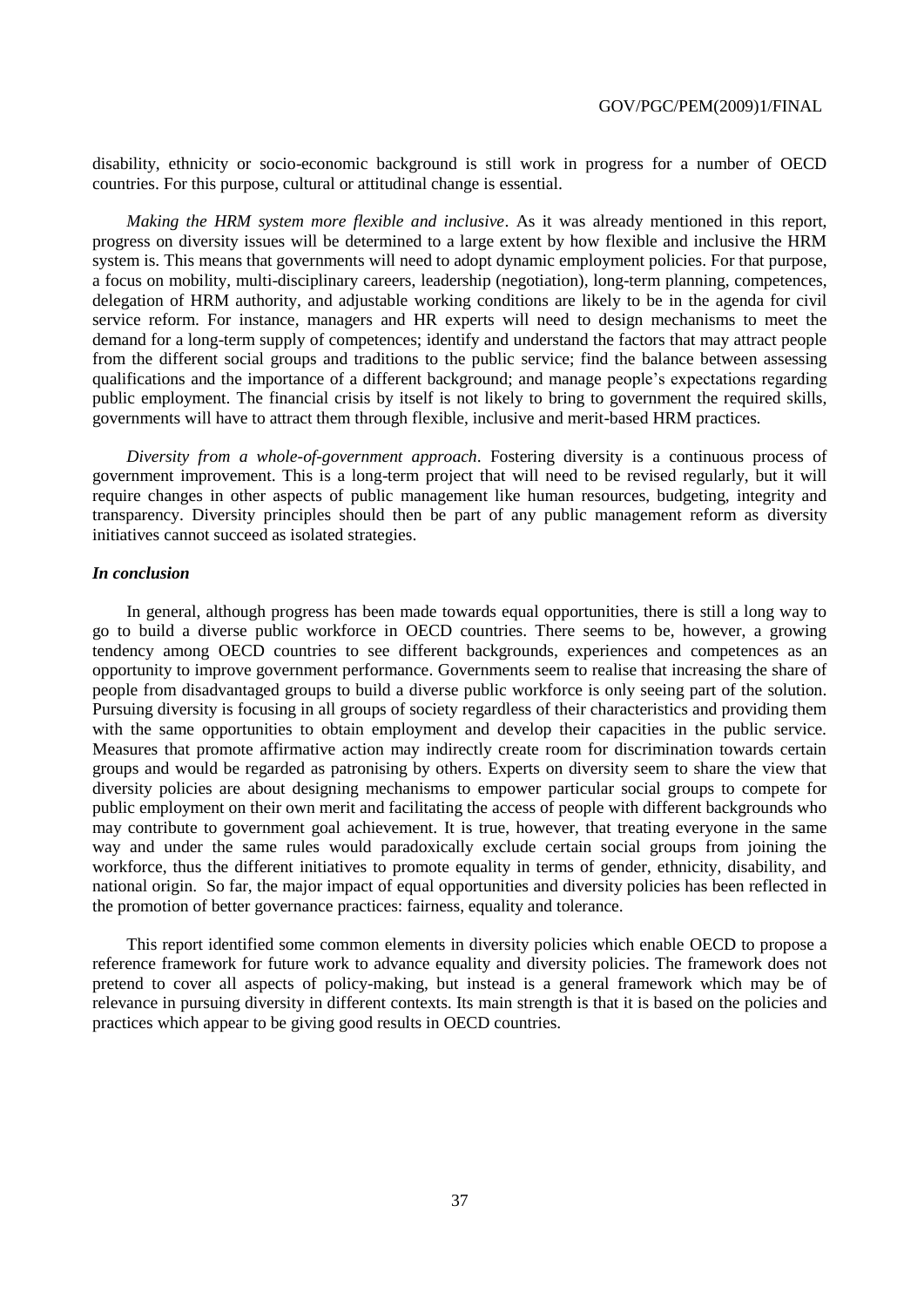#### **Box 16. Towards a general reference framework to foster diversity in the public service**

#### **Basic elements of equality and diversity policies**

- **Define a vision of the type of public service required for the future.** A common vision is essential to coordinate works, to obtain political commitment to the initiative, and to help to stay the course over for the long-term. The vision must be based on a diagnostic of the current situation and the identification of areas of adjustment. The establishment of a clear conceptual framework is crucial.
- **Regard diversity as a resource and a priority.** Diversity is a pre-requisite for governmental efficiency and the promotion of good governance practices. Therefore, to attract, use and retain a mixture of backgrounds, competencies, and experiences of members of society is paramount to this purpose.
- **Integrate diversity principles into broader strategic policies.** Diversity is a means towards broader general governance purposes. Thus, diversity principles need to be integrated into broader policies of management reform and defined from a whole-of-government approach.
- **Define a strategy from a participative-joint approach.** To maximise the effectiveness of diversity policies, their goals should be based on the inputs from a wide variety of actors (agency managers, members of NGOs, trade unions, members of the target population). This contributes to ensure ownership, facilitate implementation and strengthen cohesiveness in the public service.
- **Counteract and prevent discrimination.** Fighting and preventing discrimination is considered as the basic underpinning of diversity. Thus, human resource management processes and instruments must be designed and used in a way to prevent a discriminatory, hostile or intimidatory working environment or harassment. Efforts should be made to build a culture of toleration and respect towards diversity in terms of gender, age, religion or beliefs, sexual orientation, physical or mental disability, ethnic or foreign background, political views, or physical appearance. Provide applicants and employees with the possibility to make a formal complaint or ask for the revision of recruitment and promotion processes when discrimination it is believed to have occurred.

#### **Management measures**

- **Leadership and commitment** are required at political and managerial levels to ensure policy success. Working towards building a representative public workforce demands managing change and leaders are in a strategic position to keep the focus, correct deviations, motivate people, and seek further support and commitment for the initiative.
- **Central co-ordination.** Establishing a central co-ordination unit serves to have a focal point for promoting diversity, provide support and guidance to line ministries and agencies, monitor progress, share information, facilitate co-operation, and strengthen coherence. This implies that line ministries and agencies should have their own initiatives based on their own needs, priorities and strategic goals but based on central guidelines and vision.
- **Inter-organisational collaboration**. Enabling inter-organisational co-ordination and collaboration through networks is an effective way of working together towards a common goal and keeping a whole-ofgovernment approach. Networks make possible sharing expertise, knowledge, save resources, renew organisational commitment to diversity, and maintain diversity.
- **Make diversity principles part of the HRM system.** Diversity principles should be regarded as integral part of the HRM system from strategic workforce planning to recruitment, training, promotion and evaluation. This is a visible part of the diversity strategy as it has to do with the daily business of personnel management within an organisation. The HRM processes and practices should enable attracting and retaining a representative workforce with the competencies, backgrounds and experiences that contribute to organisational and broader national goals.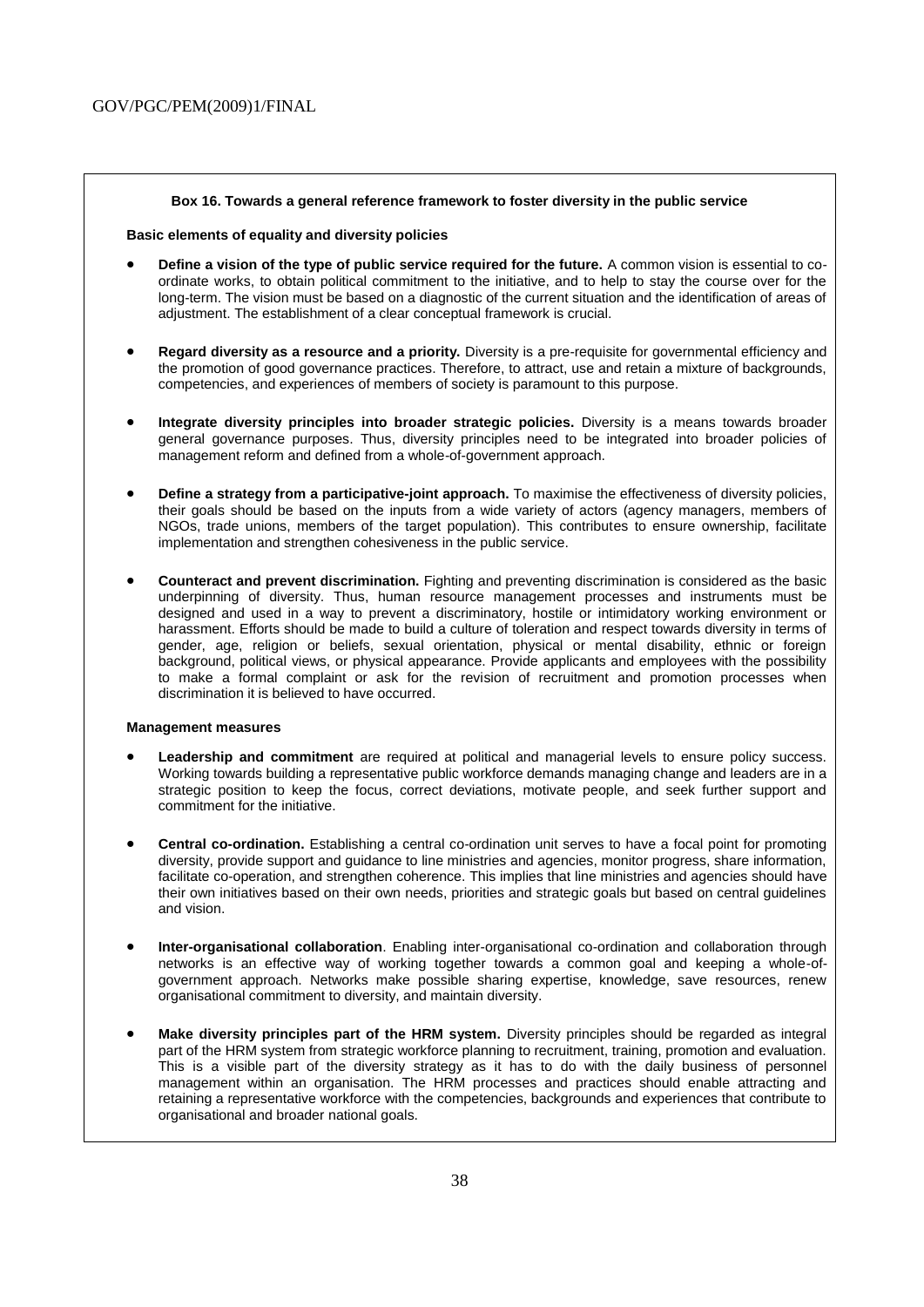#### **Evaluation and accountability**

- **Monitoring and evaluation.** Evaluating diversity programmes on a regular basis provides with the necessary information to determine progress, identify deviations and propose changes. Evaluation results may also be used to keep momentum to sustain reform.
- **Accountability.** The legal framework should clearly specify who the ultimate responsible for the initiative as a whole and within individual organisations is. It is crucial to establish what is expected from managers and public employees in pursuing diversity to then assess their contribution to the initiative.

*Source*: OECD (GOV).

This report has argued that there is a case for fostering diversity in the public service. Diversity is now a political priority for a number of OECD governments and action is needed so as not to lose momentum and allow reforms to mature. Perseverance will be required from leaders as the impact and benefits will most likely not be manifest in the short or medium term. So, what are the "quick wins" that could support the initial stages of this long process? Based on the OECD countries experience, it is possible to identify political and managerial first impacts or "quick wins". From the political point of view, fostering diversity would send the right message regarding the promotion of good governance practices which may contribute to strengthen trust in government. It would help to portray government as *responsive* as it takes citizens" expectations and needs into account; *responsible* because of adopting fair and inclusive policies that look at the medium and long-term to ensure better conditions for current and future generations; and *legitimate* as it deserves the trust of citizens. From the managerial point of view, the search for diversity may help to uncover the capacity of government for strategic planning and help to correct or update any deficiency. At the same time, pursing diversity may contribute to improve the HRM system by updating recruitment, selection, promotion, training and evaluation processes on a regular basis. After all, as some OECD countries stated, diversity principles should be part of a modern HRM system.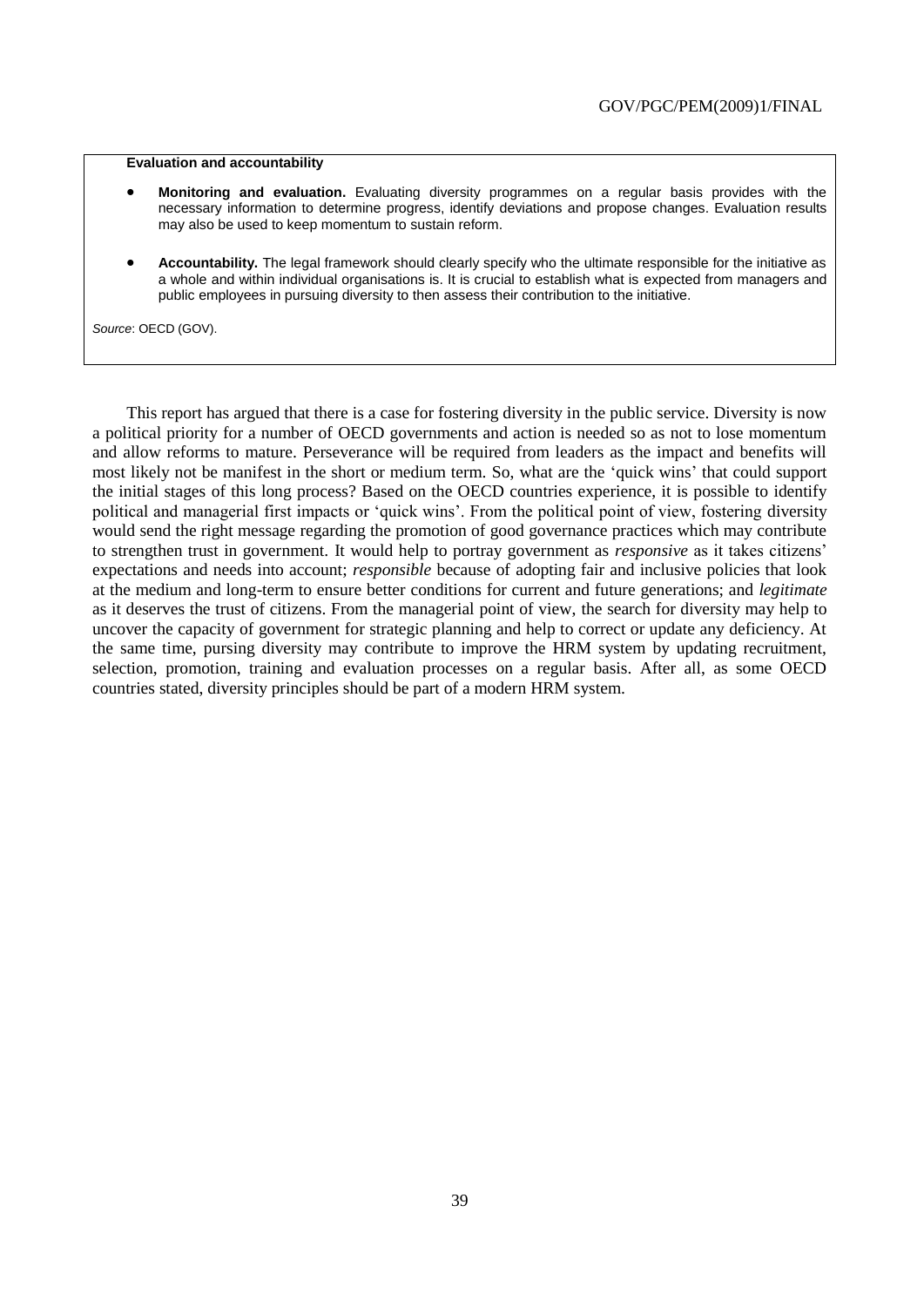### **ANNEX 1: LIST OF PRESENTATIONS IN THE EXPERTS MEETING**

#### **Building a Stronger and Fairer Public Service by Fostering Diversity: innovative practices and future challenges 1 October 2009, OECD headquarters, Paris.**

| <b>Belgium</b>        | <b>Mr Ben Smeets</b><br>Director of Organisational Development,<br>Federal Civil Service Personnel and<br>Organisation                                                         | Implementation Strategy: The Belgian diversity<br>plan.                                                     |
|-----------------------|--------------------------------------------------------------------------------------------------------------------------------------------------------------------------------|-------------------------------------------------------------------------------------------------------------|
| <b>France</b>         | <b>Ms Véronique Poinssot</b><br>Equal Opportunity Officer,<br><b>General Directorate for Public</b><br>Administration and the Civil Service,<br>Ministry of Finance            | Diversity: innovative practices and future<br>challenges.                                                   |
| <b>Finland</b>        | Mr Veikko Liuksia<br>Director of Personnel Policy,<br>Ministry of Finance                                                                                                      | The Finnish diversity policies: the challenges<br>ahead.                                                    |
| Israel                | Ms Tziona Koenig-Yair<br>National Commissioner<br><b>Equal Employment Opportunities</b><br>Commission                                                                          | Challenges for Equal Employment Opportunities in<br>Israel.                                                 |
| Japan                 | <b>Ms Miwa Eto</b><br>Administrator, Personnel and Pension<br>Bureau, Ministry of Internal Affairs and<br>Communications                                                       | Diversity policy for public service in Japan.                                                               |
| <b>Netherlands</b>    | <b>Ms Celik Saniye</b><br>Principal Administrator for the Diversity<br>Project, Ministry of Interior and Kingdom<br><b>Relations</b>                                           | Diversity in the Dutch Public Services.                                                                     |
| Norway                | <b>Mr Godtfred Boen</b><br>Advisor,<br>Royal Norwegian Ministry of Government<br>Administration and Reform                                                                     | Norwegian Civil Service Diversity Policies: a brief<br>overview and some central issues.                    |
| <b>Sweden</b>         | Ms Asa Krook<br>Senior Advisor<br>Swedish Agency for Government<br><b>Employers</b>                                                                                            | An Inclusive Approach – a strategy for diversity<br>management in the Swedish central government<br>sector. |
| <b>United Kingdom</b> | <b>Mr Tony Strutt</b><br><b>Assistant Director</b><br><b>Strategy Unit, Government Equalities</b><br>Office, Cabinet Office                                                    | Fostering diversity in the public service.                                                                  |
| <b>United States</b>  | <b>Ms Elisabeth Montoya</b><br>Chief of Staff, US Office of Personnel<br>Management<br><b>Ms Jennifer Mason</b><br>Deputy Chief of Staff, US Office of<br>Personnel Management | Attracting, recruiting, and promoting diverse talent.                                                       |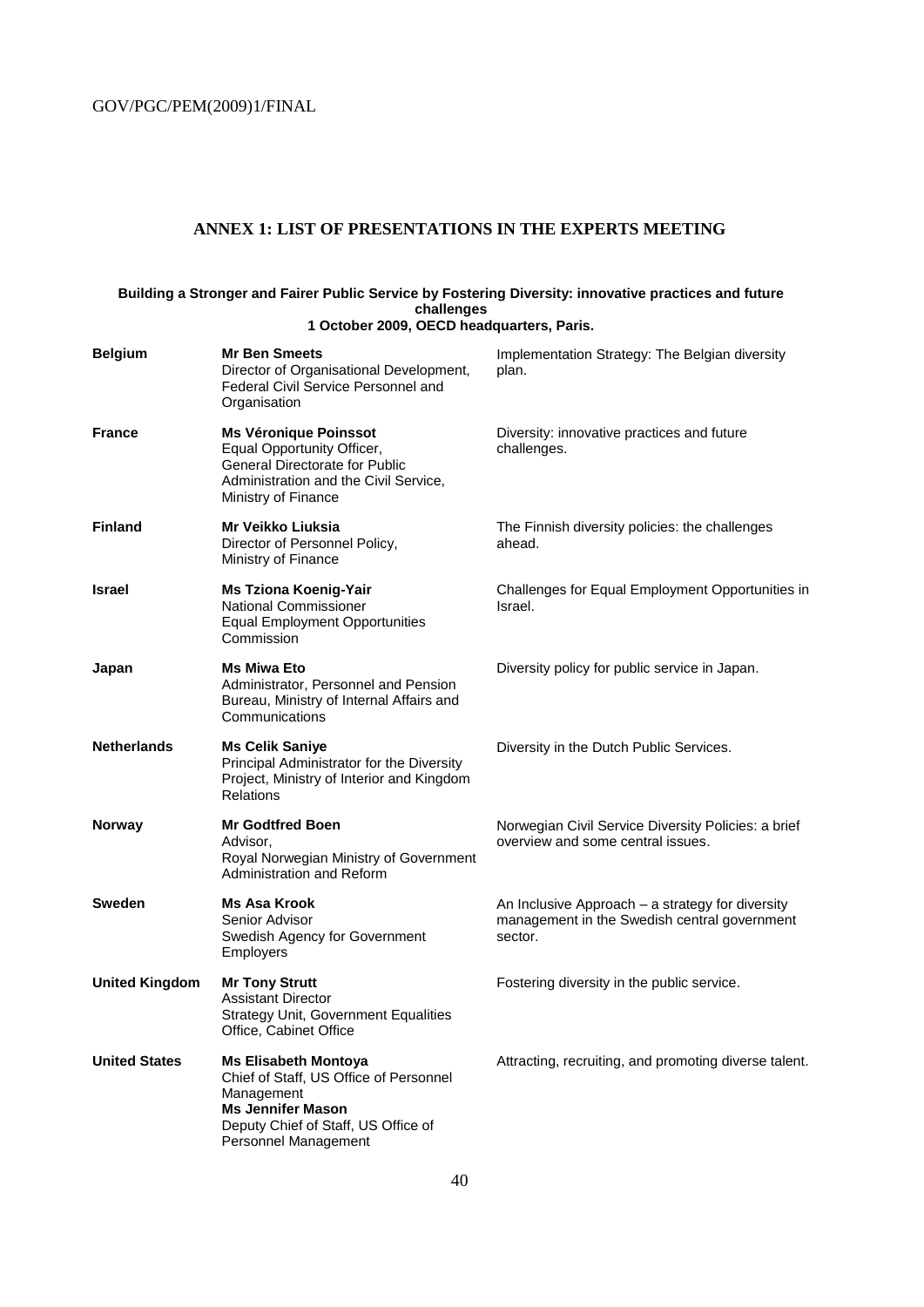### **ANNEX 2: LIST OF CONTRIBUTORS FROM OECD COUNTRIES**

| Australia          | Mr Qiumeng Mao,<br>International Liaison Officer, APS Commission<br>Mr Leon Sewell.<br>Research and Evaluation Group, APS Commission                                |
|--------------------|---------------------------------------------------------------------------------------------------------------------------------------------------------------------|
| <b>Belgium</b>     | Ms Hafida Othmani,<br>Director General for Organisational Development and Personnel, Cell Diversity,<br>SPF Personnel and Organisation                              |
| <b>Finland</b>     | <b>Mr Veikko Liuksia</b><br>Director of Personnel Policy,<br>Ministry of Finance                                                                                    |
| Germany            | Mr Stephan Kohn<br>Advisor (Referat O5)<br>Federal Ministry of Interior                                                                                             |
| Greece             | Ms Aggeliki Magnisali<br><b>Recruitment Director</b><br>Ministry of Interior                                                                                        |
| <b>Ireland</b>     | <b>Mr Aoife Collier</b><br>Public Service Management and Development Division<br>Department of Finance                                                              |
| Japan              | <b>Mr Bunzo Hirai</b><br>Chief Analyst for Human Resource Management<br>Personnel and Pension Bureau, Ministry of Internal Affairs and Communications               |
| Korea              | Mr Jong Je Jeong<br>Minister Counsellor<br>Permanent Delegation of Korea to the OECD<br>Mr Pan S. Kim<br>Director<br>Institute for Regional Studies and Development |
| <b>Mexico</b>      | <b>Mr Marcelo Villarreal Coindreau</b><br>Adjunct Director General for Planning and Development,<br>Ministry of the Public Function                                 |
| <b>Netherlands</b> | Mr Peter van der Gaast<br>Head of the International Civil Service Affairs Division,<br>Ministry of the Interior and Kingdom Relations                               |
| <b>New Zealand</b> | Ms Kate Mallalieu<br>Senior Advisor<br><b>States Services Commission</b>                                                                                            |
| Norway             | <b>Mr Godtfred Boen</b><br>Advisor<br>Royal Norwegian Ministry of Government Administration and Reform                                                              |
| <b>Sweden</b>      | <b>Mr Per Stengard</b><br>Senior Advisor<br>Swedish Agency for Government Employers                                                                                 |
| <b>Switzerland</b> | <b>Mr Thierry Borel</b><br>Expert<br><b>Federal Personnel Office</b>                                                                                                |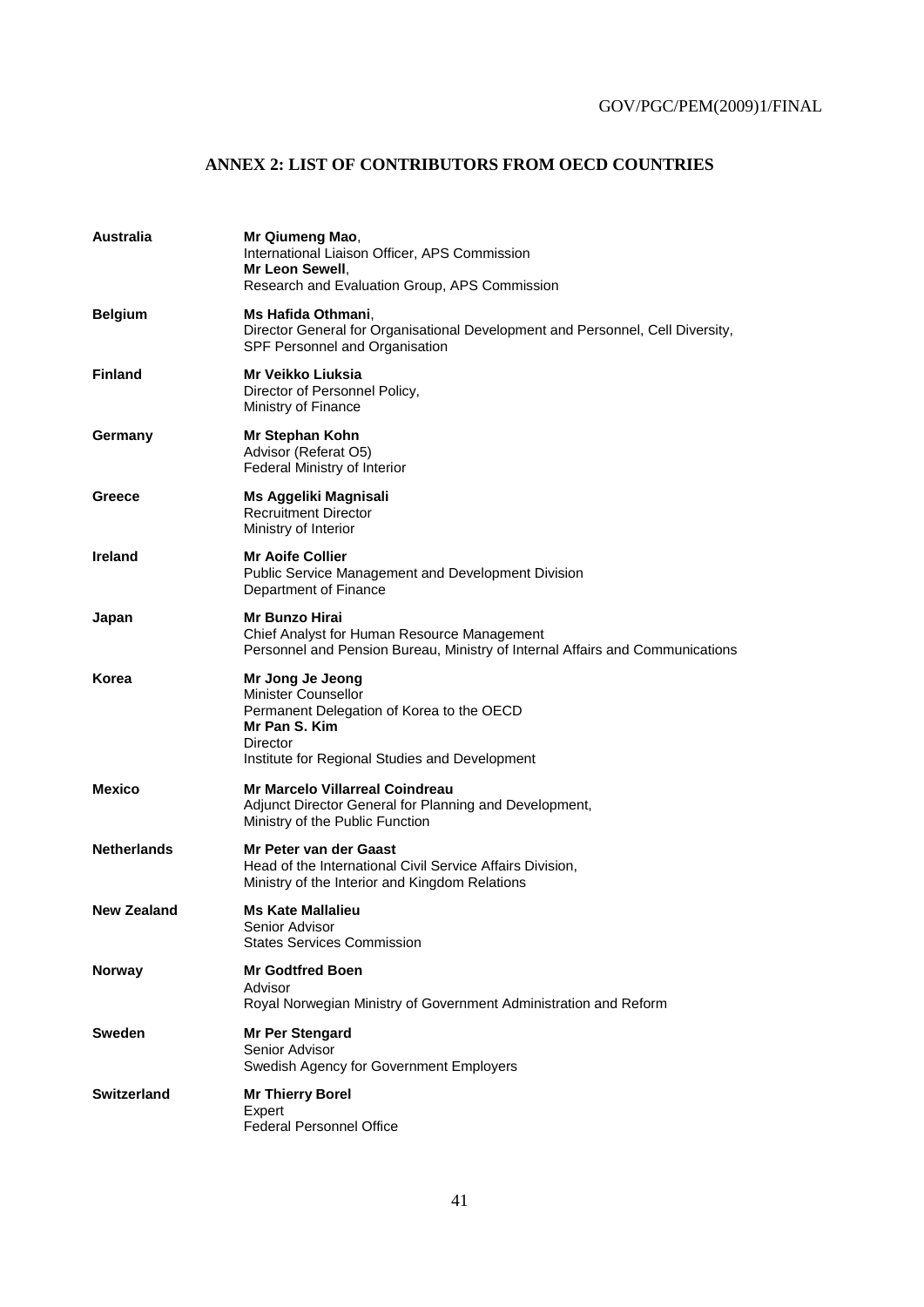| <b>United Kingdom</b>    | <b>Ms Jennifer Hutton</b>                                 |
|--------------------------|-----------------------------------------------------------|
|                          | Deputy Director Diversity, Health and Well Being Strategy |
|                          | Civil Service Capability Group, Cabinet Office            |
| <b>Accession Country</b> |                                                           |
| <b>Israel</b>            | <b>Ms Tziona Koenig-Yair</b>                              |
|                          | <b>National Commissioner</b>                              |

Equal Employment Opportunities Commission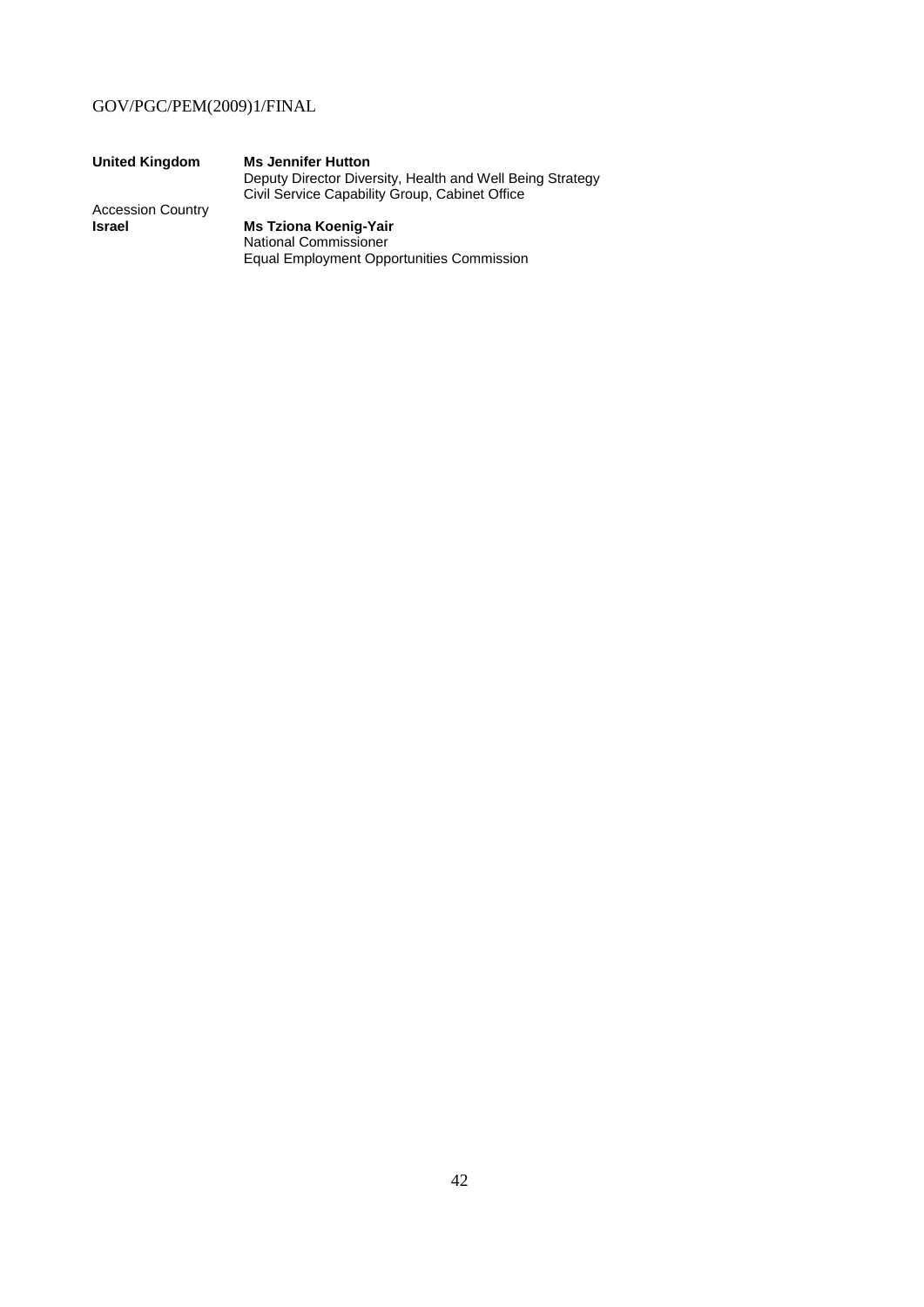#### **SELECTED BIBLIOGRAPHY**

- Alonso S. and R. Ruiz-Rufino (2007), "Political representation and ethnic conflict in new democracies", *European Journal of Political Research*, No.46, Blackwell publishing, pp.237-267
- Belgian Government (2007), *Diversité et RH: bonnes pratiques en Belgique et à l'étranger*, SFP Personnel et Organisation.
- Bourgon, J. (2007) "Responsive, responsible and respected government: towards a New Public Administration theory", *International Review of Administrative Sciences*, SAGE Publications, Vol. 73 No. 1, pp.7-26
- Chavez, I and J. Weisinger (2008), "Beyond Diversity Training: a social infusion for cultural inclusion", *Human Resource Management,* Vol. 47, No. 2, pp. 331-350.
- Danish Ministry of Finance, (2007) *Diversity through Equality in Public Administrations in Europe*, State Employer"s Authority, Department of Gender Equality, Denmark.
- German Government, (2007), *Working Aid – gender impact assessment: gender mainstreaming in the preparation of legislation*, Federal Ministry for Family Affairs, Senior Citizens, Women and Youth.
- International Labour Organisation, Global report, *Equality at work: Tackling the Challenges,* ILO Conference,  $96<sup>th</sup>$  Session 2007.
- Irish Government (2009), *Diversity in the Civil Service: a policy on equality of opportunity,* The Equality Authority
- Irish Government (2007), *Review of a Civil Service Traveller Internship Pilot Programme 'Not Like Usual'*, Department of Justice.
- Irish Government (2006), *Civil Service Equality Initiatives Report 2006*, Ministry of Finance.
- Korean Government (2009), *Balanced Personnel Policy: toward bright and hopeful Korea*, Ministry of Public Administration and Security.
- Maddock, Su (2009), *Change you can believe in – the leadership of innovation*, National School of Government, Sunningdale Institute, UK.
- Meier K. and D. Hawes (2006), "Le lien entre représentativité passive et active de l"administration", *Revue française d'administration publique*, No.118, pp.265-280.
- OECD (2001a), *Public Sector Leadership for the 21st Century*, OECD Paris.
- OECD (2001b), *Citizens as partners: OECD handbook on information, consultation and public participation in policy-making*, OECD Paris.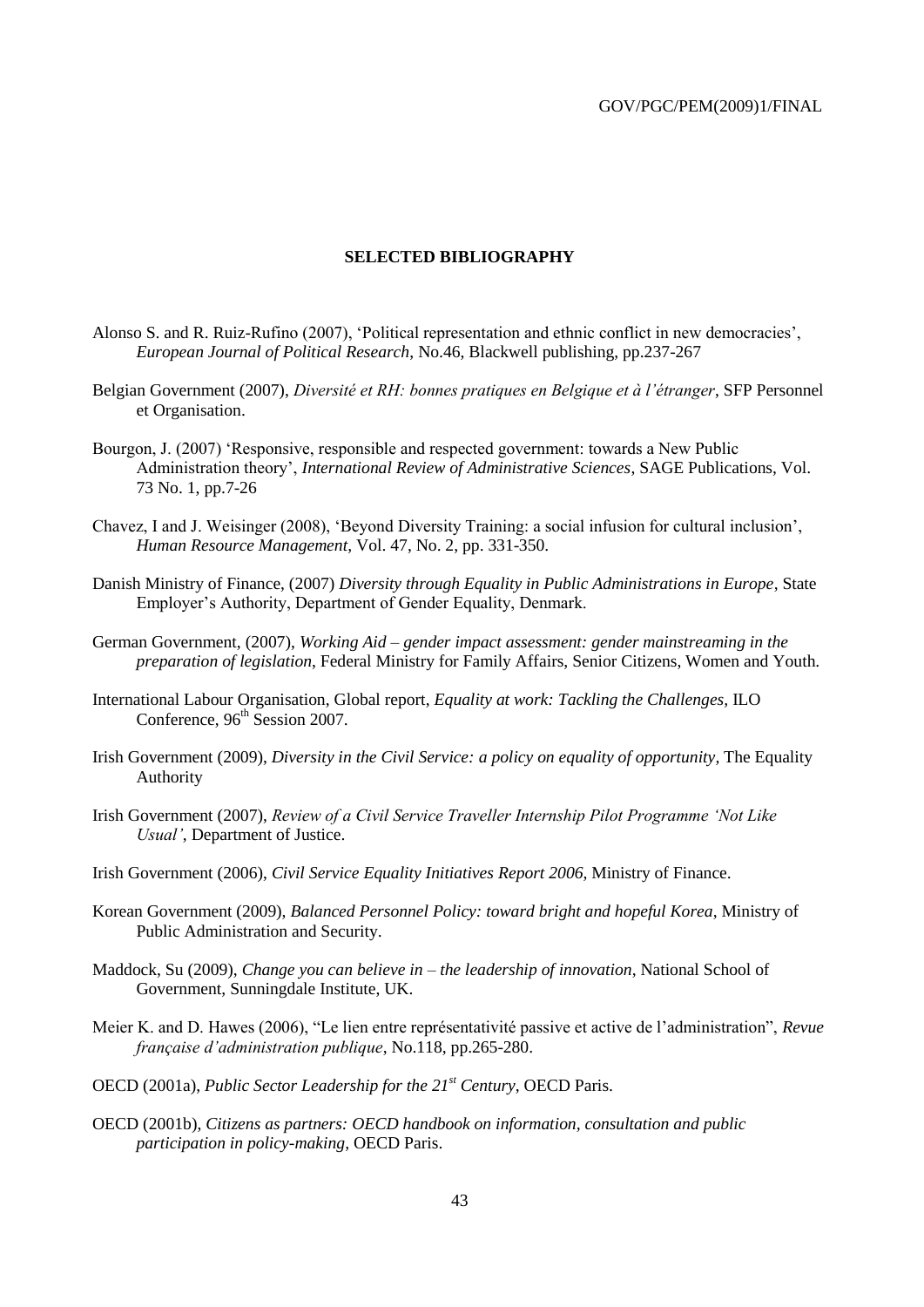- OECD (2005), *Modernising government: the way forward*, OECD Paris.
- OECD (2007a), *OECD Reviews of Human Resource Management in Government: Belgium*, OECD Paris.
- OECD (2007b), *Ageing and the Public Service – Human Resource Challenges*, OECD Paris.
- OECD (2008), *Note on Job Profiling*, Public Employment and Management working party, GOV/PGC/PEM(2008)5.
- OECD (2009a) *Ageing and changes in public service delivery - findings and conclusions*, Public Employment and Management working party, GOV/PGC/PEM(2008)7/FINAL
- OECD (2009b), *Government at a Glance 2009*, OECD, Paris.
- Pitts D. and E. Jarry (2007), "Ethnic diversity and organizational performance: assessing diversity effects at the managerial and street levels", *International Public Management Journal*, Vol.10 No.2, Routledge, pp. 233-254.
- Rexed, K. (2008) "A comprehensive framework for public administration reforms: a reply to Jocelyn Bourgon", *International Review of Administrative Sciences*, SAGE Publications, Vol. 74, No.1, pp.131-143
- Swedish Government (2008), *An Inclusive Approach: a strategy for diversity in the central government sector*, Swedish Agency for Government Employers.
- Swiss Government (2004), *Approche intégrée de l'égalité dans l'administration fédérale: guide pour la prise en considération de l'égalité entre femmes et hommes dans le travail quotidien des employé-es de la Conféderation*. Bureau fedéral de l"égalité entre femmes et hommes.
- Swiss Government (2009), *Guide pour la promotion du plurilinguisme*, Département fédéral des finances, Office fédéral du personnel.

#### **Internet References**

- Australian Government (2008), *State of the Service Report 2007-2008*, Australian Public Service Commission www.apsc.gov.au/stateoftheservice/index.html
- Australian Government (2008), *Workplace diversity policy and publications*, Australian Public Service Commission [www.apsc.gov.au/employmentpolicy/workplacediversity.htm](http://www.apsc.gov.au/employmentpolicy/workplacediversity.htm)
- Australian Government (2001), *Guidelines on workplace diversity*, Australian Public Service Commission, www.apsc.gov.au/publications01/diversityguidelines.html
- Australian Government, (2009) *Human Rights and Equal Opportunity Commission: information for employers on eliminating discrimination and harassment in the workplace*, [http://hreoc.gov.au/info\\_for\\_employers/index.html](http://hreoc.gov.au/info_for_employers/index.html)
- Belgian Government (2007), *Diversite et RH : bonnes pratiques en Belgique et à l'etranger,* Federal Public Service Personnel & Organisation, [www.fedweb.belgium.be/fr/binaries/broch\\_po\\_diversite\\_2008\\_tcm119-28633.pdf](http://www.fedweb.belgium.be/fr/binaries/broch_po_diversite_2008_tcm119-28633.pdf)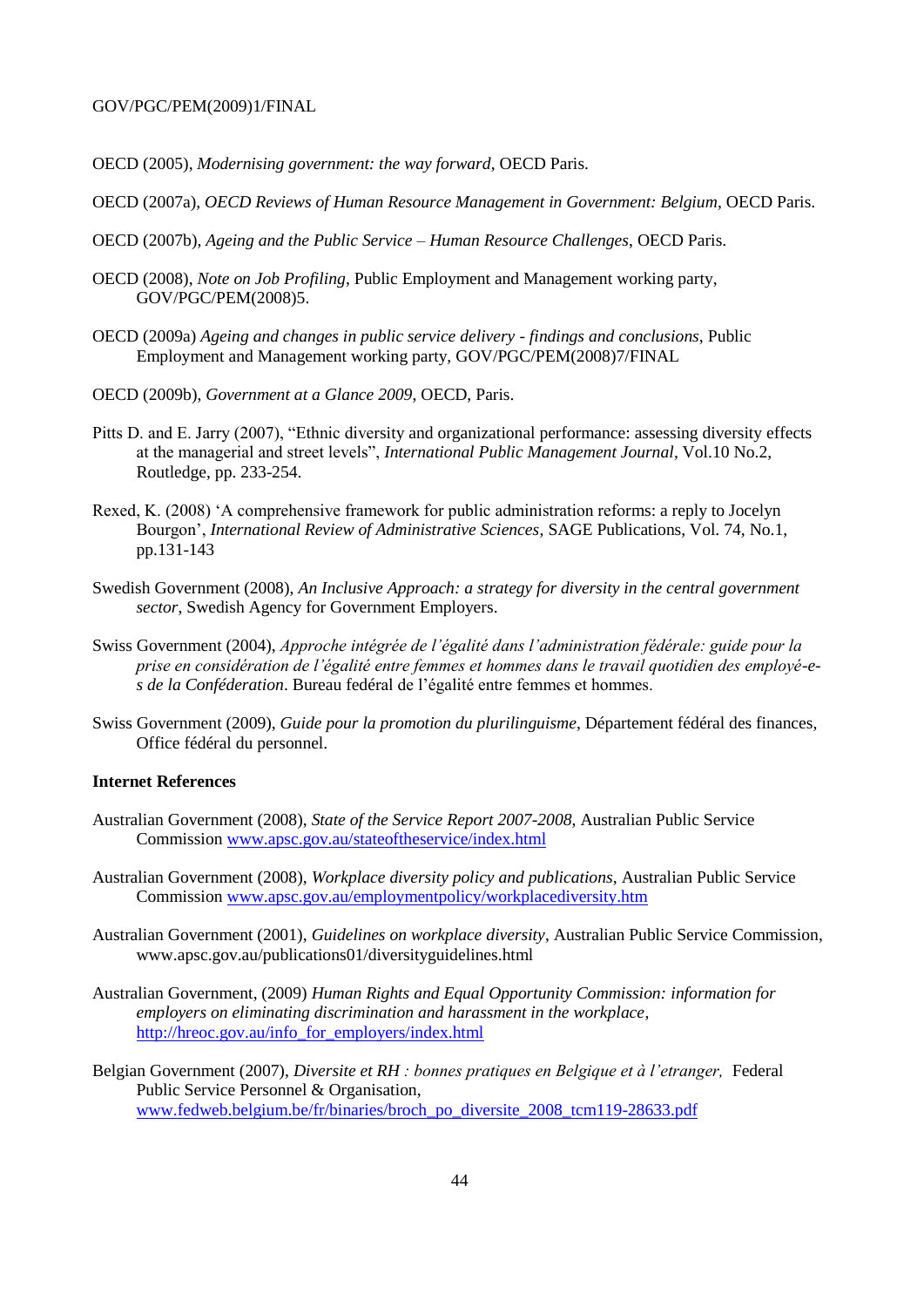- Canadian Government (2009), *Guide to implementing the policy on employment equity in the appointment process*, Public Service Commission of Canada, www.psc-cfp.gc.ca/plcy-pltq/guides/equityequite/index-eng.html
- Canadian Institute of Public Administration www.ipaciapc.ca
- Danish Equal Project The Whole Family at Work www.helefamilienpaaarbejde.dk
- Equality Finland, www.yhdenvertaisuus.fi/english/what\_is\_equality/
- Federal Office for Gender Equality, Switzerland, www.ebg.admin.ch/index.html
- Finnish Government (2009), *Gender Equality Barometer 2008*, Ministry of Social Affairs and Health, www.stm.fi/en/gender\_equality
- Japanese Government (2007), *White Paper on Public employees FY 2007 Annual Report*, National Personnel Authority, http://ssl.jinji.go.jp/en/recomme/annual2007/index.html
- Japanese Government (2008), *White Paper on Gender Equality 2008*, Gender Equality Bureau, www.gender.go.jp/english\_contents
- Japanese Government (2009), *Women and Men in Japan 2009, Gender Equality Bureau,* www.gender.go.jp/english\_contents/pamphelt/women-andmen09/index.html
- Jewish Agency for Israel Projects, www.jafi.org.il/PROJECTS/atidim.asp
- Norwegian Government (2009) *Discrimination Act*, [www.regjeringen.no/en/dep/aid/doc/lover\\_regler/reglement/2005/the-anti-discrimination](http://www.regjeringen.no/en/dep/aid/doc/lover_regler/reglement/2005/the-anti-discrimination-act.html?id=420606)[act.html?id=420606](http://www.regjeringen.no/en/dep/aid/doc/lover_regler/reglement/2005/the-anti-discrimination-act.html?id=420606)
- Norwegian Government (2009) *Discrimination and Accessibility Act,* [www.regjeringen.no/en/dep/bld/Topics/disabled-people/discrimination.html?id=85900](http://www.regjeringen.no/en/dep/bld/Topics/disabled-people/discrimination.html?id=85900)
- Norwegian Civil Service Act, [www.ub.uio.no/ujur/ulovdata/lov-19830304-003-eng.pdf](http://www.ub.uio.no/ujur/ulovdata/lov-19830304-003-eng.pdf)
- Norwegian Government (2009), Agreement for a more inclusive working life [www.nav.no/binary?id=805434045&download=true.](http://www.nav.no/binary?id=805434045&download=true)
- New Zealand Government (2008), *Equality and Diversity: New Zealand Public Service Equal Employment Opportunities*, States Services Commission, www.ssc.govt.nz/public-service-eeopolicy
- New Zealand Government (2008), *Equality and diversity: New Zealand Public Service Equal Employment Opportunities Policy – Guidance for applying the policy*, States Services Commission, www.ssc.govt.nz/guidance-applying-policy
- New Zealand Government (2008), *Enabling Ability: meeting the employment requirements of people with disabilities in the public service*, States Services Commission, www.ssc.govt.nz/enabling-ability
- New Zealand Government (2008), *Human Resource Management Capability Survey of Public Service Departments as at 30 June 2008*, States Service Commission, www.ssc.govt.nz/hrc-survey-2008

Public Service Commission of Canada, *Merit – Achieving Representativeness,* www.psc-cfp.gc.ca